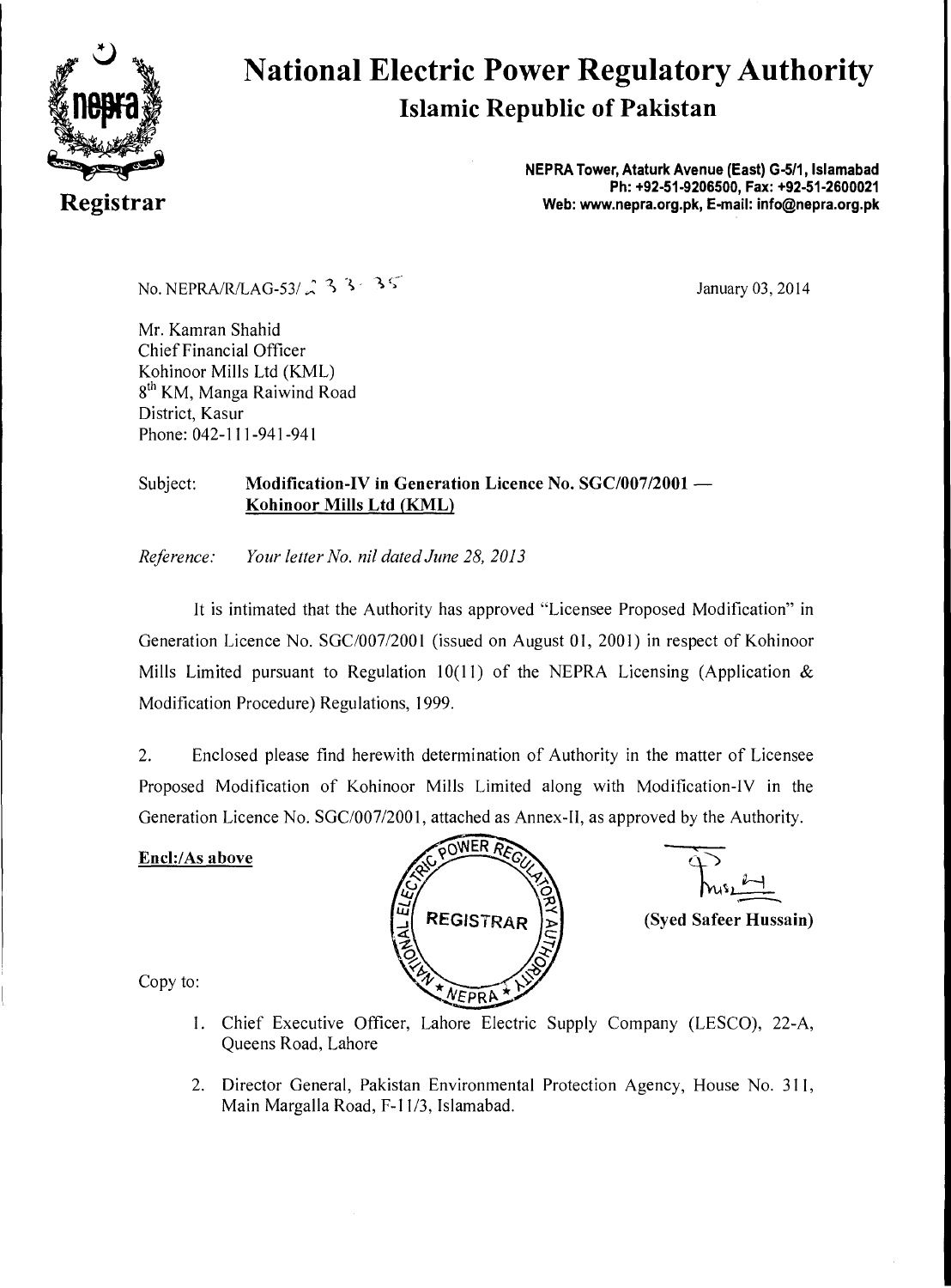# **National Electric Power Regulatory Authority NEPRA**

# **Determination of Authority in the Matter of Licensee Proposed Modification (LPM) of Kohinoor Mills Limited**

## **January 03, 2014 Application No. LAG-53**

## **(A). Background**

(i). The Authority has granted a Generation Licence (No. SGC/007/2001, dated December 08, 2001) and a Distribution Lincece (No. 15/DU2006, dated November 14, 2006) to Kohinoor Mills Limited (KML).

(ii). KML, a Small Power Producer (SPP) is maintaining its Thermal Generation Facilities and Distribution Facilities located at 8-KM Manga Raiwind Road, District Kasur in the Province of Punjab.

(iii). Furthermore, the Authority has also granted/allowed a Second Tier Supply Authorization (STSA) to KML for supplying to one (01) Bulk Power Consumer (BPC) in the name of Sameen Textile Limited (SMTL).

## **(B). Communication of LPM**

(i). KML through its correspondence of June 28, 2013 communicated an LPM in its Generation Licence as stipulated in Regulation 10 of NEPRA Licensing (Application & Modification Procedure) Regulations, 1999 (the Regulations).

(ii). KML in its "Reason in Support of Modification" stated that an adjacent facility i.e. Hira Textile Mills Limited (HTML) has undergone an agreement with it for the purchase of Electric Power as its BPC. The proposed

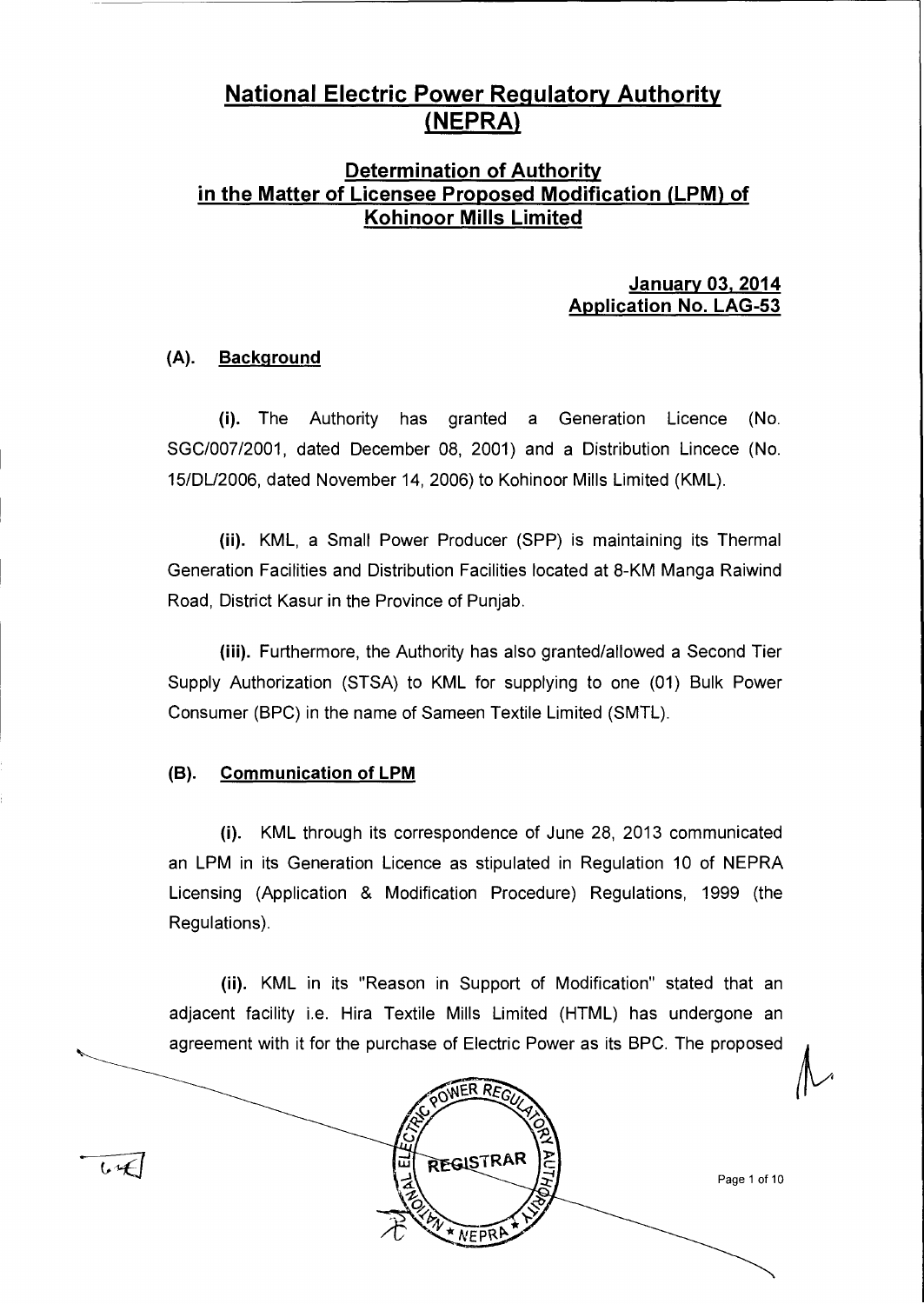arrangement will require a HT crossing of the Raiwind-Manga Road where Feeder/Transmission Line of LESCO and Gas Supply lines of SNGPL also exist. Regarding, the "Text of the Proposed Modification" KML submitted that proposed addition of HTML as a BPC is in accordance with Section 22 of the Regulation of Generation, Transmission and Distribution of Electric Power Act, 1997 (the NEPRA Act).

**(iii).** About the Statement of Licensee Regarding Impact of the Proposed Modification on Tariff and Quality of Service (QoS), KML submitted that the addition of a BPC will not have any adverse impact on its tariff, QoS and Performance of its obligations under its existing Generation Licence.

## **(C). Processing of LPM**

(i). After completion of all the required information as stipulated under the Regulation 10 (2) and 10 (3) of the Regulations by KML, the Registrar accepted the LPM as required under the Regulation 10 (4) of the Regulations.

(ii). The Registrar in terms of Regulation 10 (4) of the Regulations published on August 08, 2013 a notice about the **LPM** in one English and one Urdu daily newspapers, inviting general public, stakeholders and interested affected parties about the same, seeking their comments in favor or against the communicated LPM.

(iii). Furthermore, separate notices were also sent to Experts, Government Ministries and Representative Organizations etc. for submitting their views and comments in the matter.

#### **(13). Comments of Stakeholders**

 $\mathsf{L}\mathsf{t}$ 

(i). In reply to the above, the Authority received comments from four (04) stakeholders. These included Central Power Purchasing Agency (CPPA) of National Transmission and Despatch Company Limited (NTDC), Sui



Page 2 of 10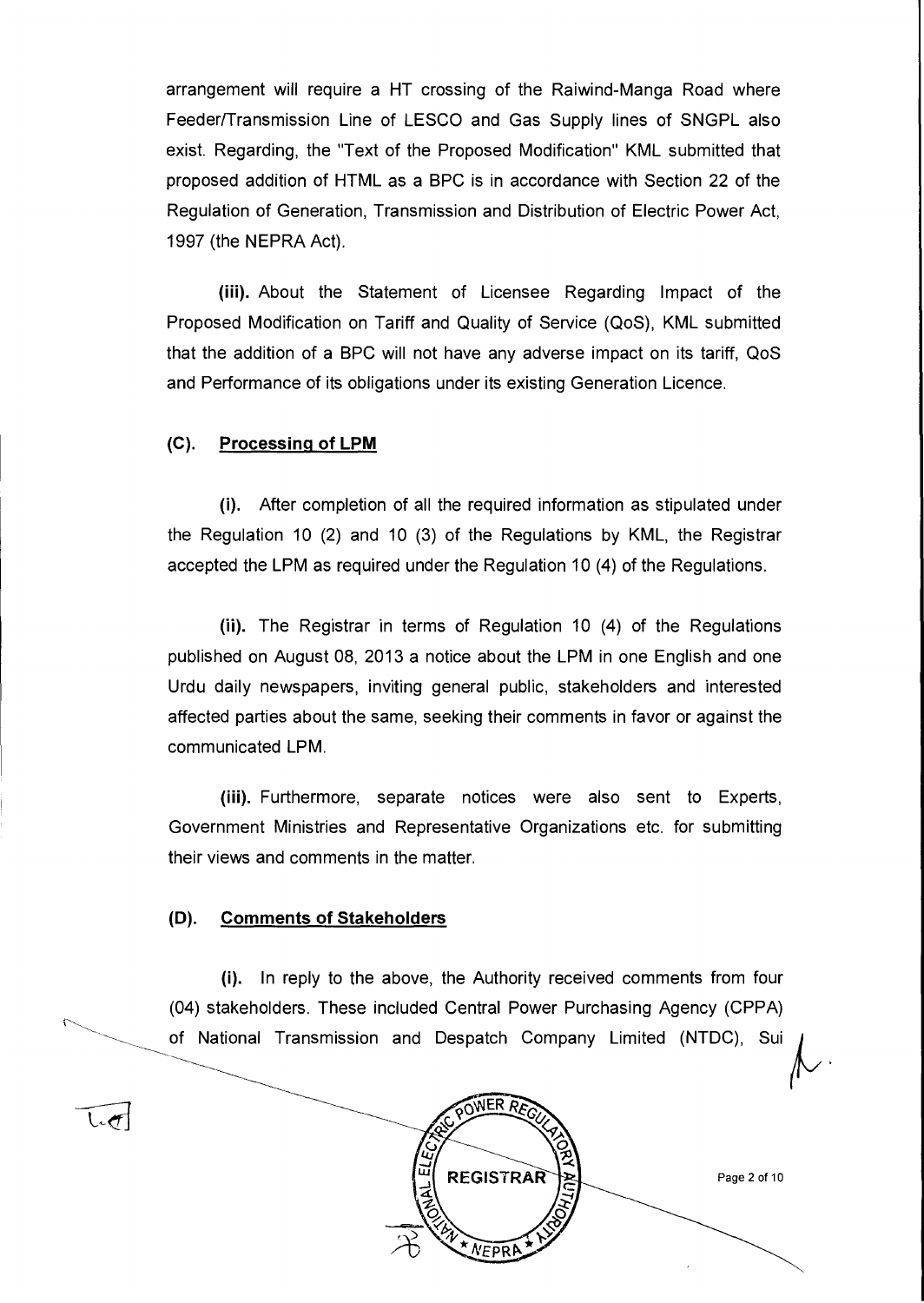Northern Gas Pipelines Limited (SNGPL), Ministry of Water and Power (MoW&P) and Lahore Electric Supply Company Limited (LESCO). The salient points of the comments offered by the above mentioned stakeholder are summarized in the following paragraphs: -

- (a) CPPA expressed its no reservation on the LPM of KML subject to the meeting of all the conditions as stipulated in the NEPRA Licensing (Generation) Rules, 2000 (the Rules) as amended to date;
- (b) SNGPL in its observations stated that KML has gas allocation for power generation for self consumption only. As per terms of gas allocation, KML cannot sell power outside its boundary wall even to its sister concerns and such an act on its part tantamount to violation of the Gas Supply Agreement as well as the undertakings executed by it at the time of availing gas allocation and its gas supply is therefore, liable to be disconnected. SNGPL strongly objected to the LPM and urged for cancellation of Generation Licence for selling power outside its factory premises;
- (c) MoW&P in its observations stated that KML is a licensee for power generation. The stated reasons for proposed LPM in the existing Generation Licence are to extend its power supply business to adjacent factories by laying of connecting distribution lines through the distribution area of LESCO. Ministry understands that the intentions mentioned here required a Distribution Licence instead of modification of the existing Generation Licence;
- (d) LESCO submitted that HTML is its BPC (under Reference No. 24-11919-9004200-U) having sanctioned load of 4900-KW. LESCO stated that KML cannot lawfully sell power to a BPC



Page 3 of 10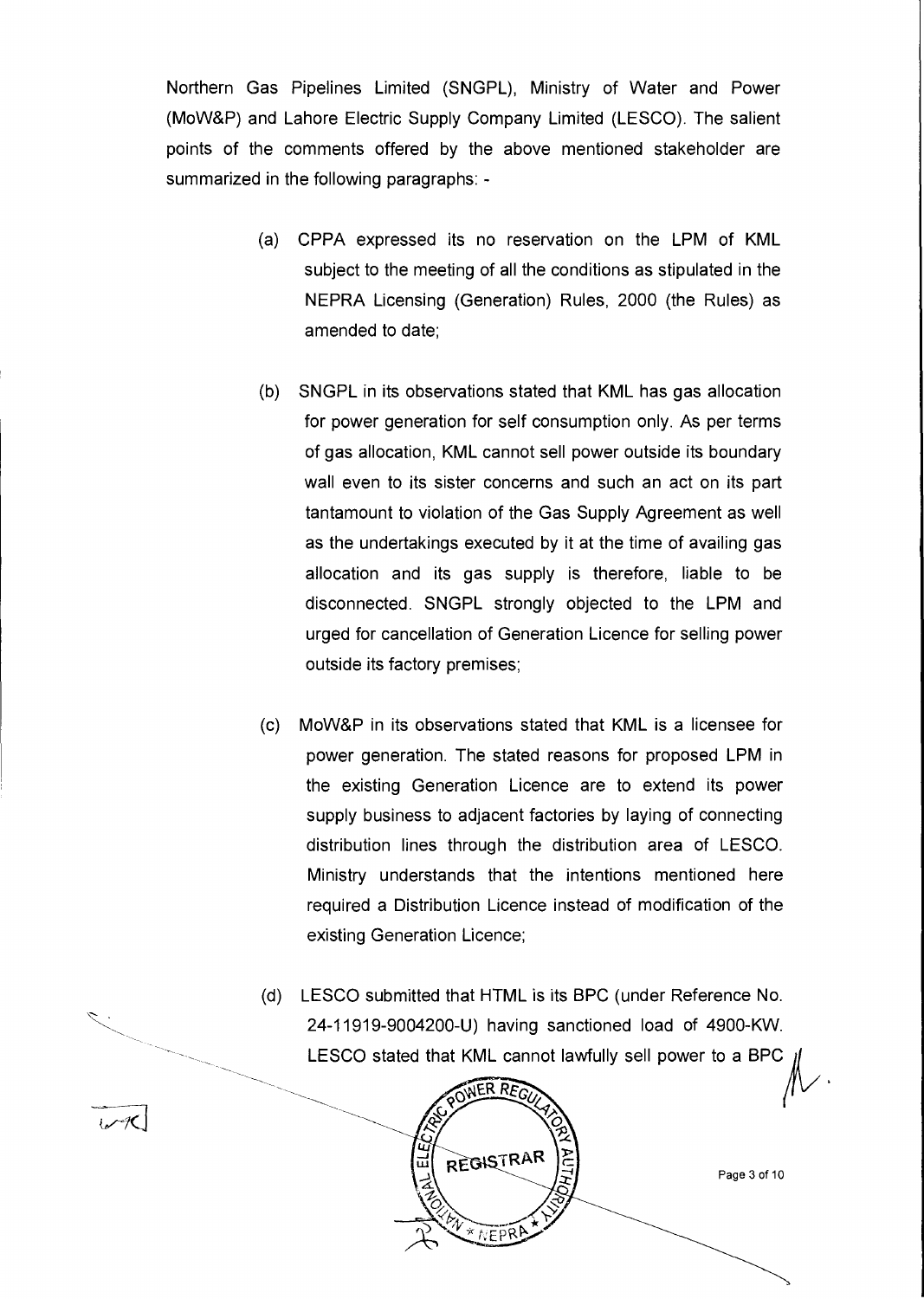of LESCO by applying for LPM to include HTML, as its BPC under Section 22 of Regulation of Generation, Transmission and Distribution Act, 1997 (the NEPRA Act). Under Section 22 of the NEPRA Act the honorable Authority was empowered to allow any generation company to sell electric power to BPC in the Service Territory of a distribution company only for a period of fifteen (15) years from the date of NEPRA Act. As such this period has already expired in December 2012. In view of the said, the honorable Authority lacks lawful authority and power to now allow KML to sell electric power to HTML. Moreover, HTML being a BPC of LESCO was bound under subsection-2 of section 22 of NEPRA Act to give three (3) year prior notice to LESCO. It is neither permissible under the Utility Practices nor any law that a BPC can have two separate electric power connections from two separate, distinct and independent companies/sources at the same time therefore, HTML cannot be allowed to have two independent connections simultaneously from LESCO and KML. That it also appears that the proposed lines for provision of proposed connection by KML to HTML, will cross LESCO Service Territory therefore LESCO seriously objects to any such arrangement. LESCO reserves the right to substantiate its comments on receipt of copy of the applicant along with its annexure.

(ii). The perspective of KML on the aforesaid positions of SNGPL, MoW&P and LESCO was sought. In reply to the observations of SNGPL, it was submitted that KML was generating power from its Gas connection for Self-Consumption only and has never intended supplying electricity thus generated to any other party. KML stated that the prospective BPC (i.e. HTML) has already got gas connection for its captive power unit (SNGPL Acct ID: 62207410002 INDCAPPW-G) and electricity connection (LESCO Gonsumer/Reference No: 24119199004200U). HTML generates its own power

 $L - 4$ 

VER REG

REGISTRAR

\* NEPR

Page 4 of 10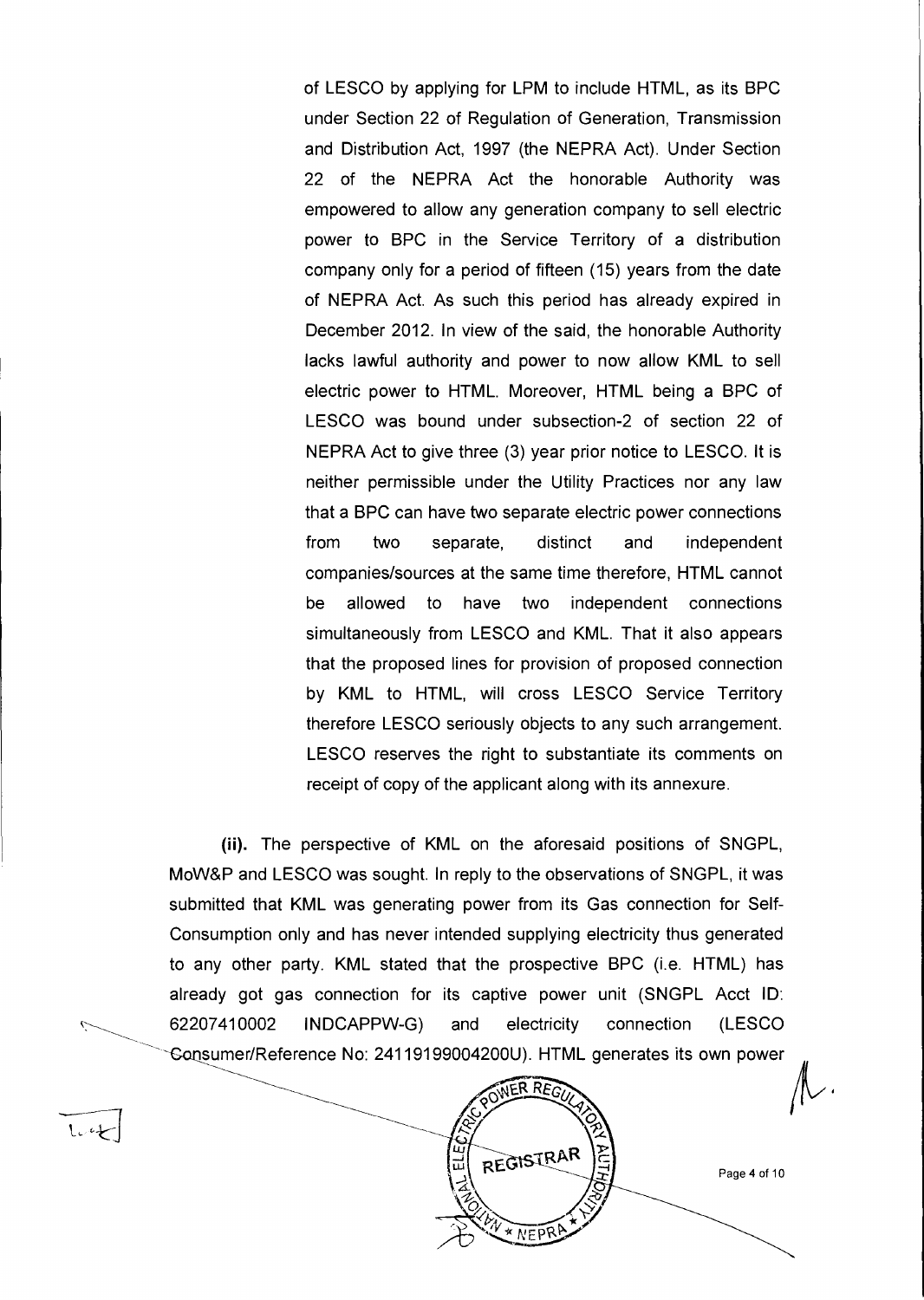using gas. In gas load-shedding period, it switches to LESCO supply but in simultaneous load-shedding of electricity and gas, it has no alternate stand-by arrangement. Accordingly, KML intends to supply electricity to HTML from its furnace-oil based engines, when there is simultaneous load-shedding. The average cost of generation for this type of fuel is much more than gas and LESCO and there is no economic rationale for HTML to purchase electricity from KML when it has the gas or LESCO supply available. The Generation Licence of KML authorizes generation using other fuels including HFO/RFO. KML stated that these facts would satisfactorily address the concerns raised by SNGPL in this regard.

(iii). On the observations of MoW&P, the Licensee/KML submitted that it intends supplying HFO/RFO based electricity to HTML and as per its understanding there is no need for a modification in its existing Distribution Licence. The Authority is hereby requested for a suitable advice in the matter if the same is required.

(iv). Regarding the objections of LESCO, it was submitted that the proposed BPC (i.e. HTML) would be purchasing HFO/RFO based electricity during the time when there would be load-shedding on the network of LESCO. Further, KML submitted that the proposed line/feeder for supplying to HTML would be laid underground. In this regard, any legal formality as directed by the Authority would be complied with.

#### **(E). Hearing of Stakeholders**

(i). The Authority in its Regulatory Meeting (RM-13-628), held on November 21, 2013 considered the comments/observations of the stakeholders and the rejoinder filed by the Licensee and decided to hold a hearing of the stakeholders. In light of the said directions of the Authority, notices were served to different stakeholders (i.e. SNGPL, LESCO and KML) for hearing to be convened on December 05, 2013. The hearing was convened wherein representatives of KML, HTML, LESCO and SNGPL participated.



Page 5 of 10

 $\overline{\mathfrak{r}}$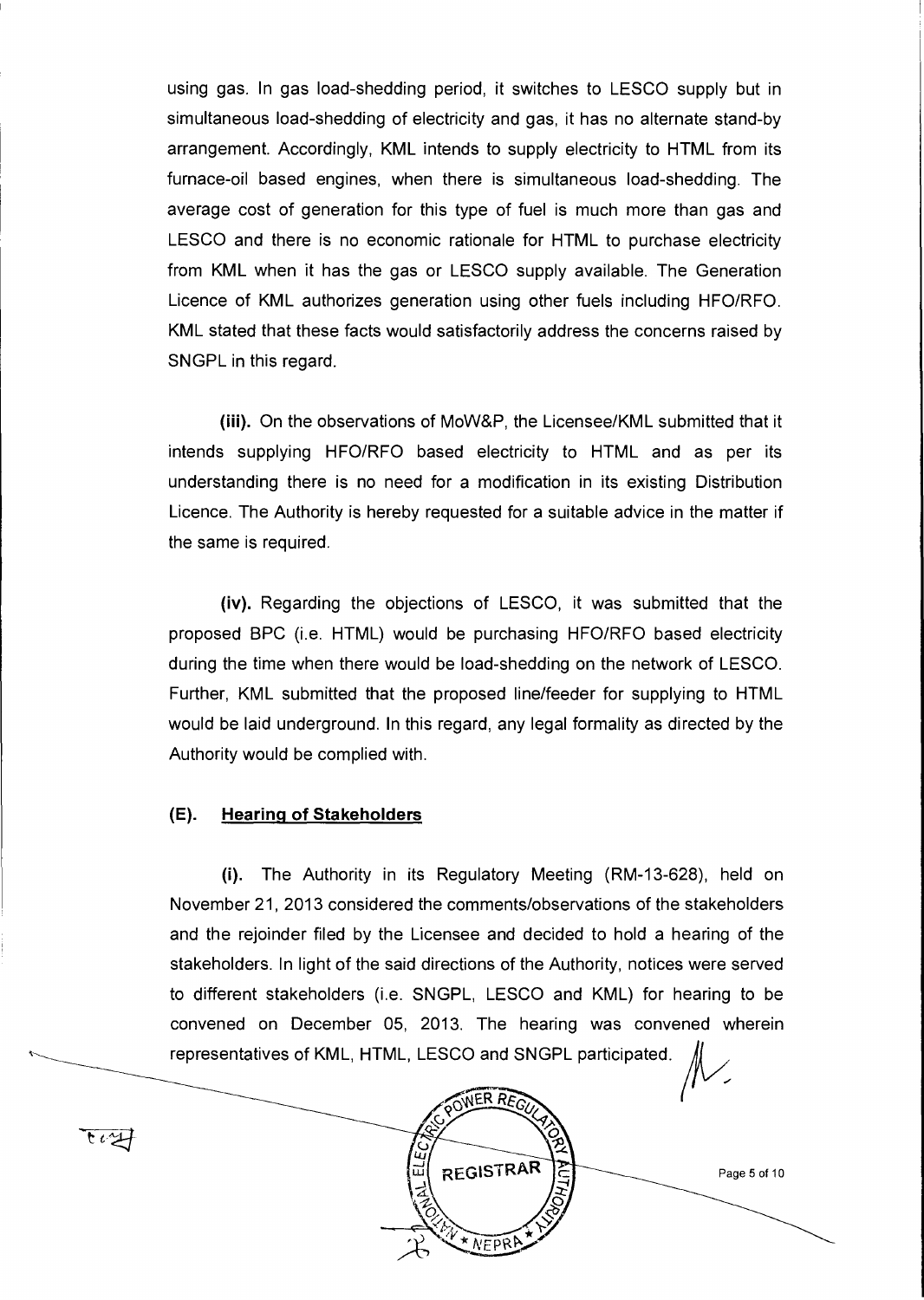(ii). In the hearing, the representative of KML confirmed that its only intention was to supply HFO/RFO based surplus power to HTML which is an export oriented unit, whenever there is no Natural Gas for its Captive Power Plant and Load-shedding on the network of LESCO. The representative of HTML submitted that it would not have been interested for purchasing HFO/RFO based surplus power from KML, had the supply of Natural Gas was not suspended or there was no load-shedding on the network of LESCO. Unfortunately, this is not the case. The winter season has started and supply of Natural Gas can be disconnected at any moment in December which will not be available uptill March 2014. Whereas, LESCO is also not supplying on a continuous basis. With the canal closure in December and non-availability of Natural Gas in winter for the Power Sector, it is very likely that level of loadshedding is likely to rise. That is why, HTML has planned to purchase HFO/RFO based surplus power from KML which though a very costly proposition as it is available at an average cost of around Rs. 23-27/kwh. However, HTML does not have any other option but to purchase this expensive surplus power available from KML. The representative of HTML also confirmed that it does not have any intention to disconnect supply from LESCO. The representatives of LESCO stressed its previous stance as explained at Para D(i)(d) above. The representatives of LESCO stated that laying of any cable/feeder for supplying to HTML will be in violation of its exclusive territory as stipulated in Section 21 of the NEPRA Act and Article 7 of its Distribution Licence. The representatives of LESCO proposed that KML may supply its surplus electric power to its Grid Station in the area and LESCO will supply the same to HTML. However, the representative of HTML did not agree to the same on the pretext that through this arrangement it would not be able to get the available electricity whenever there is load shedding at Grid Station. HTML confirmed that it was planning to purchase this costly energy as during load shedding there is no supply from LESCO. Had LESCO not carried out this load shedding, HTML would not have seeking such an arrangement.

OWER REG

**REGISTRAR** 

\* NEPRA



 $l \sim$ 

Page 6 of 10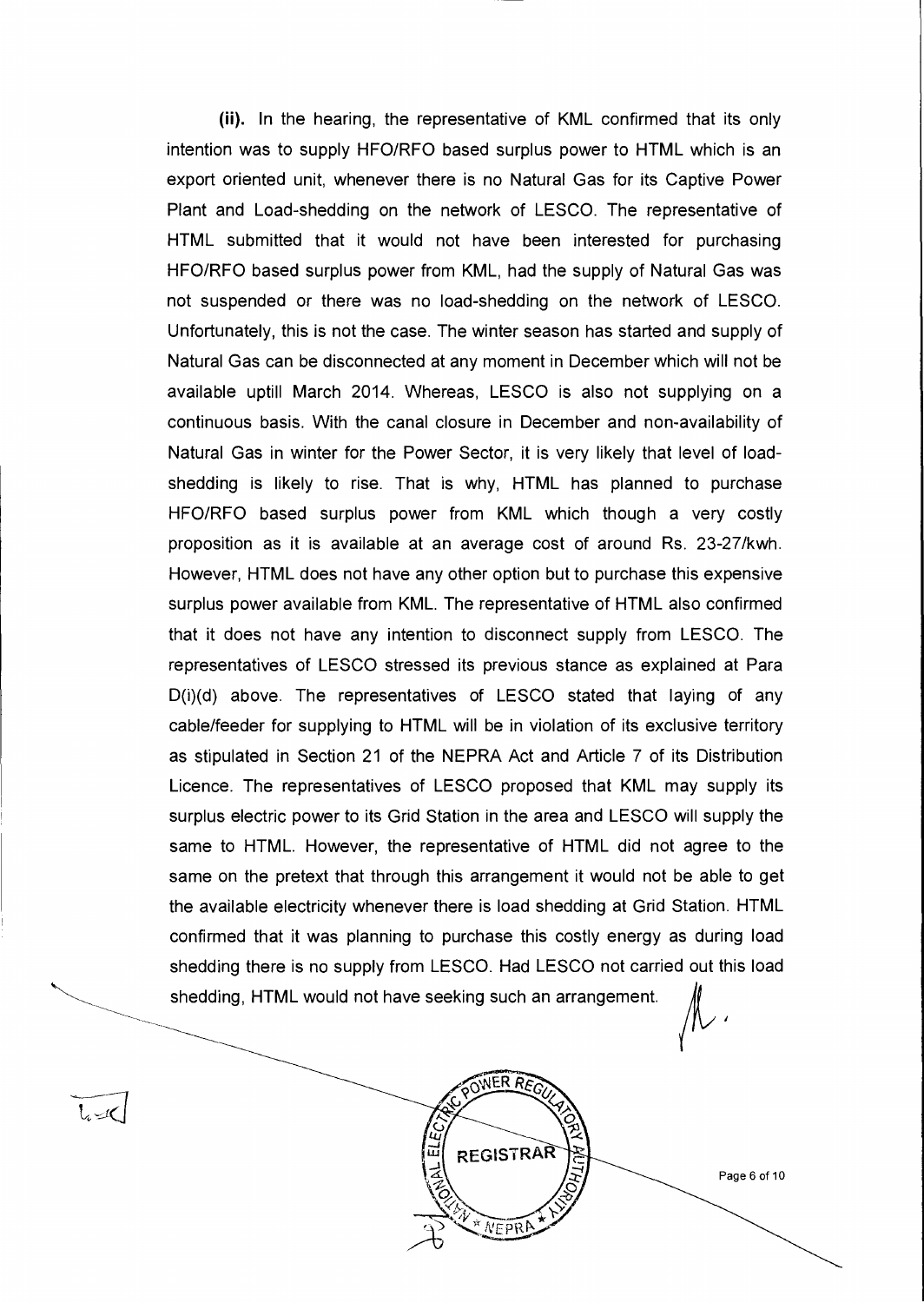**(v).** The Authority considered the matter of communicated LPM of KML, the above mentioned comments of the stakeholders, rejoinders of KML and the proceedings of hearing held on December 05, 2013 and decided to proceed further in the matter as stipulated in the Regulations and the Rules.

## **(F). Approval of LPM**

(i). The Authority is well aware that presently there is severe shortage of electricity in the country and there is huge Supply-Demand gap. In view of this, the Distribution Companies are facing difficulties in serving their consumers on a continuous basis. Due to this prevailing situation, the Industrial Units are forced to make their alternate arrangements to meet their electricity requirements including Self-Generation as well as purchasing from other Generating Companies.

(ii). In this particular case, one of the existing consumers of LESCO in the name of HTML located opposite to KML across the Manga-Raiwind Road, intends purchasing power from KML using HFO/RFO, as it is facing loadshedding not only from LESCO but also from SNGPL for supply of Natural Gas. On account of this, HTML which is an export oriented unit is facing severe operational problem as at least one shift is not being operated. On account of this, HTML is losing its export orders resulting in eroding of precious foreign exchange. In consideration of the said, the Authority considers that the proposal of KML for supplying HTML only HFO/RFO based surplus electricity is worth considering as this will help HTML to operate at its full capacity which will enable it to meet its foreign export orders.

(iii). It is clarified that pursuant to Section 22 of the Act, the Authority is competent allowing a Generation Licensee to sell to a BPC whereas, BPC is a consumer which purchases or receives electric power, at one premises, in an amount of one megawatt or above. According to the information submitted, HTML will purchase 4.50 MW of electric power from KML. In view of this, for the purpose of supply of electric power, HTML may be considered a BPC of

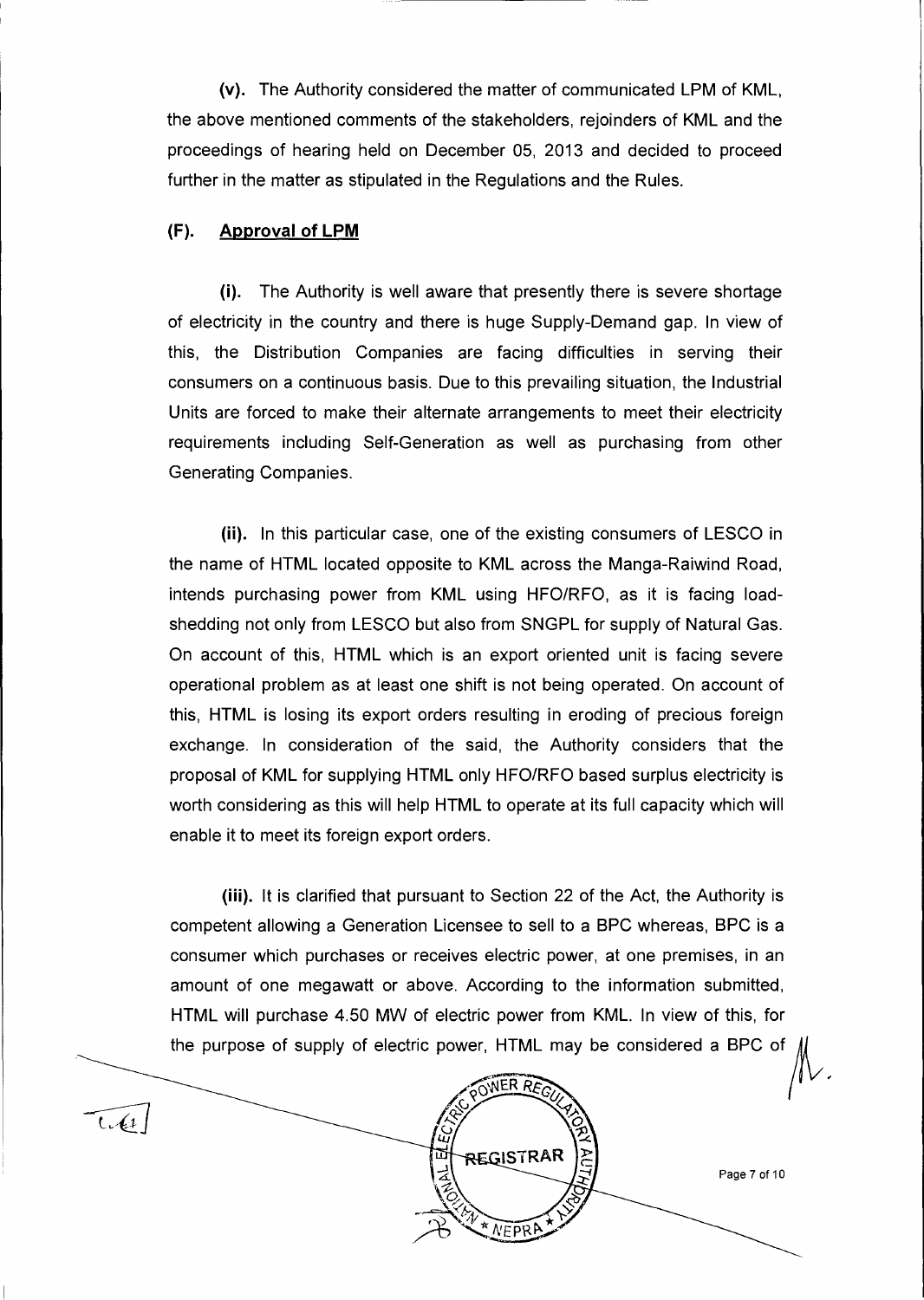KML under the Act. It is pertinent to mention that LESCO in its comments has expressed that the fifteen (15) years period for allowing sale to BPCs has expired. In this regard, it is clarified that under Section 22 of NEPRA Act there is no bar on the Authority to allow a Generation Company/Licensee to make sales to a BPC within service territory of a Distribution Company. The stance of LESCO that fifteen (15) years period mentioned in Section 22 ibid has already expired and therefore no STSA can be granted, is not correct as it entails monopolistic approach which is against the spirit of the NEPRA Act. With regard to three (3) years notice requirement for the BPC/HTML as pointed out by LESCO, it is clarified that the same is required if a BPC intends to stop purchasing power from a Distribution Company. However, in this particular case, HTML has confirmed that it does not have any intention to disconnect supply from LESCO. In fact, HTML will be purchasing the high priced electricity from KML only, once the supply from LESCO is not available to it. Therefore, in view of the scenario of load shedding, insistence of LESCO upon such notice is not justifiable.

(iv). The Section 2(v) of the NEPRA Act, wherein the ownership, operation, management and control of distribution facilities located on private property and used solely to move or deliver electric power to the person owning, operating, managing and controlling those facilities or to tenants thereof is not included in the definition of "distribution". As explained above, the distribution facilities to be used for delivery of electric power to HTML are partially located on private property (of KML and HTML) and a portion on Public Property (i.e. crossing of Manag-Raiwind Road). In view of crossing of the proposed Feeder through the public property, which is part of the exclusive Service Territory of LESCO. Therefore, the construction of Feeder/laying of cable has implications on (a) Modification in the Existing Distribution Licence of ty LESCO as part of its Service Territory will be carved out to accommodate this Feeder (b) Modification in the Distribution Licence of KML to include this new Feeder for supplying to HTML. In this regard, the Authority does not consider the Modification in the Distribution Licence of LESCO desirable as this will restrict LESCO in performing its duties to provide Distribution Services. In the



 $\mathcal{L}$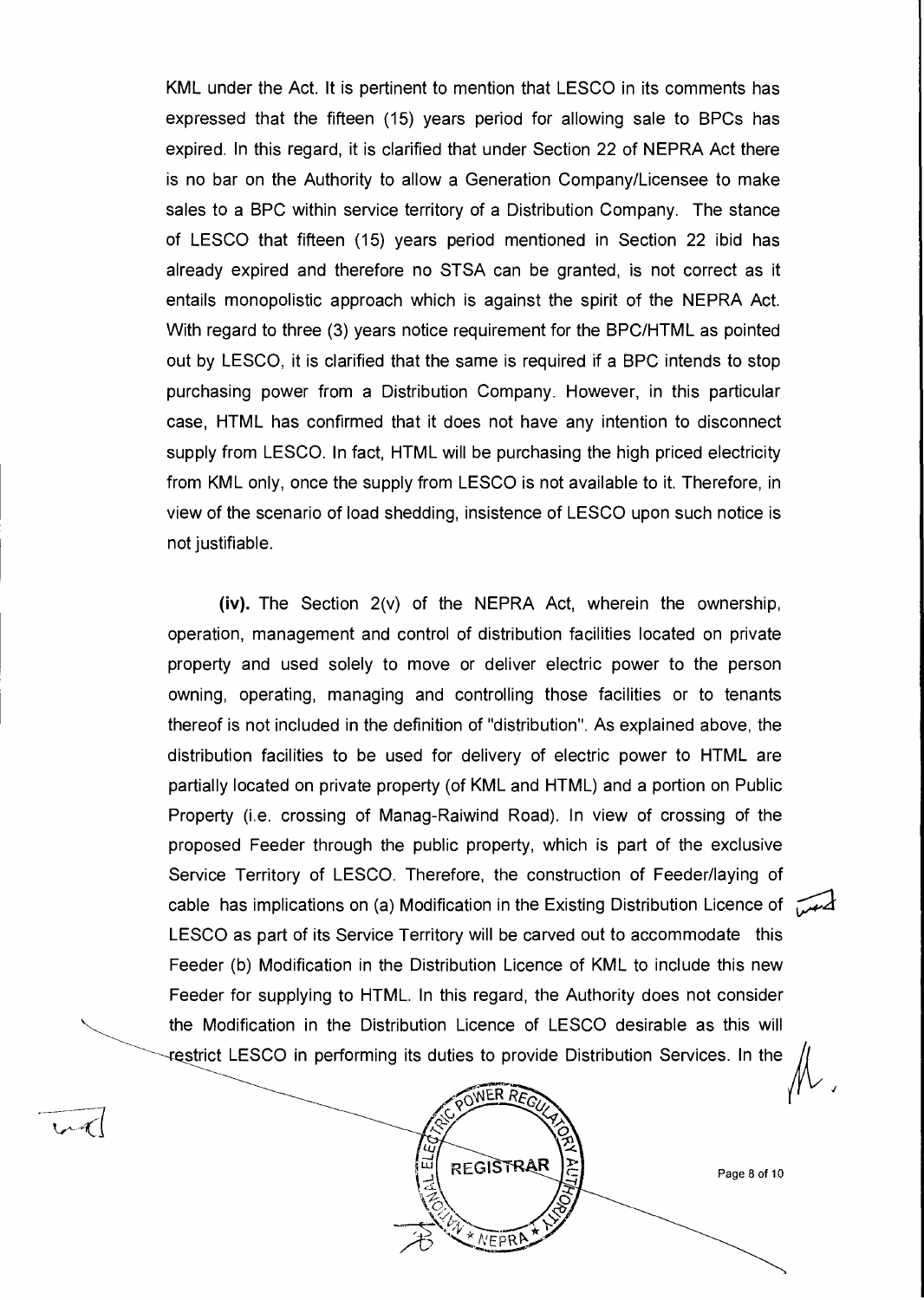past, the Authority in the case of KESC and Gul Ahmad Textile Mills Limited (GTML) had decided that GTML shall construct distribution lines at its cost and would handover the facilities either on lease basis or through outright sale to KESC (the concerned Distribution Company). KESC was required not to connect these facilities with its main Distribution System. Further, Operation and Maintenance of the facilities may be carried out by GTML or by KESC on mutually agreed terms and conditions. Further, the Authority in the case of Mari Gas Company Limited (MGCL) and SEPCO also gave its determination on the same principle as determined in the case of GTML and KESC. The copies of the determinations of the Authority in the cases of GTML-KESC and MGCL and SEPCO are attached for ready reference. (Annexure-l)

(v). In view of the similar circumstances, the Authority considers that a similar approach can be adopted in this particular case whereby the crossing of feeder/cable be entrusted to LESCO while connecting KML and HTML. In view of the said, the Authority directs KML and LESCO to agree to a mutually beneficial arrangement for laying the feeder/cable to allow KML to supply to HTML without violating the exclusivity of LESCO. In laying the feeder/cable, KML must adhere to all relevant construction, safety and operational standards. However, in case of any dispute the matter shall be referred to this Authority for adjudication and decision.

(vi). In accordance with Rule 6 of the Rules, the licensee is allowed to charge only such tariff for the provision of electric power as may be determined approved or specified by the Authority. Therefore, the Authority hereby directs KML and HTML for submitting the draft Power Purchase Agreement (PPA) for its approval for charging the agreed tariff subsequent to the approval of the PPA, in accordance with Rule 6(1)(b) of the Rules.

(vii). In view of the above, the Authority in terms of Regulation 10(11) of the Regulations hereby approves the communicated LPM in the Generation Licence of KML for addition of a BPC in the name of HTML. The Authority in view of the objections of SNGPL directs KML to ensure that it supplies HTML



Page 9 of 10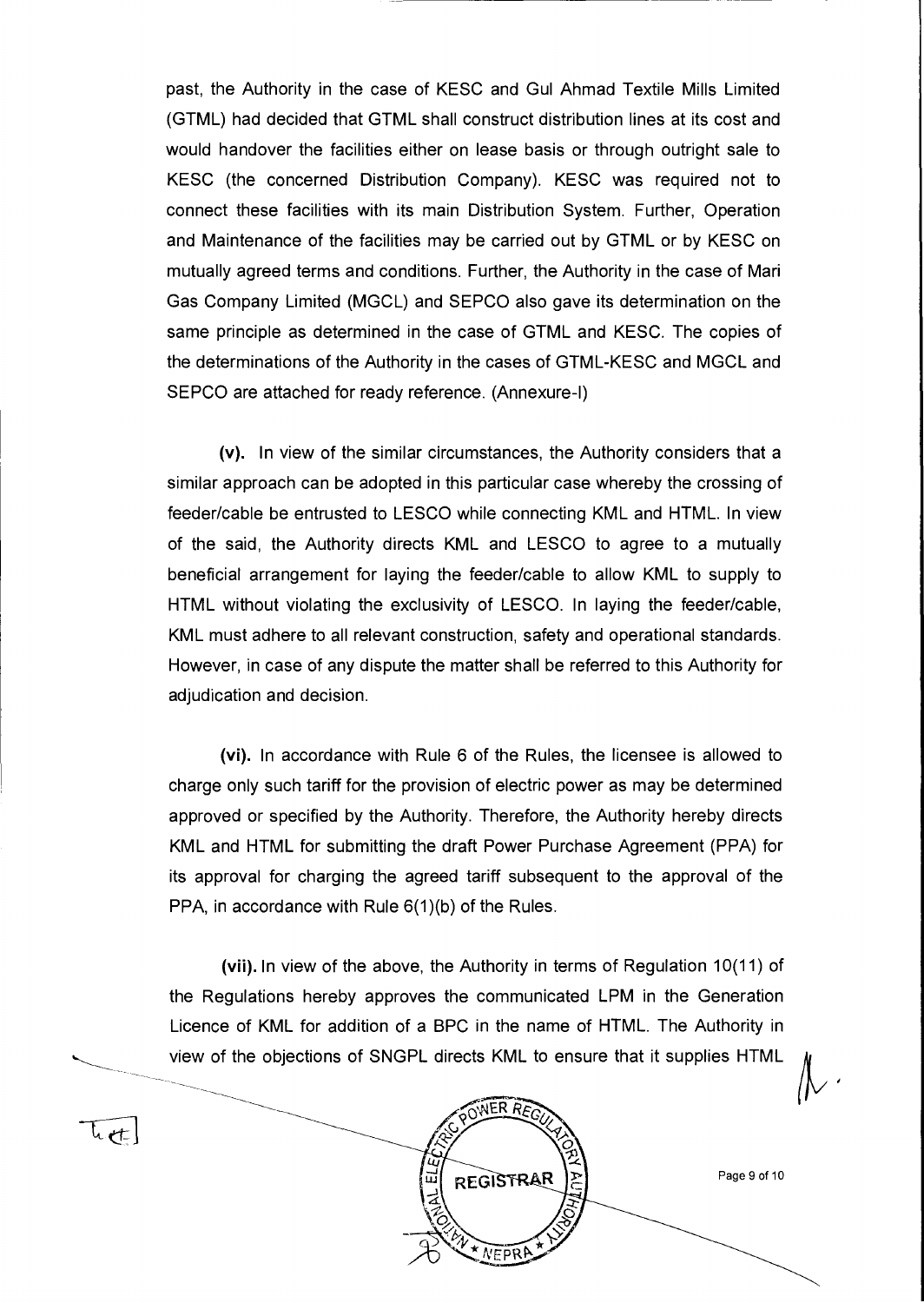only the RFO/HFO based electric power. Further, the Authority directs KML to physically and electrically isolate its Natural Gas based Engines and the HFO/RFO Engines to avoid any possibility of supplying Natural Gas based electricity to HTML. Accordingly, the already granted Generation Licence (No. SGC/007/2001, dated August 01, 2001) in the name of KML is hereby modified.

(viii). The revised Face Sheet indicating the required changes along with Revised/Modified Schedule-I, Schedule-II and STSA of the Generation Licence are attached as Annexure-II to this determination. The grant of the LPM would be subject to the provisions contained in the NEPRA Act, relevant rules framed there under and terms and conditions of the Licence.

## **Authority**

Habibullah Khilji Member

 $\frac{1}{3}$ <br> $\frac{3}{1}$   $\frac{2014}{1}$ 

Maj. (R) Haroon Rashid **Member** 

 $\mathcal{X}(\mathcal{V})$ 

Khawaja Muhammad Naeem Member/Vice Chairman





Page 10 of 10

 $371114$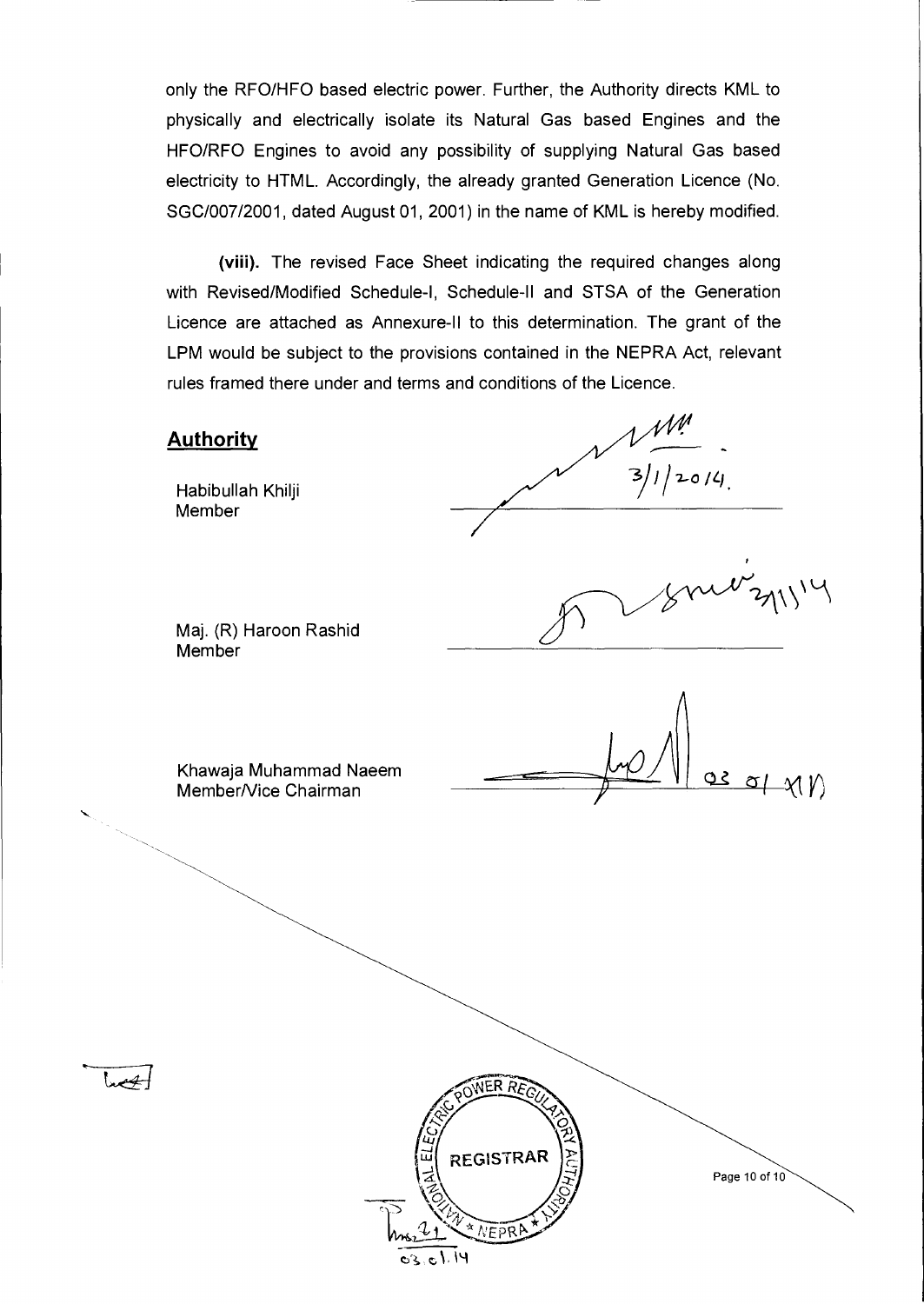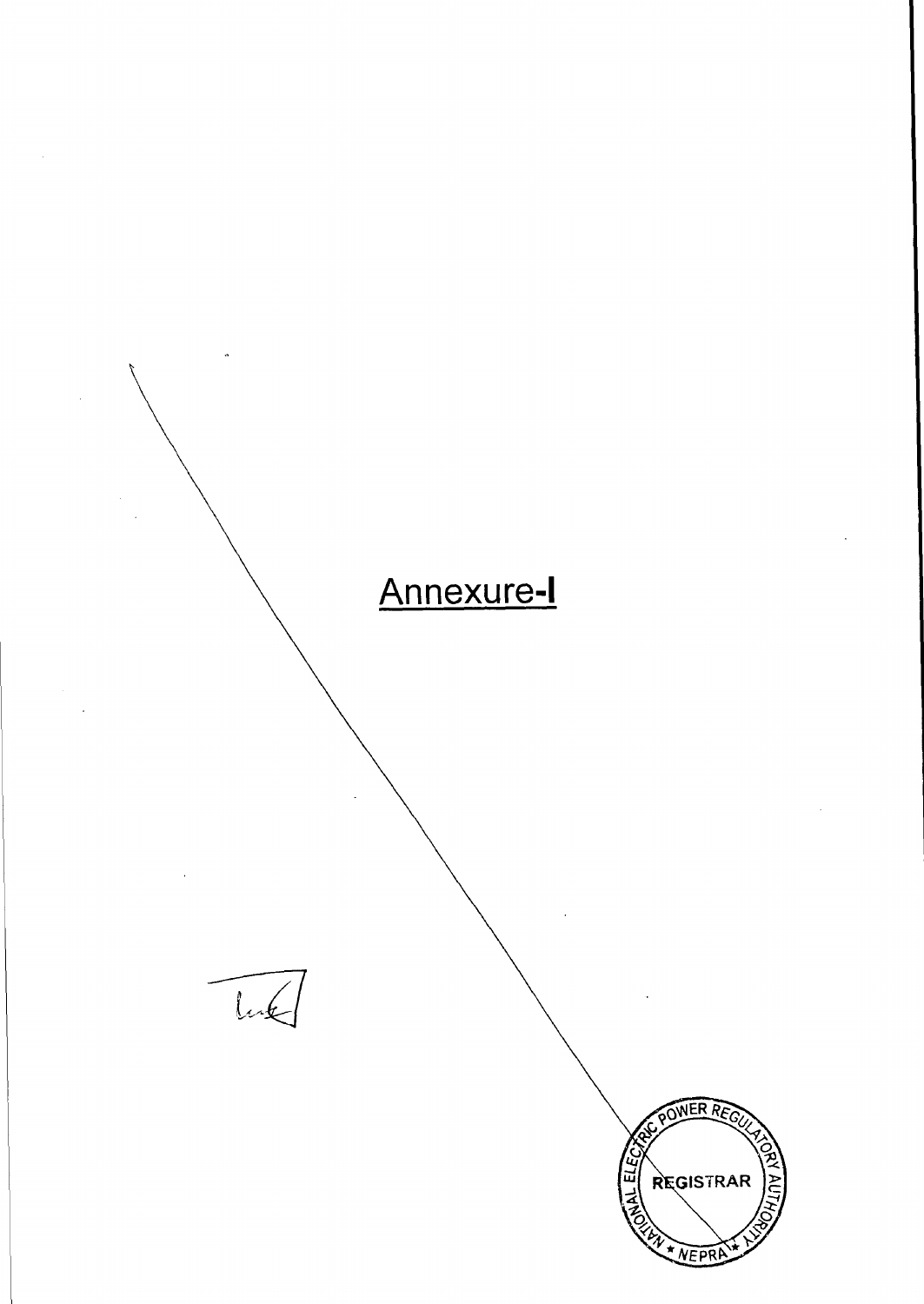Ing of the Authority in the matter of clarification sought by Gul Ahmed Textile buttel., (GATML) from NEPRA regarding the requirements of a Generation The ce if power is supplied to two of its consumption units through distribution is consumption to the rough distribution res crossing public property.

Authority has considered all relevant aspects of the case and the Report of the In the national constituted vide Office Order No. NEPRA/R/LAG-30/2749 dated 20-2-2006  $\int_{\mathfrak{g}^{\text{nd}}}^{\mathfrak{g}^{\text{nd}}}$  decides as follows:

- As agreed between GATML and KESC, GATML shall hand over to KESC  $(i)$ ownership, operation, management and control of the Distribution facility. crossing over public property required to be used for movement and delivery of electricity for consumption by GATML's newly built stitching units no.9 and 10 at mutually agreed terms and conditions,-
- $(i)$  The Distribution facility mentioned at (i) above, hereafter called as KESC-GATML Dist. System or "KGDS", consequent to the taking over by KESC; shall become a part of the Distribution System of KESC.
- $(iii)$  The matter of construction of KGDS as an underground system in accordance with KESC's approved standards of construction and design and the system being maintained and operated by KESC as an isolated system as requested by GATML should be decided by mutual agreement between KESC and GATML.
- $(iv)$  Pursuant to (i) and (ii) above and subject to KESC agreeing to retain and maintain the KGDS as an isolated system (with no direct or indirect interconnection with the remaining KESC Distribution system), KESC may allow for the purpose of consumption by GATML's newly built units no.9 and 10, inter-connection and usage of the KGDS to move and deliver power to GATML stitching units no.9 & 10 in accordance with the NFPRA Act, the applicable documents and the terms and conditions of the Licence granted to KESC for Distribution and Generation.
- (v) KESC should provide to NEPRA copies of mutual agreement made with GATML pursuant to (i), (iii) and (iv) above and inform NEPRA prior to any intended modification/alteration in the mutually agreed arrangement intimated to NEPRA.

 $(x)$ (Abdul Rahiin Khan) (Zafar Ali Khan)<sup>.</sup> (Nasiruddin Ahmed) Member Member  $\left\lceil \frac{1}{2} \right\rceil$ Member 3778 Lt Gen (R) Saeed uz Zafar **REGISTRAR** Chairman already recorded my decurrent in I have already recorded my decision in the main of */* - SY  $\begin{array}{c} \n\text{array}{\text{minimize}} \n\begin{array}{l}\n\text{sum} \\
\text{sum} \\
\text{sum} \\
\text{sum} \\
\text{sum} \\
\text{sum} \\
\text{sum} \\
\text{sum} \\
\text{sum} \\
\text{sum} \\
\text{sum} \\
\text{sum}\n\end{array} \n\end{array}$ the decision course went to lite meeting of R 05-093 is<br>decision courses went to lite meeting of R 05-093 is 2256 apr and who concentrated the set of 2.1.2 min  $\frac{1}{2}$  caller Ideemon of 21.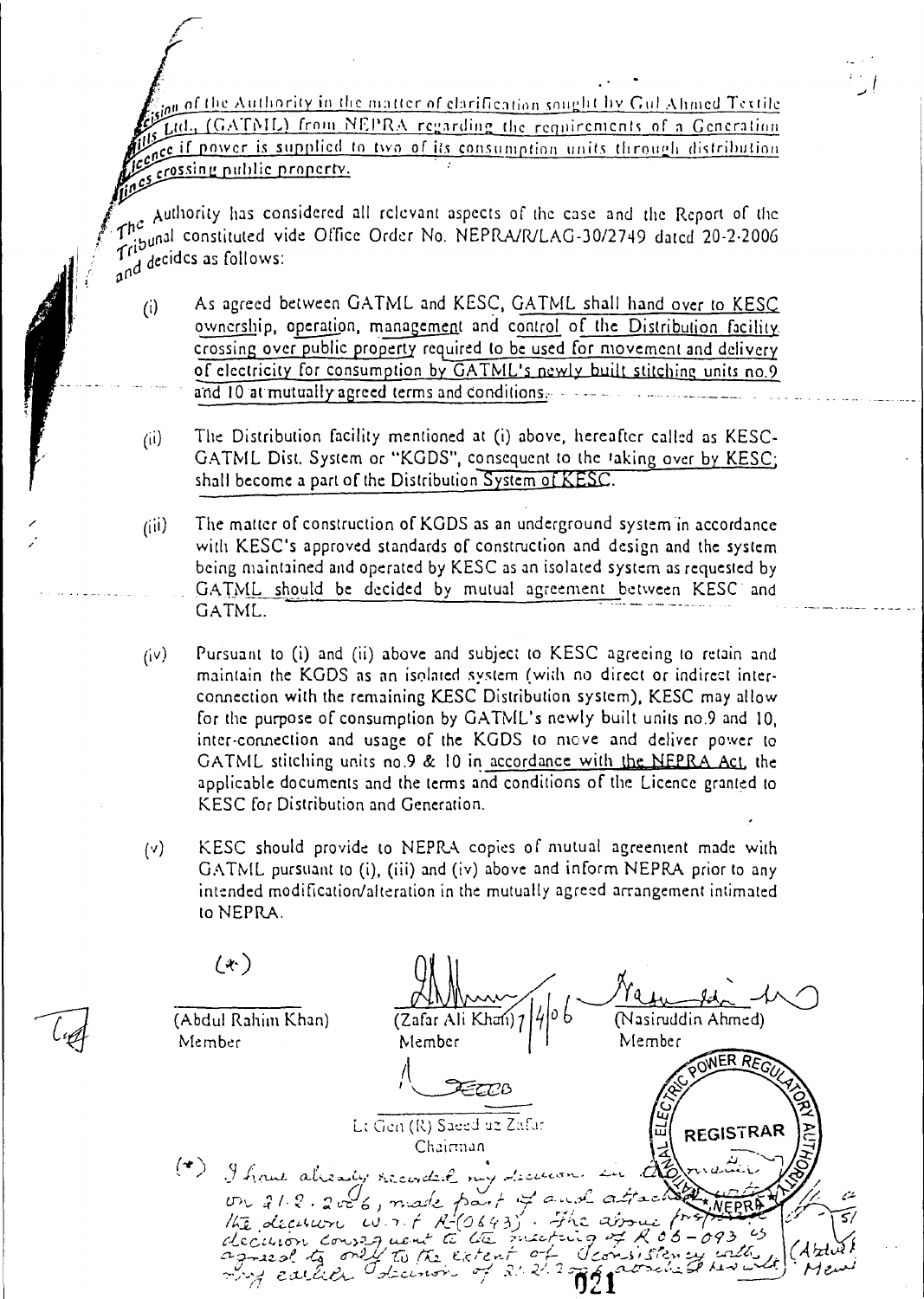$\ell$ ion <u>of Member Abdul Rahim Khan in the matter of clarification sought by</u> Ahmed Textile Mills Ltd., (CATML) from NEPRA regarding the uirements of a Generation Licence if power is supplied to two of its insumption units through distribution lines crossing public property.

I have considered the request of GATML of July 13, 2005, the information provided to me in the meeting of the Authority (06-43) held on February 16, 2006, the communication of KESC dated January 5, 2006 and the view point provided in the working paper. My decision is recorded in accordance with Section-6 of the Act as under:

- 2. GATML is a concern engaged in textile production (textile mill) comprising of a number of units carrying out independent operation in close proximity to each other. GATML has been producing power within its premises and was providing power to a number of sub units under the condition of consumption solely by the person owning, operating, managing and controlling the generating facility called heretofore as "self consumption". GATML intends to supply electric power to two of its stitching units located at Mill No. 9 & 10 from its generation facility situated at Mill No. 6 & 4 respectively. However in each of the two.cases electric power\_has to be moved and delivered through Distribution Lines traversing roads which are not private property i.e. roads used by public.
- 3. GATML has solicited clarification from NEPRA whether provision of power generated at its Mills No.  $6&4$  to new units at Mills No. 9&10 respectively by movement and delivery through Distribution System traversing 34 meters over public roads can qualify for exemption from Generation as defined under the Act.
- 4. The two new stitching units situated at Mills No. 9&10 and the remaining premises of GATML fall within the KESC Distribution territory. Karachi Electric Supply Company (KESC) has been granted a Distribution Licence which provides an exclusive right to carry out Distribution business in a specific territory (KESC Area). Since Distribution includes sales to consumer in the exclusive territory, only KESC can sell to consumers in the KESC Area, save to the extent that consumers who qualify as Bulk Power Consumers (BPCs) can purchase electricity from generation Licensees pursuant to Section 21, 22 of the Act. KESC when asked to comment in the matter has expressed its view point vide its communication dated January 5, 2006, requesting that the matter may be decided by NEPRA keeping in view the exclusivity of the distribution area of KESC.

 $\mathbf{I}$ 



 $12$ o

022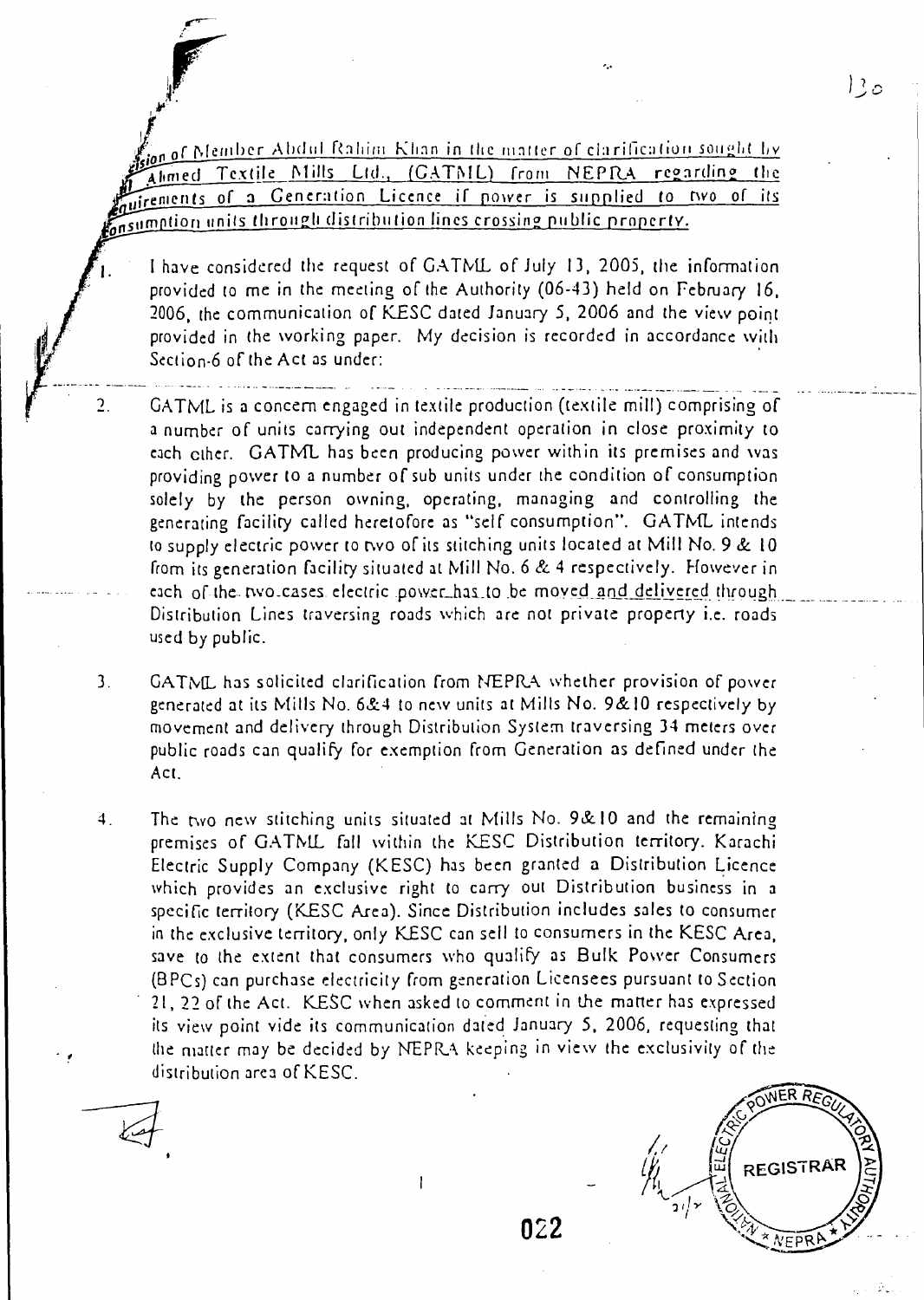The request of GATML has to be responded in the context of the application of the act and the terms and conditions of the licenses granted to KESC and whether the proposed activity of GATML would require a generation license.

The proposal of GATML to supply power to two of its consuming units through Distribution System of KESC (whether K.ESC own system or through assets handed over by GATML) would involve distribution activity by a person other than the owner /operator of the generation plant or the consumer. Therefore, the proposed activity would fall under Section 22 of the Act if a BPC is involved. As such, if movement or delivery for the purpose of sale to a consumer within KESC Area is involved where the consumer does not qualify as a BPC; then-only KESC, on-account of its exclusive right-acquired through the Distribution Licence granted to it, can sell to such consumers. Units No. 9&10 would also become consumers served in the KESC area if they are provided power through a Distribution system passing over public property and which falls in the exclusive territory of KESC.

7. The exception granted in the definition of Generation under the Act to qualify for being absolved from the requirement of a generation licence and fall under self consumption, can not be stretched to cases where a person consuming supply at-two locations (separated by property not owned by that person and over which movement and delivery is carried out by a Distribution Company having exclusive rights) caries cut production at one of the premises and consumption of a part thereof at the other premises.

8. A necessary condition for the exclusion of electricity production from the definition of generation activity and consequent absolvement from the requirement of a generation license is the absence of any direct or indirect interconnection with the Distribution System or Transmission system of any other licencee. Interconnection of GATML generation with KESC distribution system would require matters of synchronization with KESC system, protection, security and safety to be addressed which will not be possible if GATML generation is not regulated. This condition of absence of interconnection is not satisfied in the case of GATML supplying power to some of its production units through inter connection with KESC Distribution System.

9. In the case under consideration, if units No. 9& 10 qualify as BPCs and GATML after obtaining a generation license is granted second tier supply authorization then, GATML using the KESC distribution system involved may supply power to units at Mills 9&10 and pay to KESC distribution charge (as determined by the Authority) in accordance with the second tier supply authorization allowed to GATML under a generation license granted to it. ,-,44 ER *RE*<sup>G</sup> If units No. 9&10 qualify as BPCs and<br>ation license is granted second tier supp<br>the KESC distribution system involved m:<br>10 and pay to KESC distribution charge (and accordance with the second tier supp<br>under a generation as BPCs and<br>
nd tier supply<br>
involved may<br>
ion charge (as<br>
d tier supply<br>
ted to it<br>  $\bigcirc \overbrace{PONERREGLN}$ <br>
REGISTRAR

 $.023$ 

C.)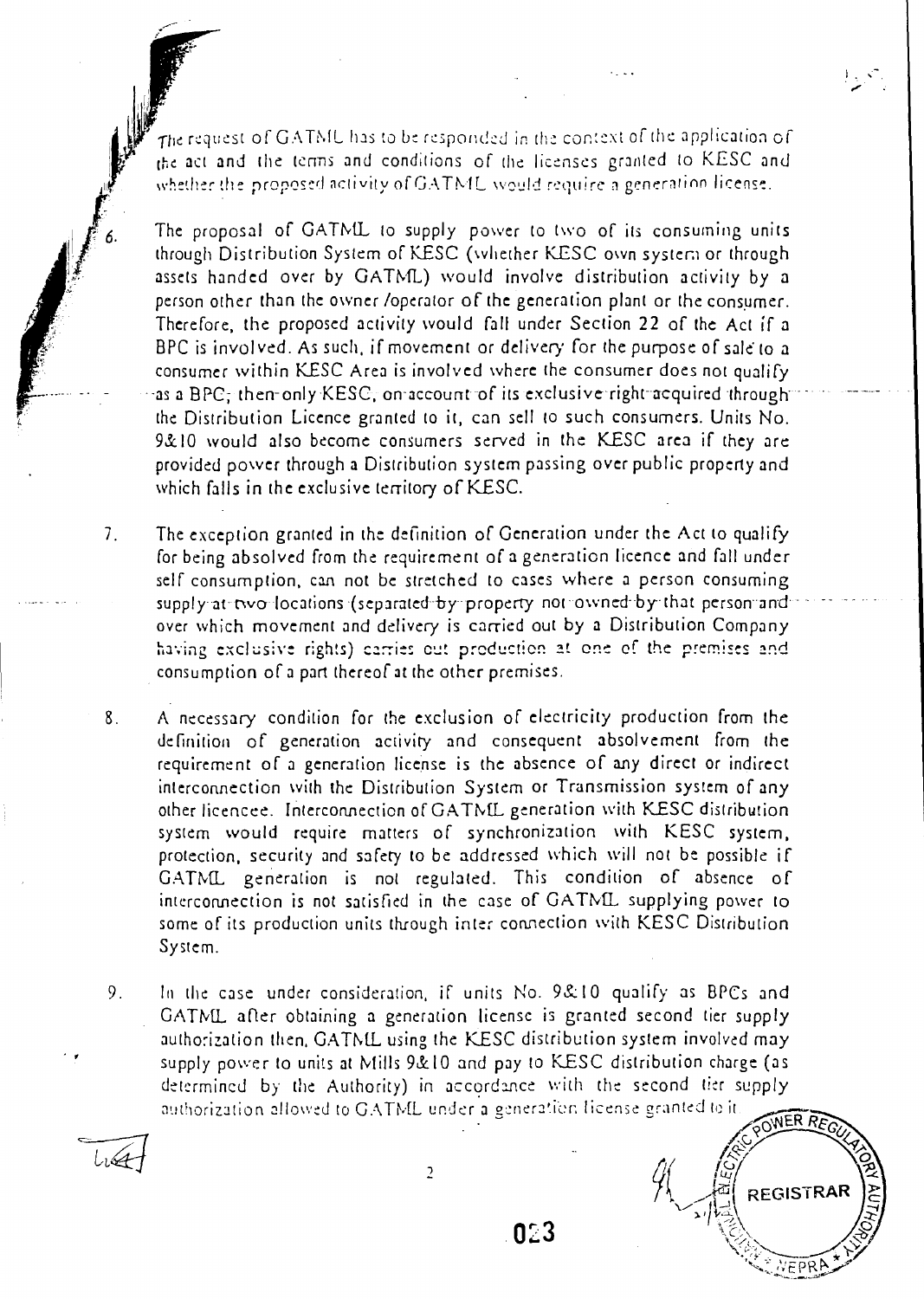In any case GATML would require a Generation License if an intermediate link of distribution is required to move and deliver power to any of its units. The exception of being absolved from the requirement of a generation license and the status of self generation can only be maintained till power is produced by a person and delivered for its own consumption within its premises without the requirement of use of a distribution facility as a link between production and consumption.

- The matter whether GATML constructs a distribution link and hands it over to  $11.$ KESC or makes use of KESC distribution to provide power to its consumers as second tier supplier has no bearing on the case. GATML can not own or operate, manage or control any distribution facility passing over public property (irrespective of the size of the facility) in the exclusive territory of KESC.
- I?. GATML and KESC may be informed accordingly. KESC and GATML can be called to a meeting at NEPRA main office if any further clarification is required regarding GATML providing power to units 9&10 after obtaining a generation license.

*.../...------- \_\_\_\_\_\_---- • , C*  **1** 21, 0 2 - 2006

 $72S$ 

Abdul Rahim Khan Member

Chairman  $\frac{1}{2}$ Registrar

CHEL 212 ge Director Co-ordination.

REGISTRAR NEPR

 $0.4$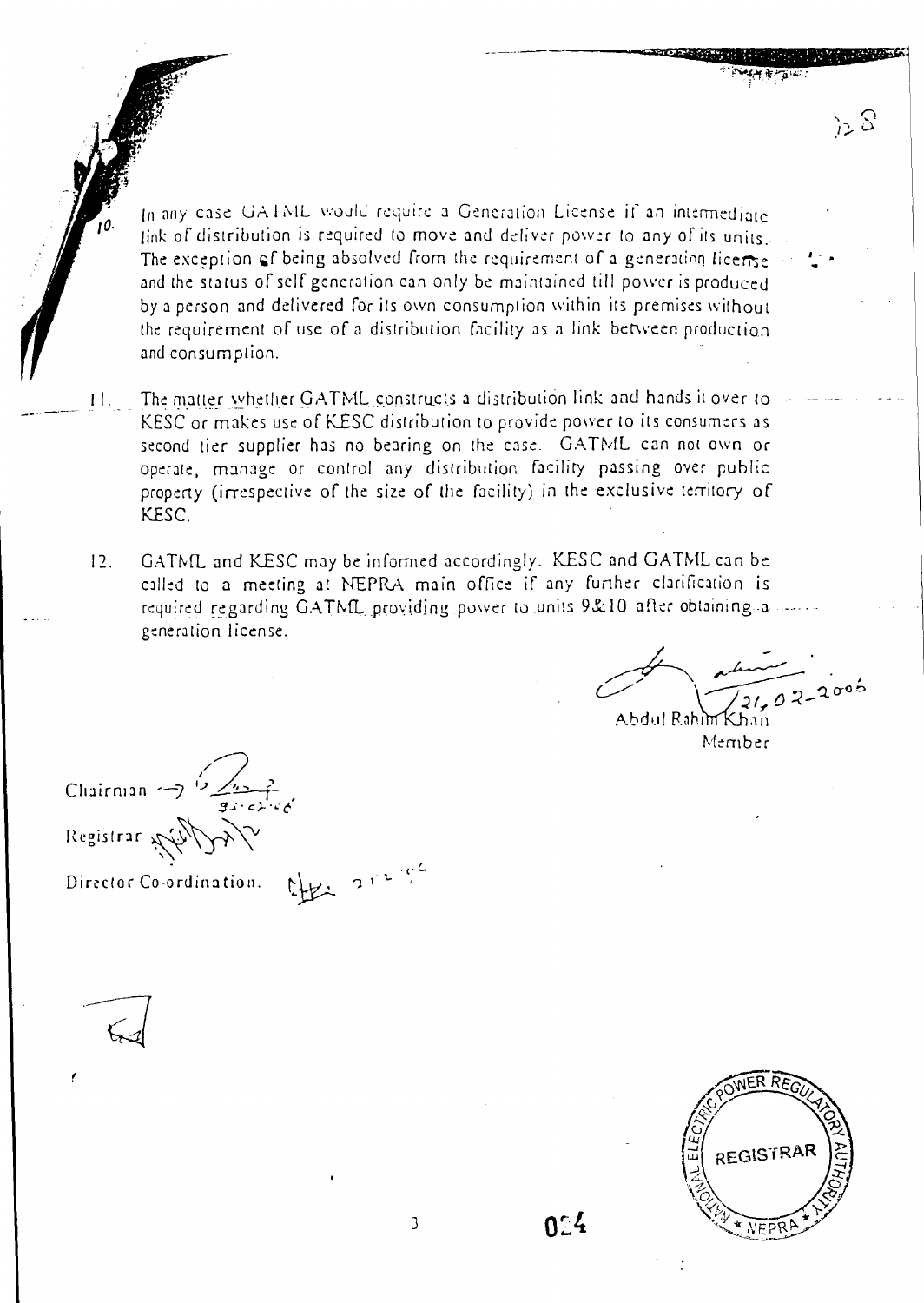

 $3<sub>0</sub>$ 

## TRIBUNAL REPORT ON

# rower Supply by Gni Ahmed Textile Mills Limited Karachi to its new Units

The Authority, vide Office Order No. NEPRA/R/LAG-30i2749 dated 20-2-2006, constituted a Tribunal under Section 11 of the NEPRA Act (Annex 1) to hold joint hearings with KESC and Gul Ahmed Textile Mills Limited, Karachi and collect necessary information and forward its decision for Authority's determination for the supply of power by Gut Ahmed Textile Mills Limited to its new units.

#### Background<sup>-100</sup>

2 M/s. Gul Ahmed Textile Mills Ltd. (GTML) vide letter no. nil, dated July 13, 2005 (Annex 2) submitted that they have been maintaining a number of units in their Textile Mills named es Gut Ahmed Unit no. 1,2,3 thm Unit no. 11. GTML in their letter suited that they are having captive power generation plants for self-consumption by their units 1-11. No sale or commercial operation is involved in the entire power generation process and they arc supplying power to their own units, which arc located adjacent to each other. According to GTML it intends to supply power to their newly built stitching units 9 & 10 which arc located across the road from their existing power houses located in unit no. 6 and unit no. 4 respectively.

. --A-report on the site visit carried out by Director Licensing and the Registrar on July 23, 2005 is placed at Annex 3. The Report confirms that GTML are not supplying power to any other person. The two newly built units no. 9 & 10 arc located across the road approximately at a distancc of 33-34 meters from their respective source of power, as detailed hereunder:

Power Plant within Unit No. 6 Unit No. 9 (6.4 MW gas operated) Power plant within Unit No. 4 Unit No. 10 (8 MW gas operated)

Power to be supplied to Source of Power Newly Built Units

## Requirement of Generation or a Distribution Licence under Nepra Regime.

Pursuant to NEPRA Act, a generation licence will be required by a person who owns, operates, manages or controls the generation facility for delivery or sale of electric power, however a generation licence will not be required, if generated power is solely fur selfconsumption by the person owning, operating, managing and controlling those facilities.

5 In the instant case GTML is not selling power to any other. person; it will be supplying power to itself with the qualification that its loads arc located across the public roads. Since the generated power will be used solely by the person owning generation facilities, therefore according to definition 2(xi) of the Act, it will be a case of self-consumption; a generation licence will not be required.

6 The premises of GTML Units 1.11 are located within the service territory of the KFSC GTML proposes to supply power to its newly built units 9 & 10 focated across the public rog; through laying underground cables. According to the Act such an action any ANER REG

 $0.5$ 

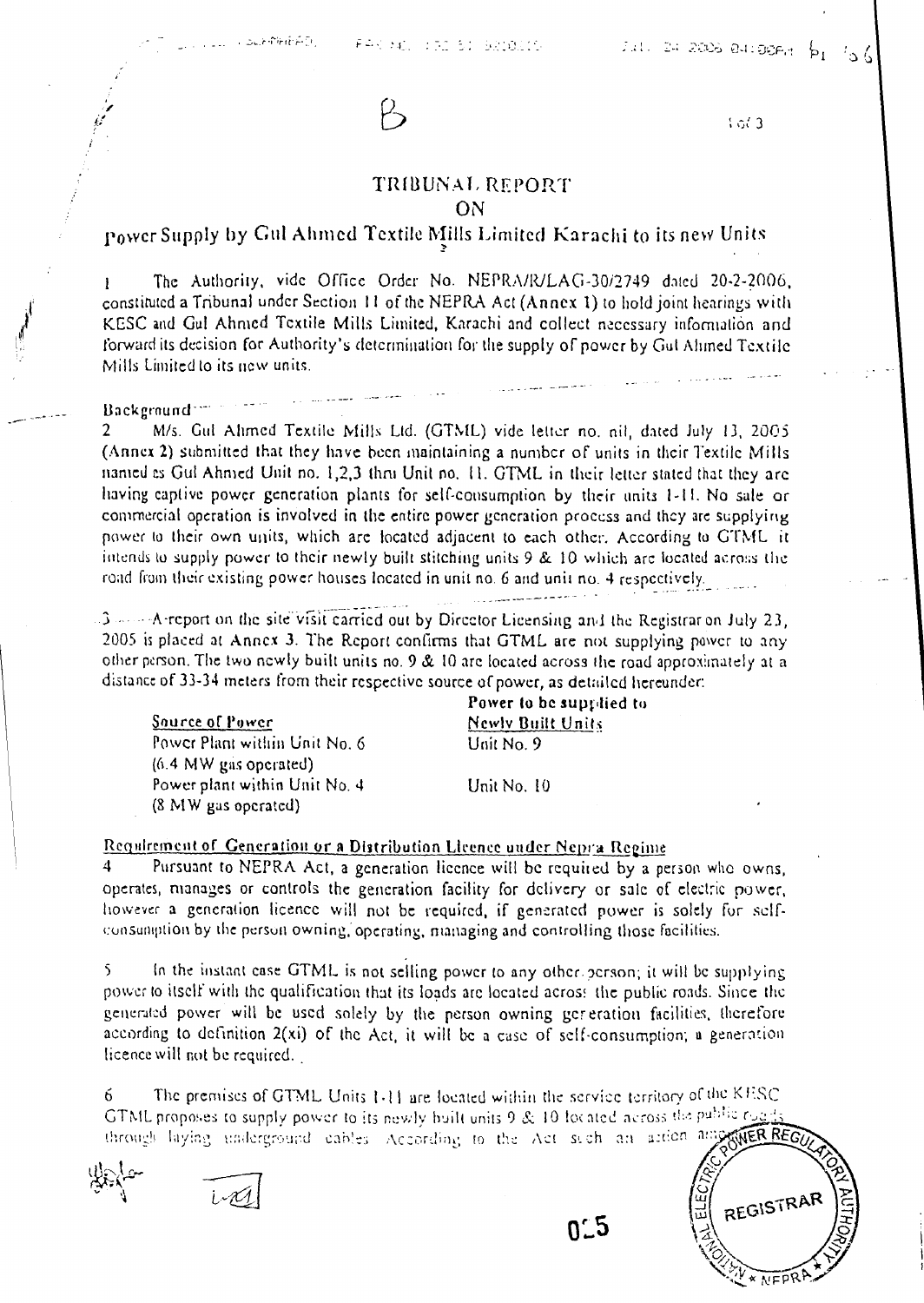*2 ul* 

'distribution' which can not be carried out without a distribution licence. Since KESC already holds a distribution licence, therefore, CITNIL cannot he allowed to construct a distribution facility beyond the boundary wall of its premises on the public property, which Calls in the service territory of KESC. Theoretically GTML can apply for a distribution licence; however that would, not only require KESC's permission but exclusion of territory from KESC and modification in its distribution licence would also be needed. Therefore this approach might not represent an efficient solution.

## NEPRA Proposal

\_ The\_following, proposal was made to KESC-and GTML for their consideration;

- (i) GTML to construct distribution lines at its cost while following KESC's construction standards;
- (ii) GTML would handover such facilities either on lease basis or through outright sale and those facilities would be included in KESC's rate- base who would get return on these 'assets' through its tariff;
- (iii) KESC would not connect these facilities with its distribution network and these facilities would operate as dedicated distribution lines;
- (iv) Operation and maintenance of these lines may be carried out by GTML. (on KESC behalf) or by KESC on mutually agreed terms and conditions.

The above proposal essentially makes KESC responsible for distribution activity as it will own distribution facilities located on a public property while providing GTML with reliable power *generated through its own gcneration fitcaities. As KESC would not be required to relinquish the control of its service territory, therefore the proposal not only ncognzes the exclusivity of KESC in carry nut distribution function within its Service territory, it also provides un opportunity to GTAIL for the continuity of reliable power supply while re' tainirg within the ambit of* the Act.

8 The Tribunal held a joint hearing at Karachi on March 1, 2006 with both the Parties represented by their respective chief executives (list of participants attached as Annex 4) and obtained their views about NEPRA's proposal sent earlier to KESC. KESC and GTML both agreed with the principles of the proposal. They also agreed to further discuss it and report to NEPRA about their position. The Tribunal also visited the 'site' to verify finding of the Report at ,Annex 3 submitted by Director Licensing and Registrar. The Tribunal confirms the findings of the report.

9 Vide Letter, Ref. No. Legal/NEPRA/06/87 dated 9 March 2006, KESC's deputy Chief Law Officer has informed as follows;

> *"Both the parties have come up with a bilateral agreement which is forwarded to the Authority for its approval before the said is executed between both the parties..'*

A bilateral agreement (initialed) between Karachi Electric Supply Corporation and Gul Ahmad Testile Mills Limited supplied by KESC is attached as Annex 5 to the Tribunal Report.

1.:

REGISTRAF

0'6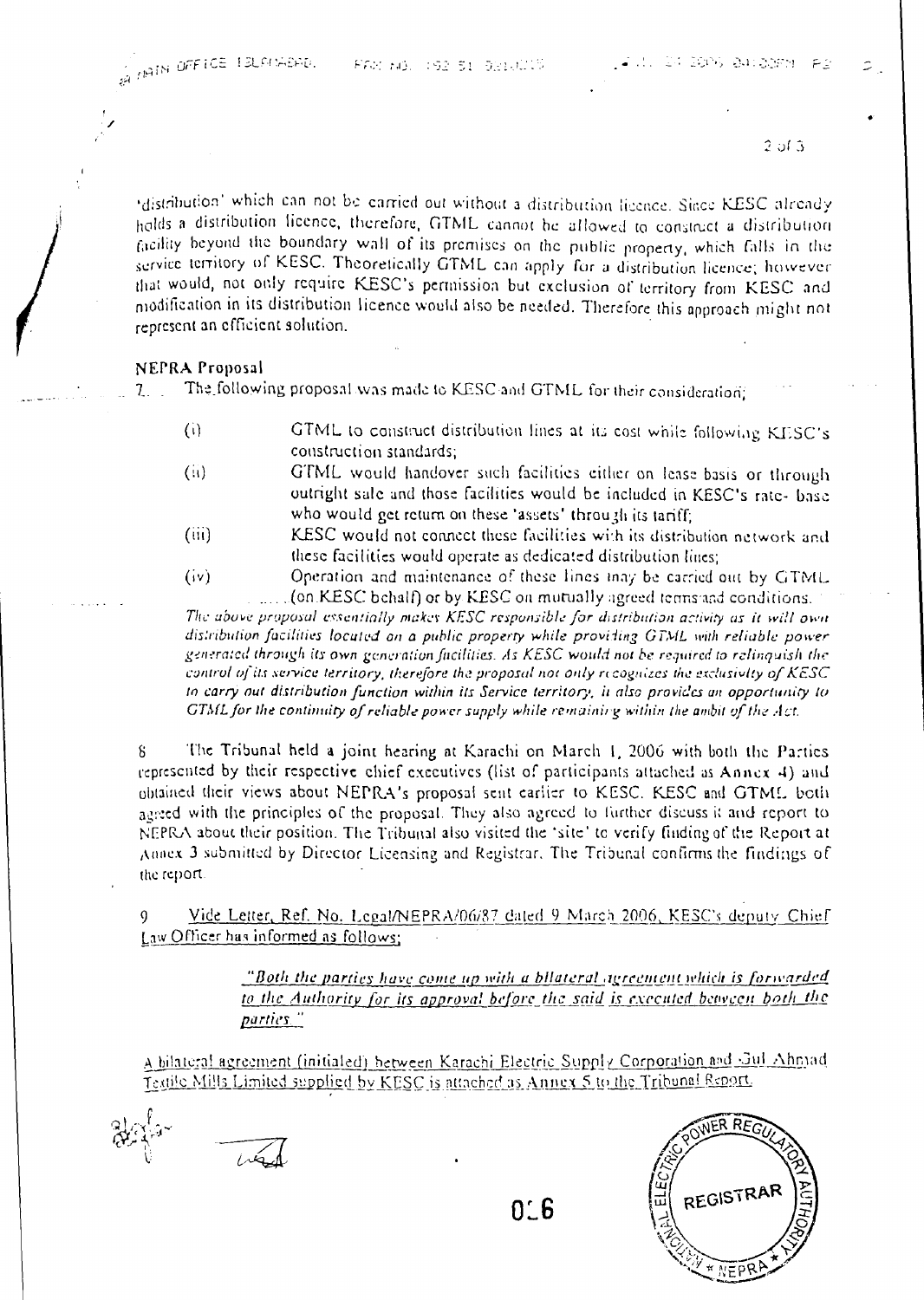3 of 3

## Obscriations of TRIBUNAL

10 The Tribunal feels that the question posed by GTML for the Authority's consideration is of great importance. Expansion in any business operation is quite natural. This is especially true for large industrial concerns which grow as the overall economy of the country expands. The for targe industrial concerns which grow as the overall economy of the country expands. The which are required to compete in the international markets. Given the quality of power supply through Discos, in general, it is felt that most of the industrial consumers would prefer to have their own sct up for a reliable power supply, rather than to go for supply through Discos network.

11 Large industrial consumers, cognizant of their needs have made huge investments in setting up their own generation facilities for self consumption and if such investments are not utilized to their full potential it is a waste of economic resource of the country. Therefore if an industrial consumer expands itself, has sufficient power to support its new units and decides to do that, NEPRA may look favourably to such proposals and facilitate them in the larger national interest. It becomes all the more important when such facilitation can be done without violating NEPRA Act and its rules.

#### Decision

12 Pursuant to the requirement stipulated in the Office Order the Tribunal decides for the Authority's determination as follows;

- (i) that the power supply arrangement by Gut Ahmed Textile Mills Limited Karachi to its new units from its own generation facilities can be handled through NEPRA's proposal without any violation of the provisions of NEPRA Act.
- (ii) that both KESC and Gut Ahmed Textile Mills Limited have agreed to the proposal as is evident from their letter at Annex 5.
- (iii) that in view of (i) and (ii) the Authority may approve the arrangements and the bilateral agreement attached at **Annex** 5 as requested by KESC through its letter No. Legal/NEPRA/06/87 also at Annex 5.
- (iv) that the Authority may decide every case on its own merits, however the principles may be established here.

16 August 2006

(Member of the Tribunal) (Member of the Tribunal) (Convener of the Tribunal) **Hussnain Zaigham** 





**0:•**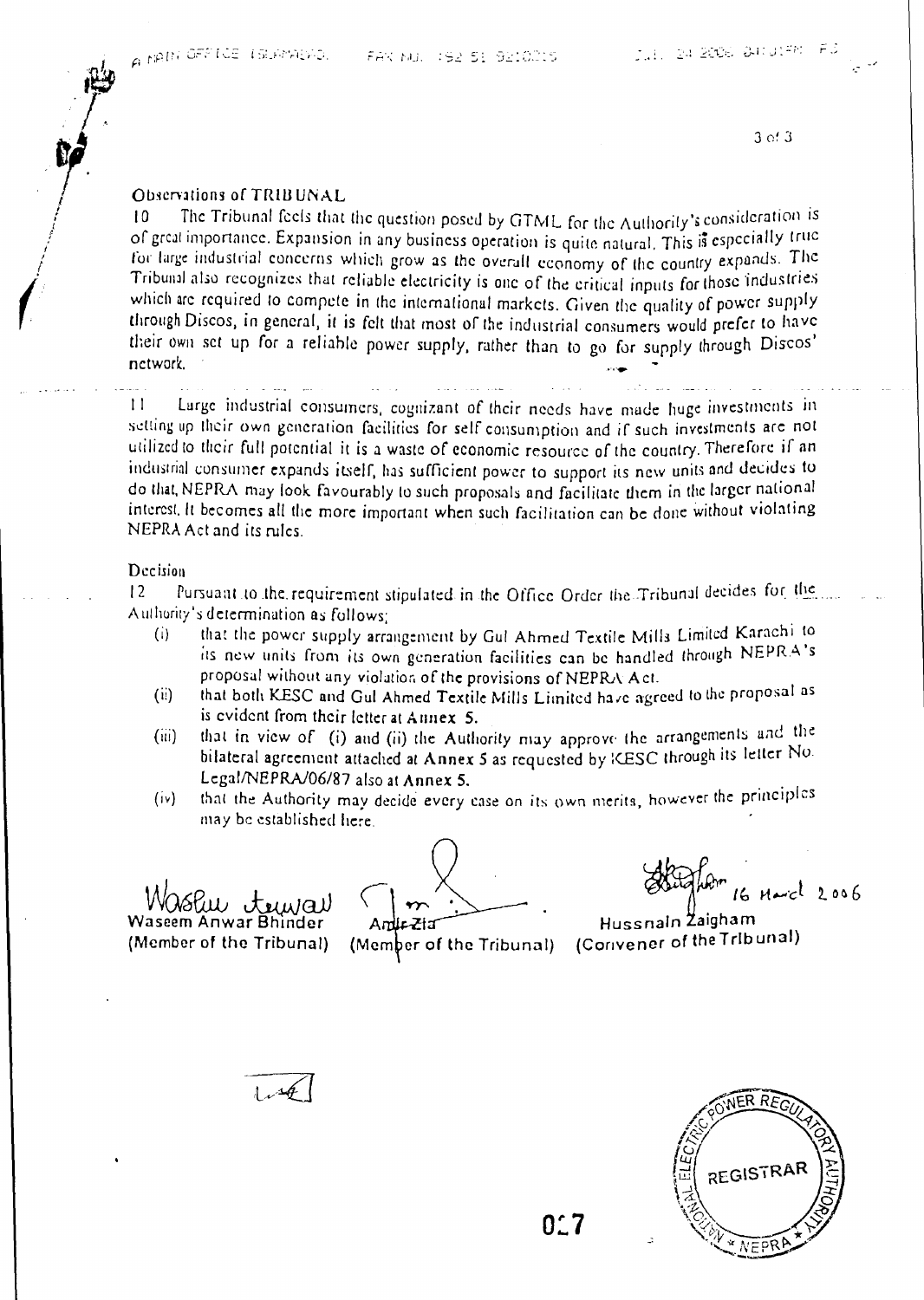# **Decision of the Authority Regarding Request of Mari Gas Company Limited for Laying of Transmission Line**

The background of the matter is that Mari Gas Company Limited (MGCL) filed a petition with the Authority stating that in order to meet the drinking water requirements of its offices/residential colony at Daharaki, a Water Pumping Station has been installed near the bank of the Nara Canal. MGCL further stated that presently the electricity to the Pumping Station is being supplied through Sukkur Electric Power Company Limited (SEPCO), which is not stable and reliable. Additionally, MGCL explained that it plans to supply the said Pumping Station a stable supply of electricity by constructing an 11 KV Feeder, connecting the Pumping Station with its generation facility and for this, necessary NoC may be granted.

(2). In order to ascertain the factual position and considering the fact that the Authority has granted an Exclusive Distribution Licence to SEPCO, a site visit of the existing Generation and Distribution Facilities ' was carried out by Dy. Director (Licensing) which revealed the following:-

- (a). MGCL owns, operates and maintains a Captive Power Plant (CPP) with a total Installed Capacity of 5.00 MW (consisting of 2 x 0.60  $MW + 1 \times 3.8$  MW Gas Turbines);
- (b). Apart from the above CPP, MGCL is also a Consumer of SEPCO and is getting one point supply at C-1 (b) tariff through a 750 KVA Transformer. MGCL is currently using this connection as a backup facility, in case its CPP is out of Service due to some reason then supply of SEPCO is used for feeding its residential colony and offices; *L*





Page 1 of 6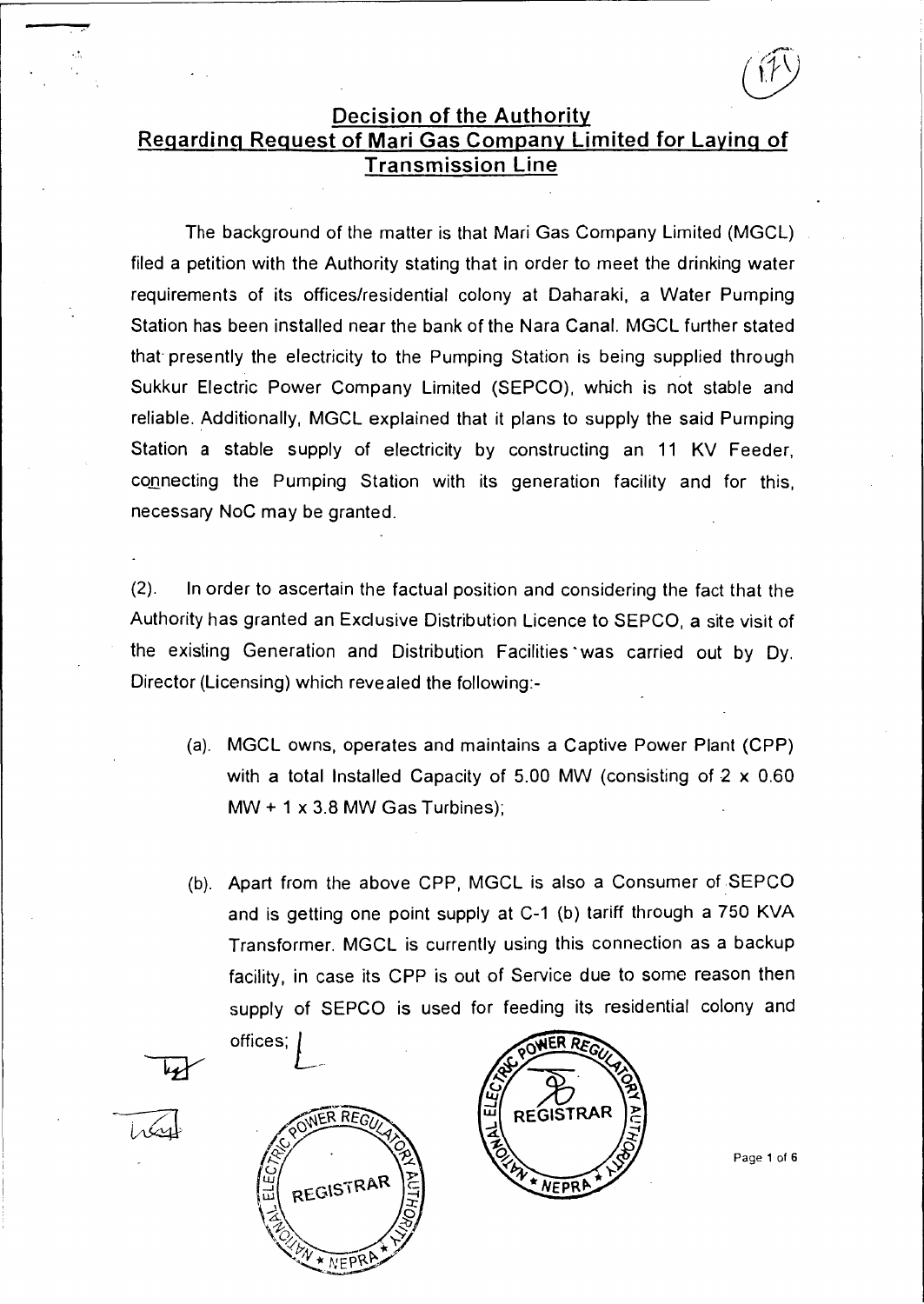- (c). The Water Pumping Station of MGCL is located about 3.6 KM from its offices/residential colony/CPP, near Nara Canal and is used for meeting with all the water requirements of the residential colony and offices. The Water Pumping Station is currently fed through an 11 KV Feeder passing nearby and using **a** 200 KVA Transformer installed there, on B-2 tariff;
- (d). MGCL plans to supply the Water Pumping Station from its above mentioned CPP, by constructing an 11 KV feeder, measuring about 3.6 KM in length;
- (e). The route of the proposed 11 KV Feeder **is** partially fenced and more than 2/3rd of the route is still unfenced. Although, MGCL confirmed that the remaining portion of the route would soon be fenced. All the Right of Way (ROW) except the crossing as explained below is the property of MGCL and is in its possession;
- (f). The proposed 11 KV Feeder would cross two 11 KV Feeders of SEPCO. One crossing would be at about 1.5 KM from CPP near the metaled road (public property). Whereas the other one would be at the termination of the proposed 11 KV Feeder. MGCL confirmed that both crossing would be made through underground cable. Apart from the one metaled Road crossing, there would be another two crossing of Katcha Road (public property);

(3). The Authority in its Regulatory Meeting (RM-12-408), held on July 03, 2012 considered the Site Visit Report relating to the above request of MGCL and decided to seek Comments of SEPCO. In the light of the above directions of the Authority, SEPCO was directed to file its comments in the above mentioned matter.

ed that the proposed 11 KV line from Power House of<br>ing Station would cross the existing Distribution Network<br>SWER REGUARED POWER REGUARED (4). SEPCO submitted that the proposed 11 KV line from Power House of MGCL to Water Pumping Station would cross the existing Distribution Network ${}_{\rm i}$ 

أسجأ



Page 2 of 6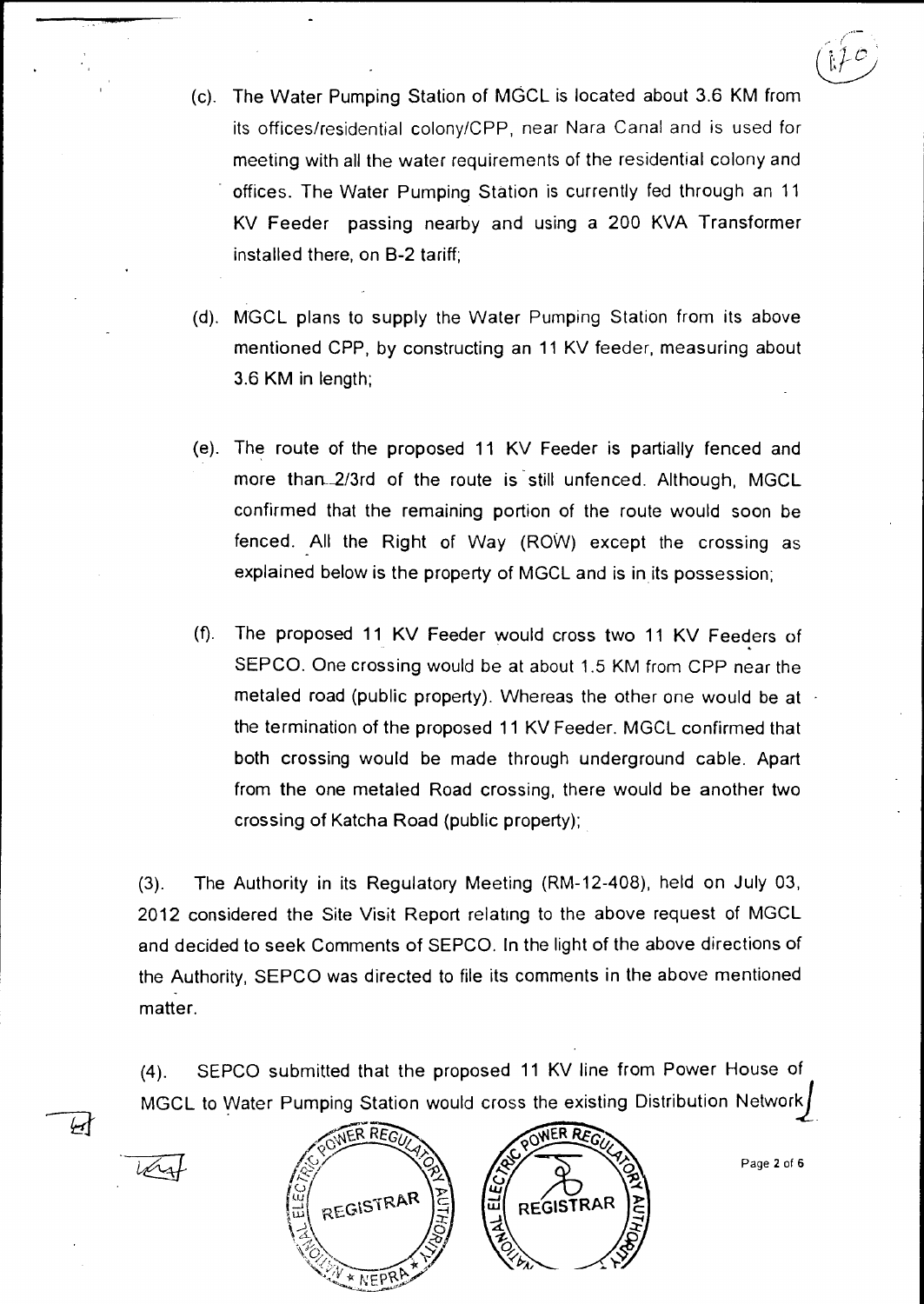of SEPCO. It cannot surrender the required corridor to MGCL (or any other  $|\mathcal{C}\setminus\mathcal{C}|$ party) as it will not only result in revenue loss to SEPCO but it will increase safety threats to field staff of SEPCO.

(5). The above observations of SEPCO were considered by the Authority in its Regulatory Meeting (RM-12-531), held on September 19, 2012. The Authority decided to hold a Hearing of the stakeholders (i.e. MGCL and SEPCO) and the same was convened on October 10, 2012. The hearing/Meeting was attended by the representatives of the said stakeholders. MGCL was represented by Mr. Sarfraze Nawaz Bugti Assistant Chief Engineer and Mr. Munir Ahmed Memon Manager Public Affairs whereas Mr. Noor Ahmed Dayo Chief Engineer/Technical Director and Mr. Sattar Bux Soomro Additional Manager (Legal) appeared on behalf of SEPCO.

(6). The representatives of MGCL and SEPCO were given opportunity to present their position in the matter. The representatives of MGCL expressed that water being the basic necessity for the residential colony is required round the clock. The water is brought through a pipeline from a pumping station located about 3.6 KM away from the colony. The existing supply to pumping station is from an 11 KV Feeder of SEPCO which is also supplying to other villages also. Being rural feeder, the Power supply from this feeder is not stable and extensive loadshedding of 12-16 hours is being carried out. Due to this the supply of power to pumping station is intermittent stopping the operation of the pumping station and resulting in interruption of the water supply to housing colony. In order to supply stable power to the pumping station for its continuous operation MGCL plans to lay an 11 KV Feeder on H.T. Steel Structures connecting the pumping station with the CPP. It was further stated that the whole corridor/Right of Way in which these poles would be installed, is owned by MGCL therefore, permission may be granted for laying the feeder so that power supply to pumping station is stabilized allowing it to operate on a continuous basis thus not affecting the supply of water to the colony and offices.)





Page 3 of 6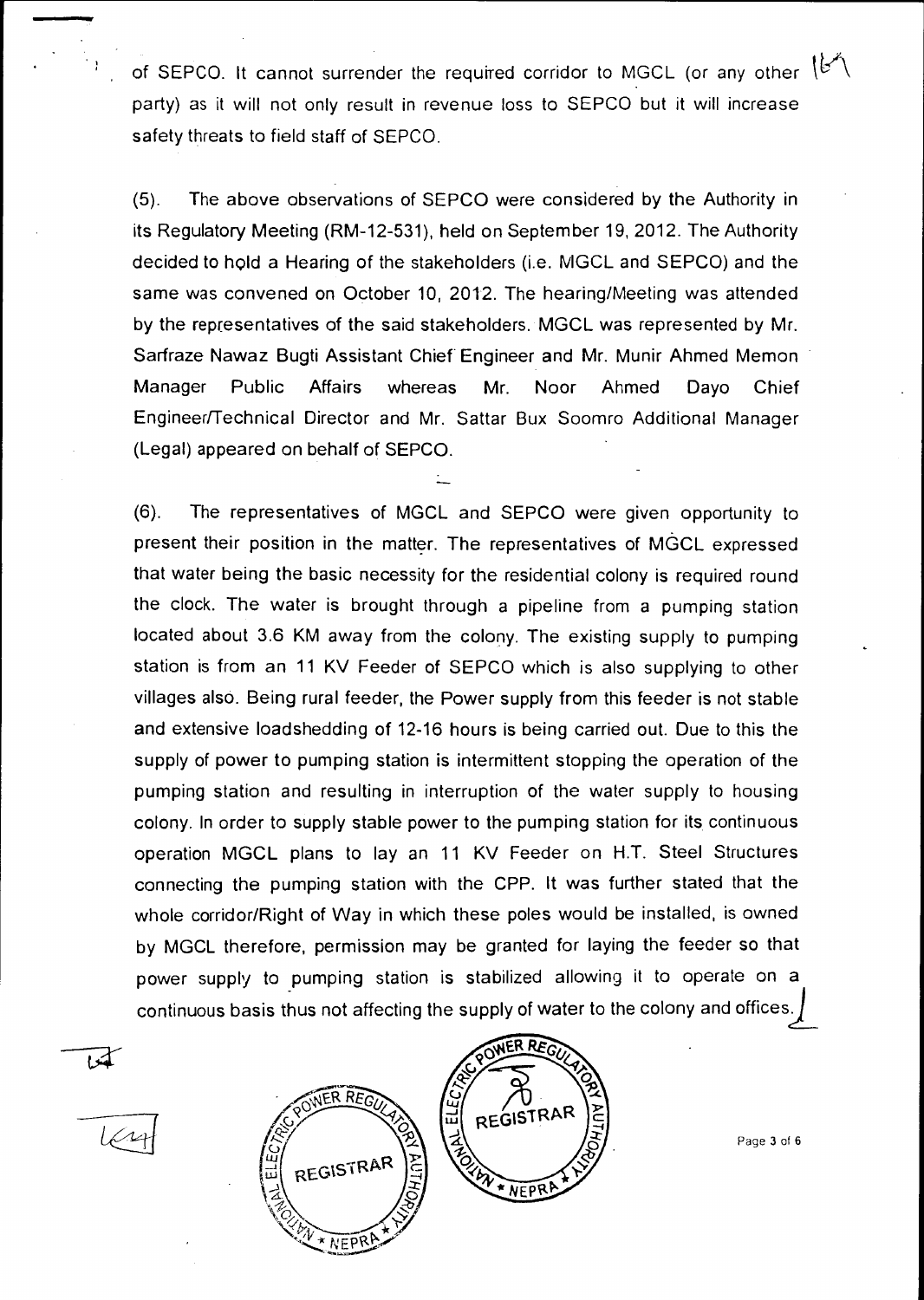(7). The representatives of SEPCO were also given a chance to present their views/point of view in the matter. It was explained that the Authority has granted an exclusive Distribution Licence to SEPCO under Section 20 & 21 of the NEPRA Act. According to the said provisions of the NEPRA Act read with Article 7 of its Distribution Licence, SEPCO has exclusivity in providing distribution Services in its exclusive Territory. The proposal of MGCL is in violation of the NEPRA Act and provisions of the its Distribution Licence. SEPCO is capable of laying of such a feeder as is being desired by MGCL on cost deposit basis. The representatives of SEPCO further explained that there do exist a number of 11 KV H.T. and L.T. in the area. The proposed 11 KV Feeder of MGCL will cross these existing H.T. and L.T. feeders of SEPCO which will not only cause operational problem for the safety line staff but will also hinder any future expansion of their system in the area. In view of the said, SEPCO stressed that request of MGCL may be rejected.

(8). After hearing the arguments of the parties the Authority decided that the current request of MGCL for the grant of NoC was not in accordance with the Section 2 (v) of the NEPRA Act. Therefore the same was not tenable. The Authority also deliberated the consequences if MGCL is allowed such a feeder which is constructed, owned and operated by it. The Authority observed that the in such a case, MGCL will require a Distribution Licence under Section 20 & 21 of the NEPRA Act. However, considering the fact that the proposed Feeder will be in the Service Territory of SEPCO, a modification in it will also be required. However, considering the fact the SEPCO is not willing to surrender part of its Service Territory in favor of MGCL, the same can only be done in ensuring Public interest through an Authority Proposed Modification as stipulated in Regulation 10 of the NEPRA Licensing (Application and Modification Procedure) Regulations 1999. However, the modification if done, will require MGCL to have a Distribution Licence which according to the Section 20 & 21 of the NEPRA Act will give exclusive right to MGCL within its defined Service Territory. In view of this, it will restrict SEPCO from any expansion in the distribution services and POWER RADVing of lines in the area for which MGCL will have a Distribution Licence. er, considering the very fact In if done, will require MGCL to have<br>
Exection 20 & 21 of the NEPRA Act<br>
defined Service Territory. In view of<br>
sion in the distribution services and<br>
L. will have a Distribution Licence.<br>
tribution facilities of SEPCO a

**AR** 



Page 4 of 6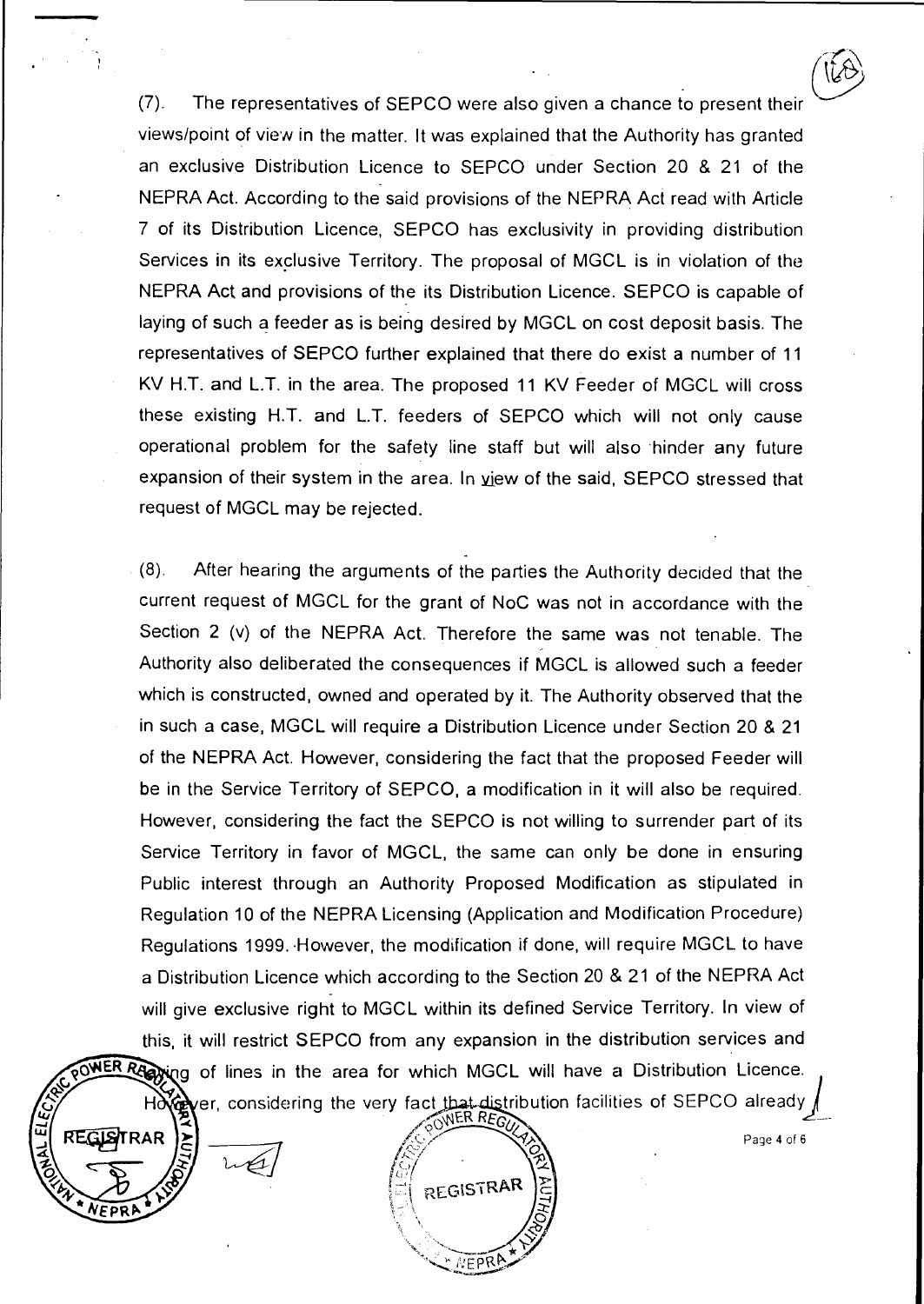exist and considering the load growth in the area, it is very likely that SEPCO will require to lay feeders in the area for which MGCL is interested. The Authority considers that the only concern of MGCL is that it requires a stable power supply for its water pumping station from its own Power House. The Authority considers that the objectives can be easily achieved through the following arrangement:-

- (a). MGCL to construct an 11 KV Feeder/Distribution Line at its cost while following construction standards of SEPCO;
- (b). MGCL will handover such facilities either on lease or thorough outright sale and these facilities will be included in rate-base of SEPCO and it will get return on these "Assets" through its tariff in accordance with law;
- (c). SEPCO will not connect the above facilities with its distribution network and these facilities would be operated as dedicated distribution lines;
- (d). Operation and Management of the above Feeder/Line(s) may be carried out by MGCL (on behalf of SEPCO) or by SEPCO on mutually agreed terms and conditions.
	- **Or**
- (a). SEPCO itself construct a dedicated 11 KV Feeder/Distribution Line at the cost of the MGCL as a deposit work;
- (b). The above •constructed feeder will be included in rate-base of SEPCO and it will get return on these 'Assets" through its tariff in accordance with law;







Page 5 of 6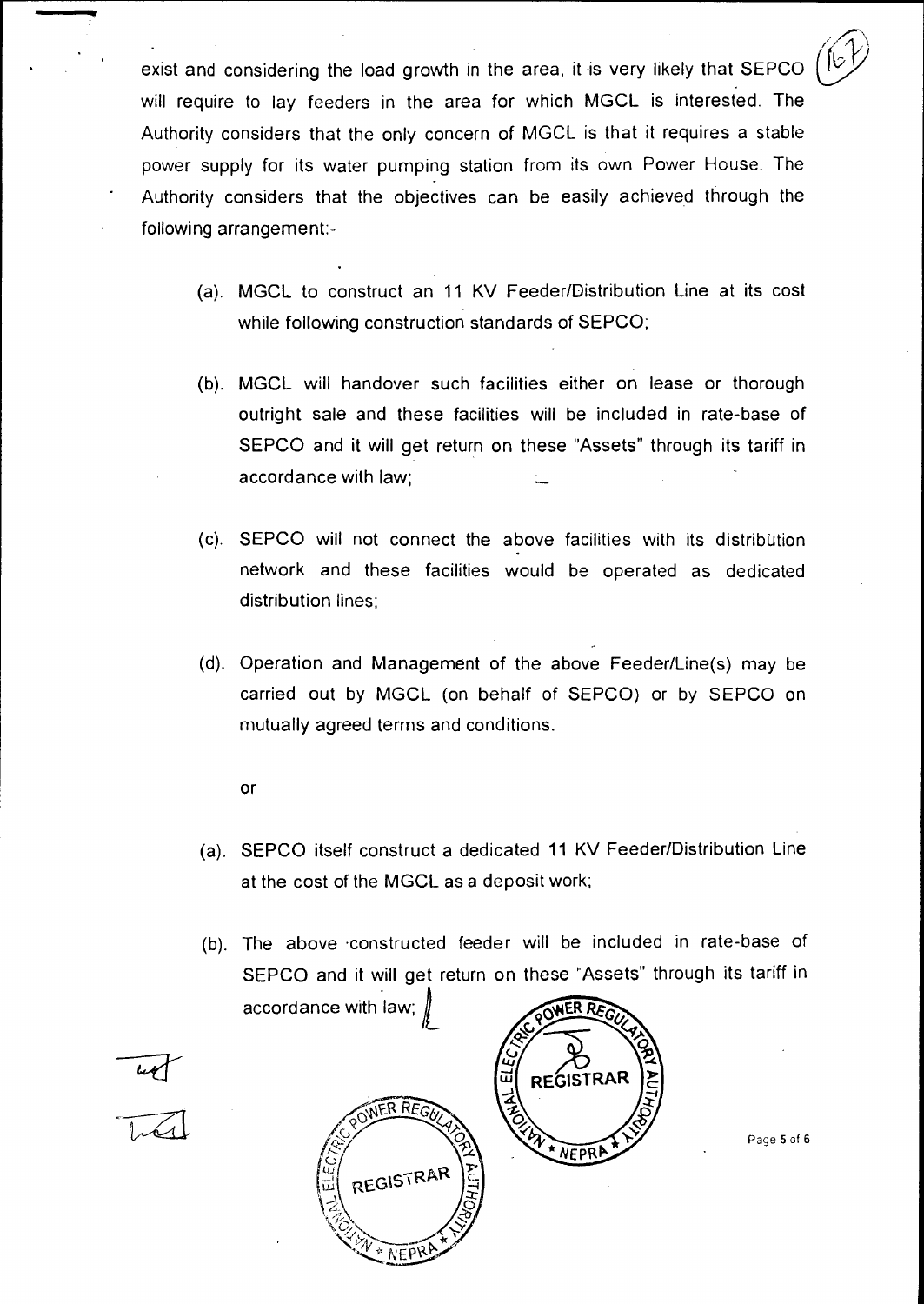- (c). SEPCO will not connect the above facilities with its distribution network and these facilities would be operated as dedicated distribution lines;
- (d). Operation and Management of the above Feeder/Line(s) may be carried out by MGCL (on behalf of SEPCO) or by SEPCO on mutually agreed terms and conditions.

(9). The above proposal essentially will make SEPCO responsible for the distribution activity as it will own distribution facilities located on public property while providing MGCL with reliable power generated through its own generation facility. SEPCO will not be required to relinquish the control of its service territory, therefore the proposal not only recognizes the exclusivity of SEPCO to carry out distribution function within its Service Territory, it also prevides an opportunity to MGCL for continuity of reliable power supply while remaining within the ambit of the NEPRA Act.

(10). Any of the above arrangement agreed between the parties (i.e. SEPCO and MGCL), the same shall only be used for transporting power from the CPP of MGCL. Further, under the arrangement in no case MGCL shall supply power<br>from its CPP to any other entity without obtaining approval of NEPRA.  $\int$ 

**AUTHORITY OA' PIA,wk,\_\_\_\_N Cr** an- (Shaukat Ali Kundi)O— 11 (Khawaja Muhammad seem) Member 10  $2qL$ (Habibullah Khilji) Chairman WER RE  $R_{R}$ ់ជ **REGISTRAR** Page 6 of 6 EN EST REGISTRAR \* NEPRA \* NEPP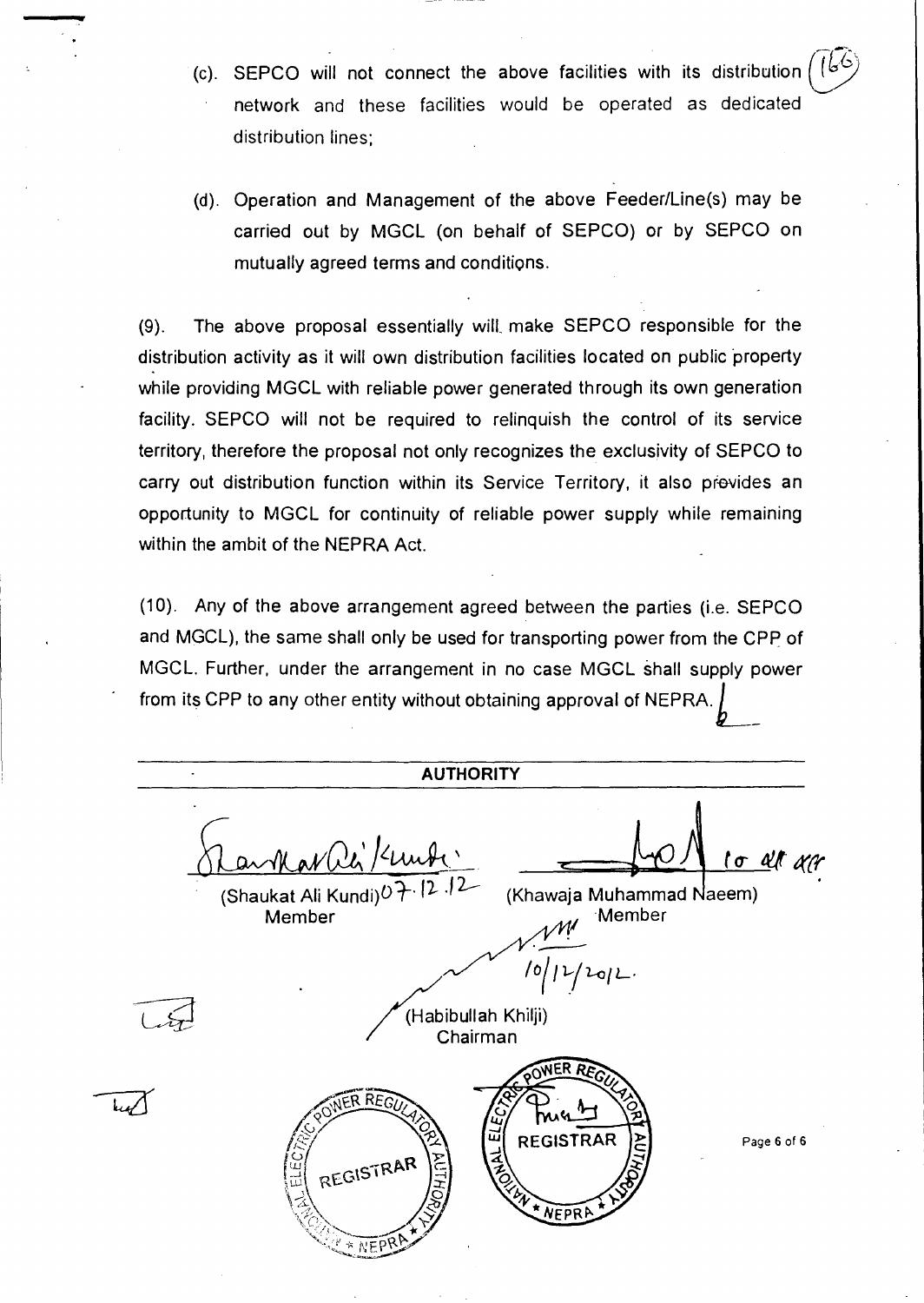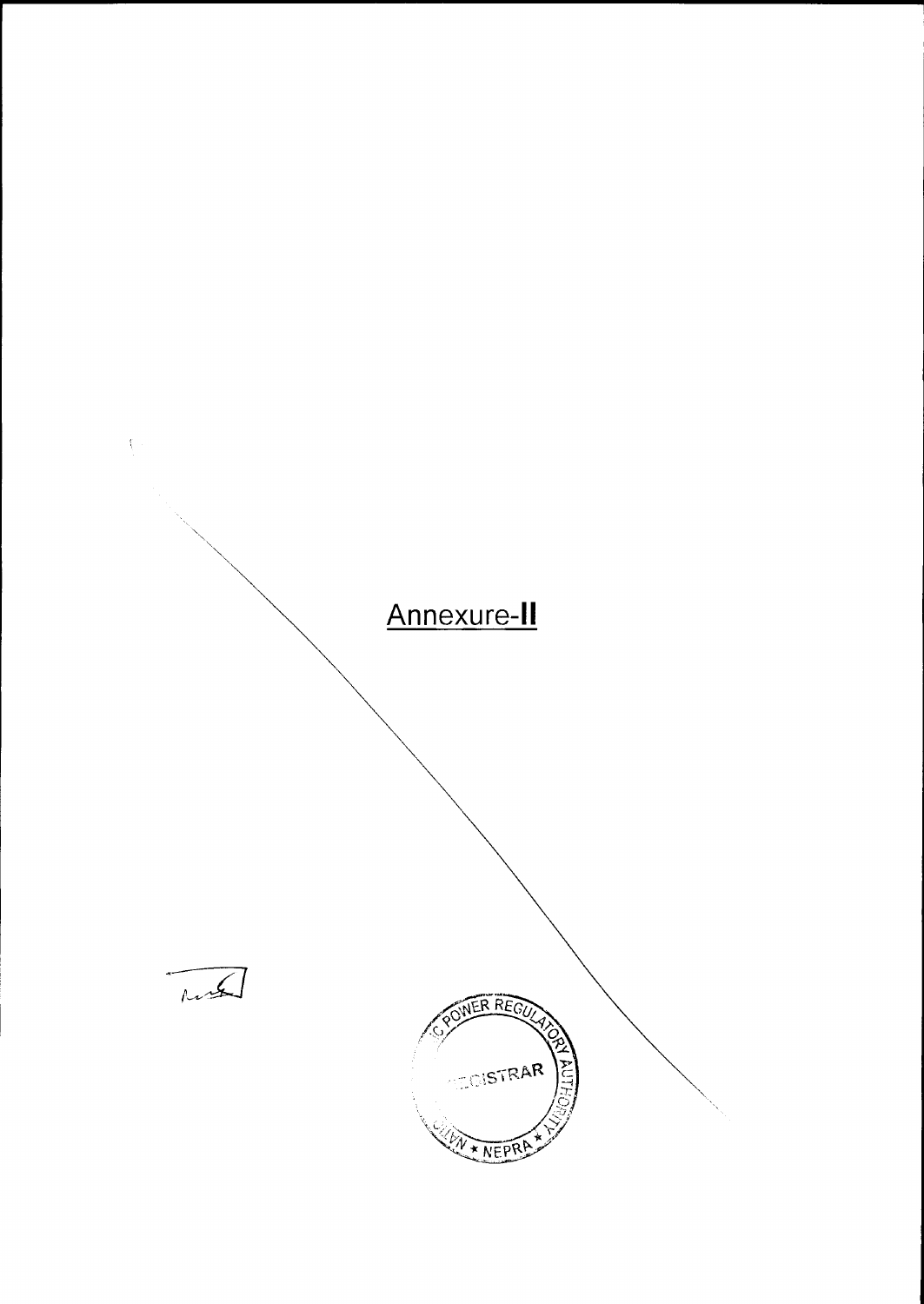# **National Electric Power Regulatory Authority (NEPRA) Islamabad - Pakistan**

# **GENERATION LICENCE**

I

**[ No. SGC/007/2001** 

In exercise of the Powers conferred upon the National Electric Power Regulatory Authority (NEPRA) under Section-26 of the Regulation of Generation, Transmission and Distribution of Electric Power Act, 1997, the Authority hereby modifies the Generation Licence granted to Kohinoor Mills Limited (issued on August 01, 2001 and expiring on December 07, 2016), to the extent of changes mentioned as here under: -

- (a). Changes in Schedule-I attached as Revised/Modified Schedule-I;
- (b). Changes in Schedule-II attached as Revised/Modified Schedule-II; and
- (c). Changes in Second Tier Supply Authorization attached as Revised Second Tier Supply Authorization.

This **Modification-IV** is given under my hand this  $\mathbb{O}5^{\alpha}$  of **January Two Thousand & Fourteen** 

 $\frac{1}{2}$  $i\rightarrow$ 

**Registrar** 

 $\mu +$ 

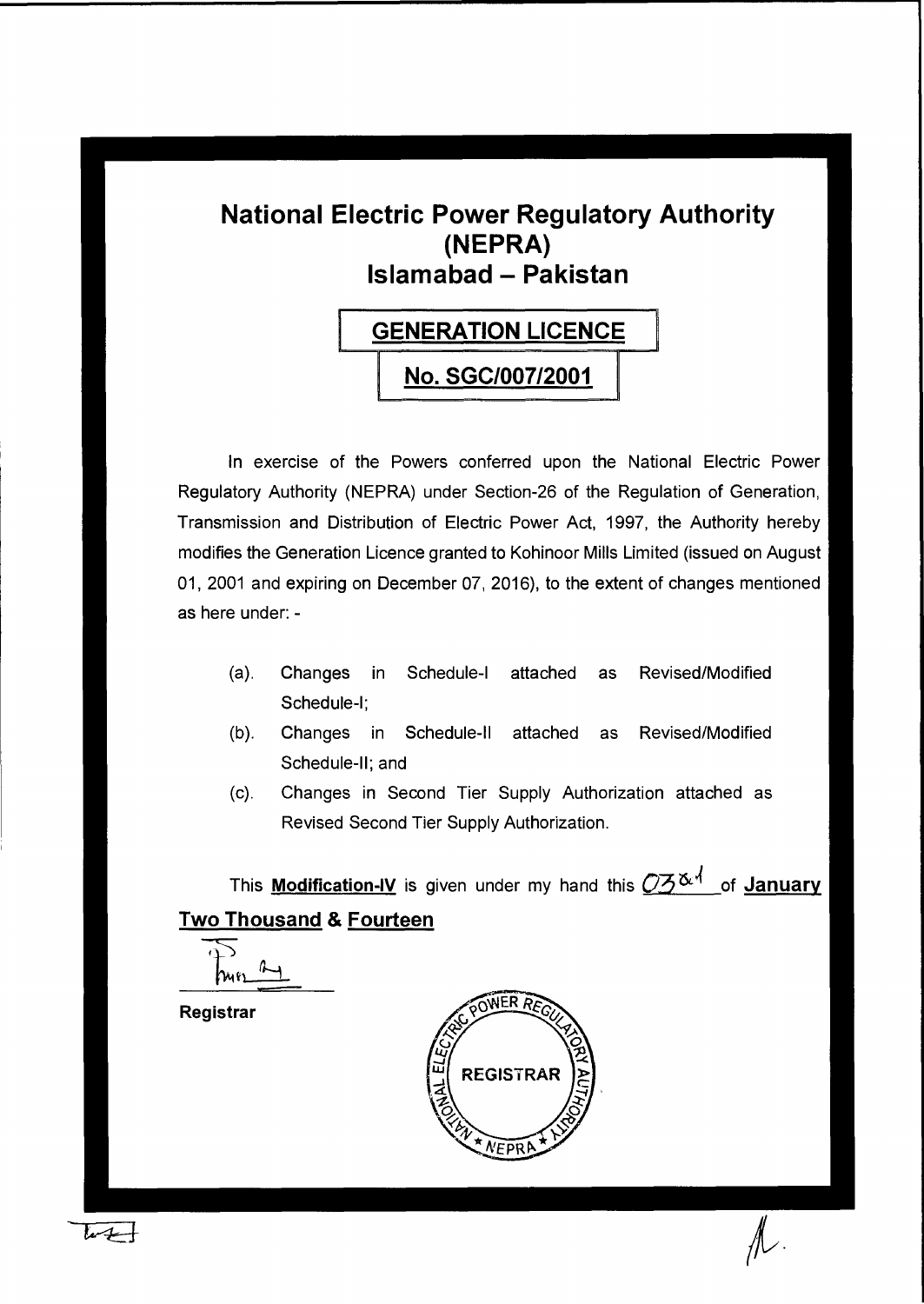# **SCHEDULE-I Revised/Modified Modification-IV**

The Location, Size (i.e. Capacity in MW), Type of Technology, Interconnection Arrangements, Technical Limits, Technical/Functional, Specifications and other details specific to the Generation Facilities of the Licensee are described in this Schedule.



Page 1 of 19 of Schedule —I (Modification-IV)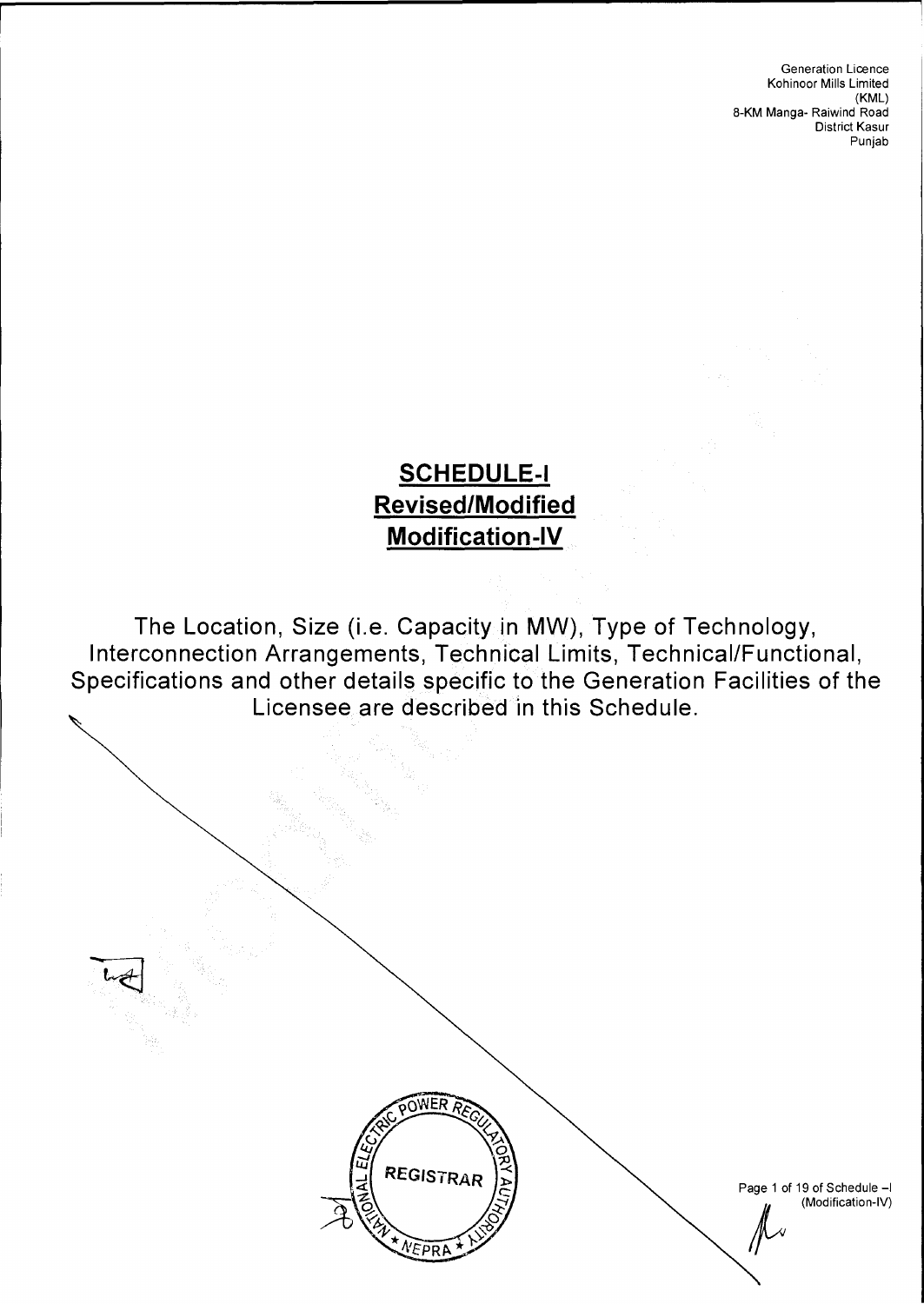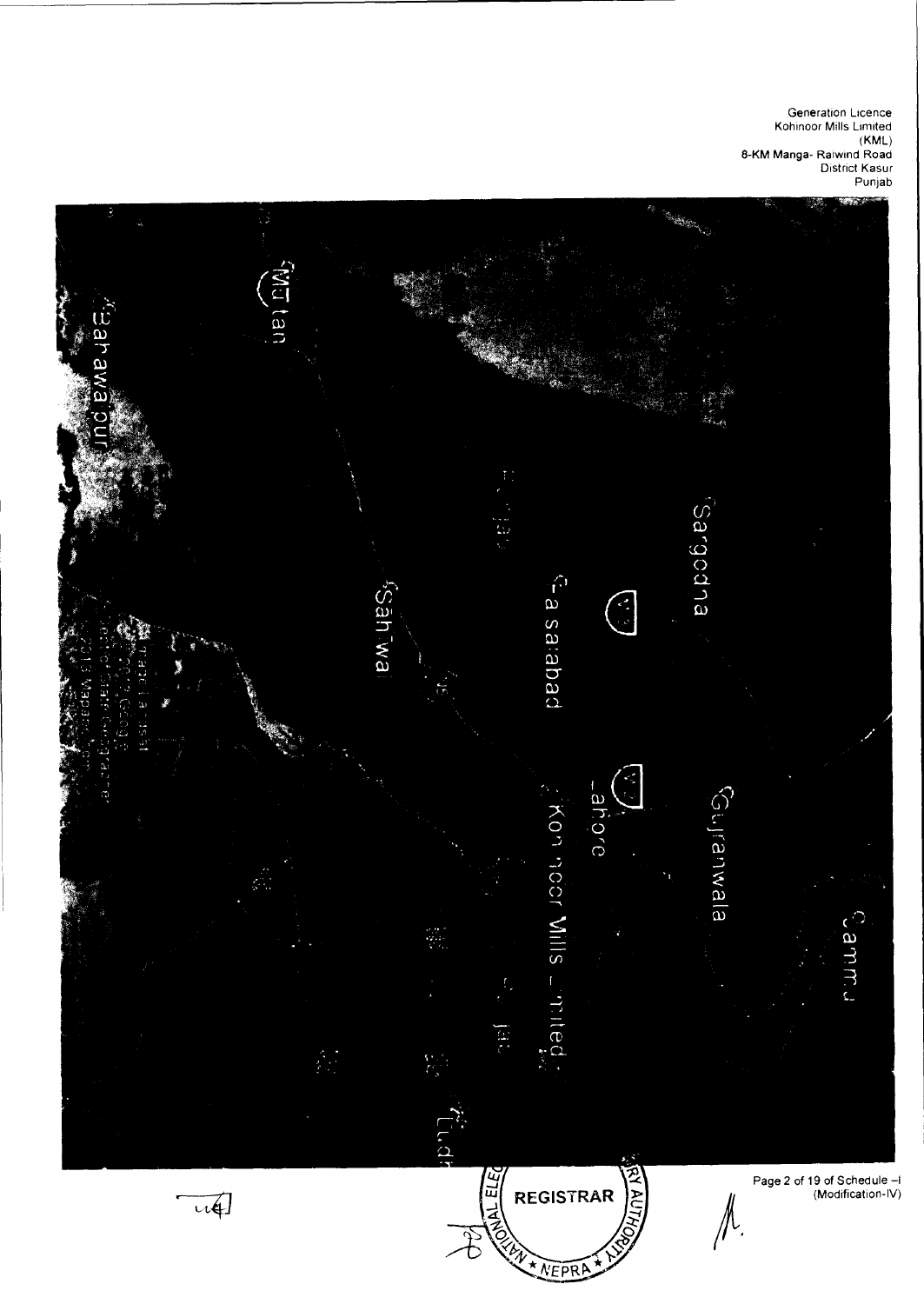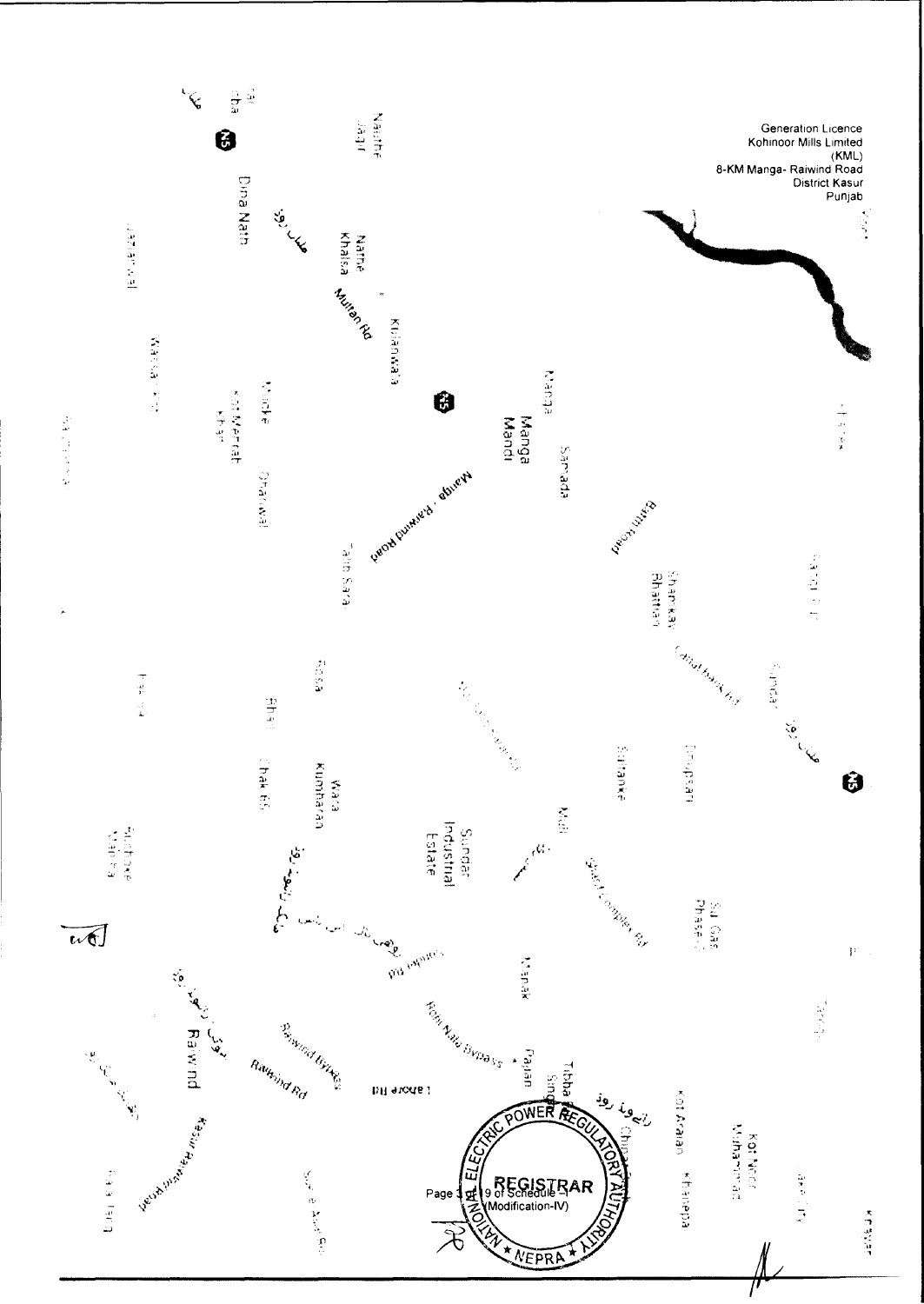



Page 4 of 19 of Schedule —I (Modification-IV)

 $\mathbb{N}.$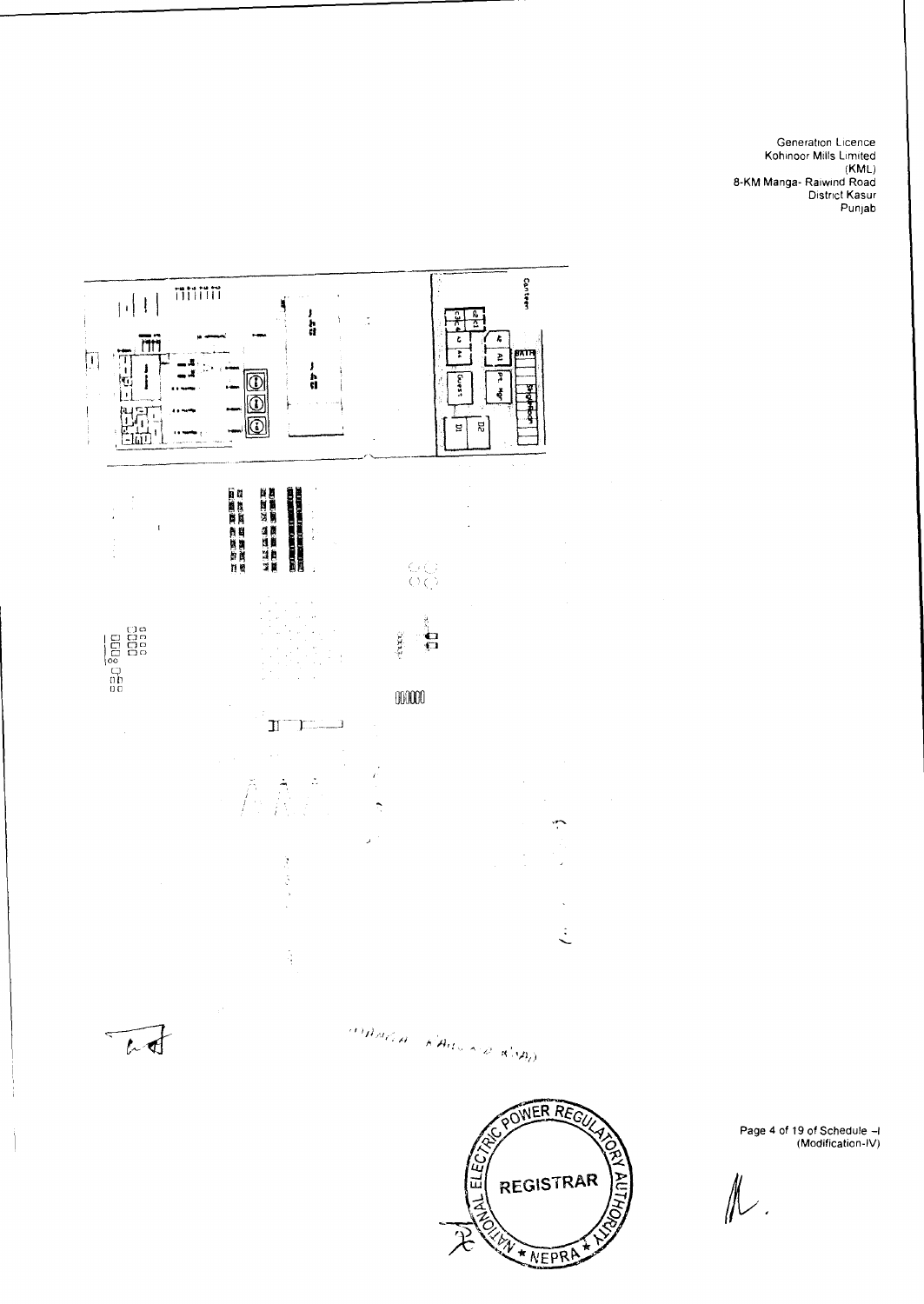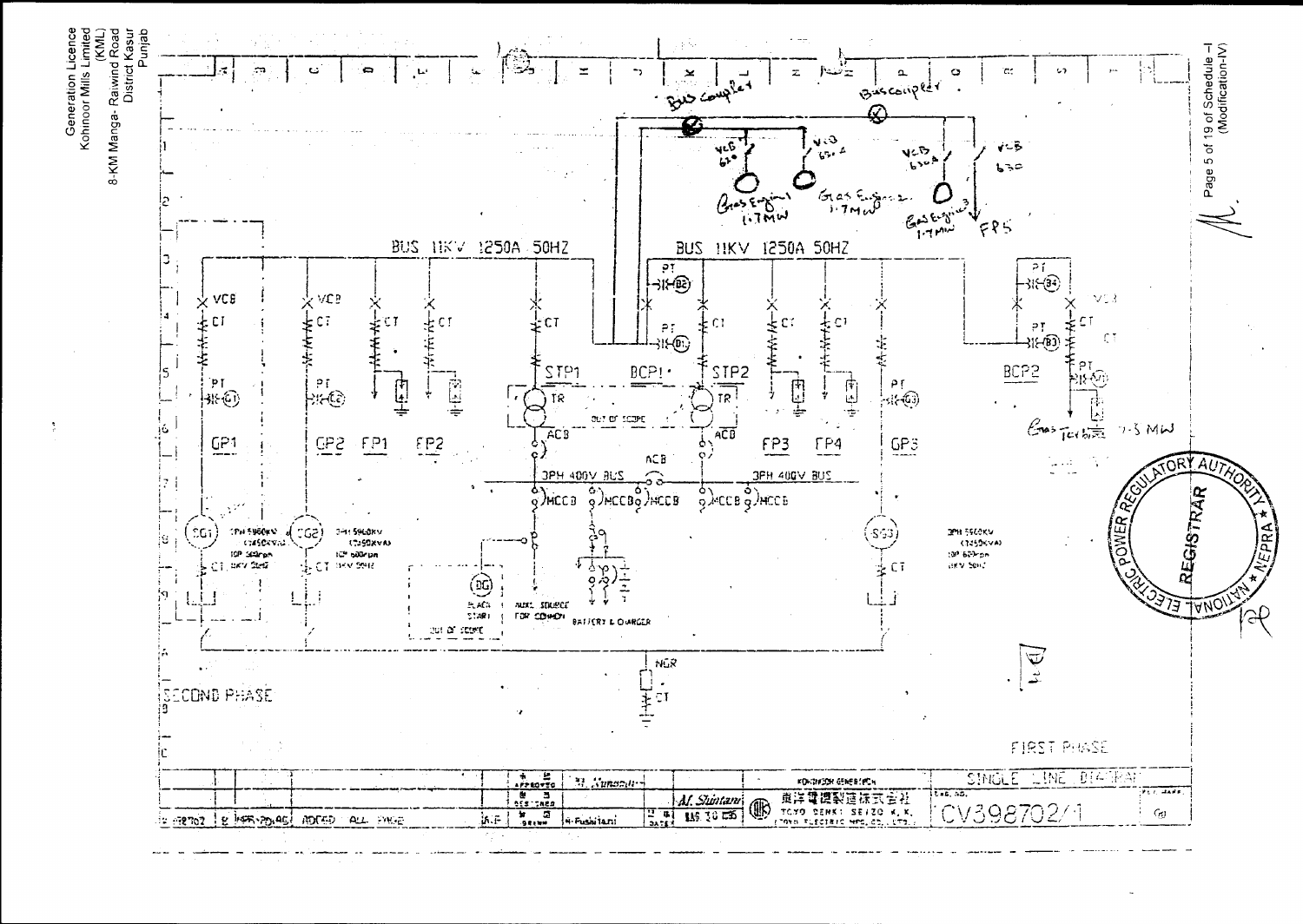# **Details of the Generation Facilities/ Power Plant**

# **(A). General Information**

| (i).      | Name of Applicant                 | Kohinoor Mills limited.                  |
|-----------|-----------------------------------|------------------------------------------|
| (ii).     | Registered<br>/Business Office    | 8-KM, Raiwind Manga Road District Kasur. |
| $(iii)$ . | <b>Plant Location</b>             | 8-KM, Raiwind Manga Road District Kasur. |
| (iv).     | Type of<br>Generation<br>Facility | <b>Thermal Generation.</b>               |

# **(B). Plant Configuration**

 $\overline{\mu}$ 

| (i).      | Plant<br>Size/Installed<br><b>Capacity (Gross)</b><br>ISO) | 31.23 MW                                      |                    |  |
|-----------|------------------------------------------------------------|-----------------------------------------------|--------------------|--|
| (ii).     | Type of<br>Technology                                      | Diesel Engines, Gas Engines, and Gas Turbine  |                    |  |
|           |                                                            | <b>HFO/HSD Based Diesel</b><br><b>Engines</b> | 3 x 5.96 MW        |  |
| $(iii)$ . | Number of<br>Units/Size (MW)                               | Gas Engine                                    | $3 \times 1.95$ MW |  |
|           |                                                            | <b>Gas Turbine</b>                            | $1 \times 7.5$ MW  |  |



Page 6 of 19 of Schedule —I (Modification-IV)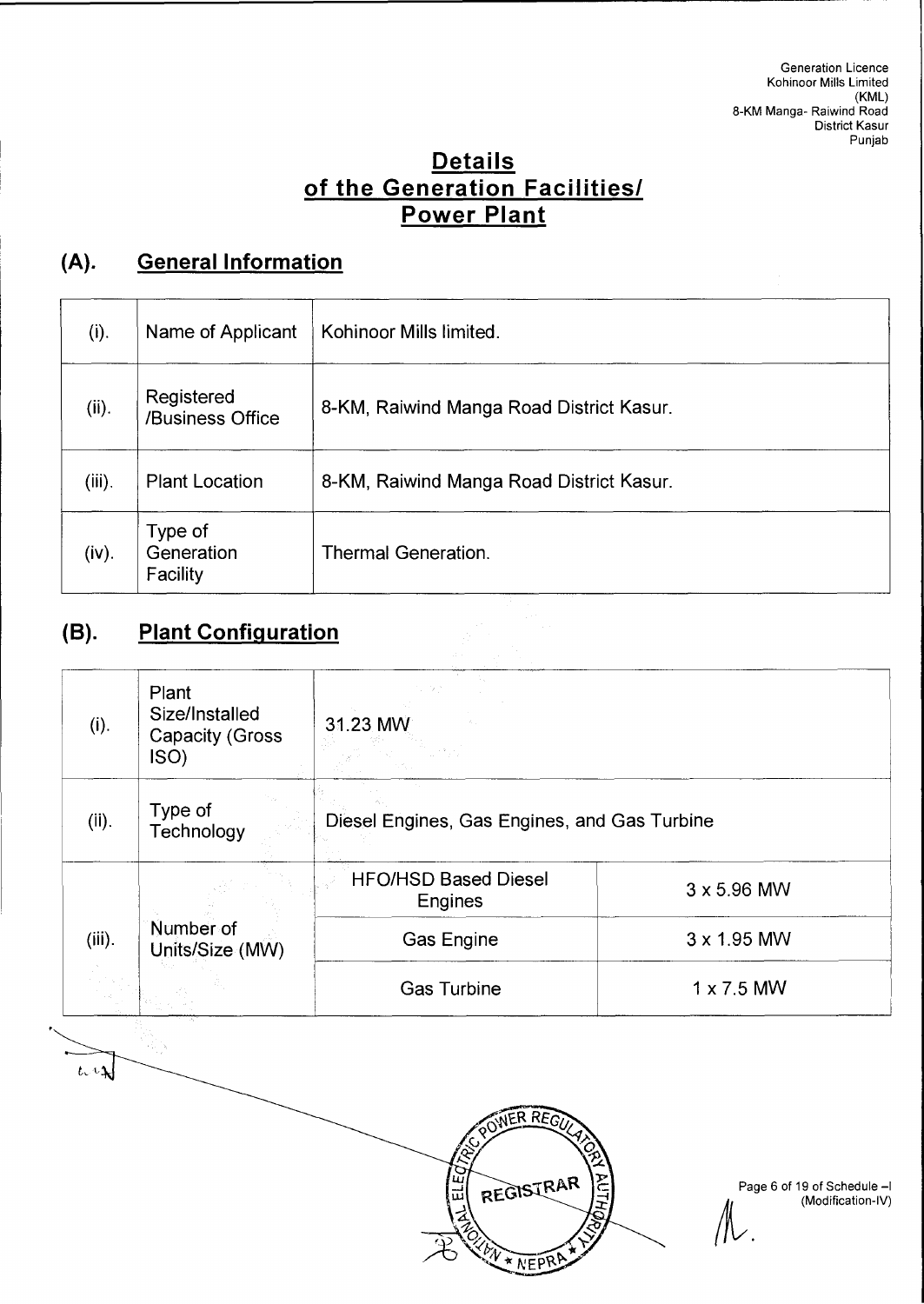|            |                                                   | <b>HFO/HSD</b>                                            | Niigata 18 v 32 CLX 1996                                                                      |
|------------|---------------------------------------------------|-----------------------------------------------------------|-----------------------------------------------------------------------------------------------|
|            |                                                   | based<br><b>Diesel</b>                                    | Niigata 18 v 32 CLX 1995                                                                      |
|            |                                                   | <b>Engines</b>                                            | Niigata 18 v 32 CLX 1995                                                                      |
|            | Unit Make &                                       |                                                           | G3520C G2N00347                                                                               |
| (iv).      | Model                                             | <b>Gas Engines</b>                                        | G3520C G2N00349                                                                               |
|            |                                                   |                                                           | G3520C G2N00479                                                                               |
|            |                                                   | <b>Gas Turbine</b>                                        | TURBOMACH TBM-T 70 2005<br><b>Generator LEROY SOMER</b><br><b>LSA 56</b><br><b>BMBL 13-4P</b> |
|            |                                                   | Niigata 18 v 32 CLX                                       | 1995                                                                                          |
|            |                                                   | Niigata 18 v 32 CLX                                       | 1995                                                                                          |
|            |                                                   | Niigata 18 v 32 CLX                                       | 1996                                                                                          |
|            | Commissioning<br>/Commercial<br>(v).<br>Operation | TURBOMACH TBM-T 70<br>2005                                | 2005                                                                                          |
|            | Date (CoD)                                        | Caterpillar G3520C<br>G2N00347                            | 2006                                                                                          |
|            |                                                   | Caterpillar G3520C<br>G2N00349                            | 2006                                                                                          |
|            |                                                   | Caterpillar G3520C<br>G2N00479 2007                       | 2007                                                                                          |
| $l \oplus$ |                                                   | $\vec{u}$<br><b>REGISTRAR</b><br>$\frac{1}{2}$<br>* NEPRA | Page 7 of 19 of Schedule-I<br>(Modification-IV)                                               |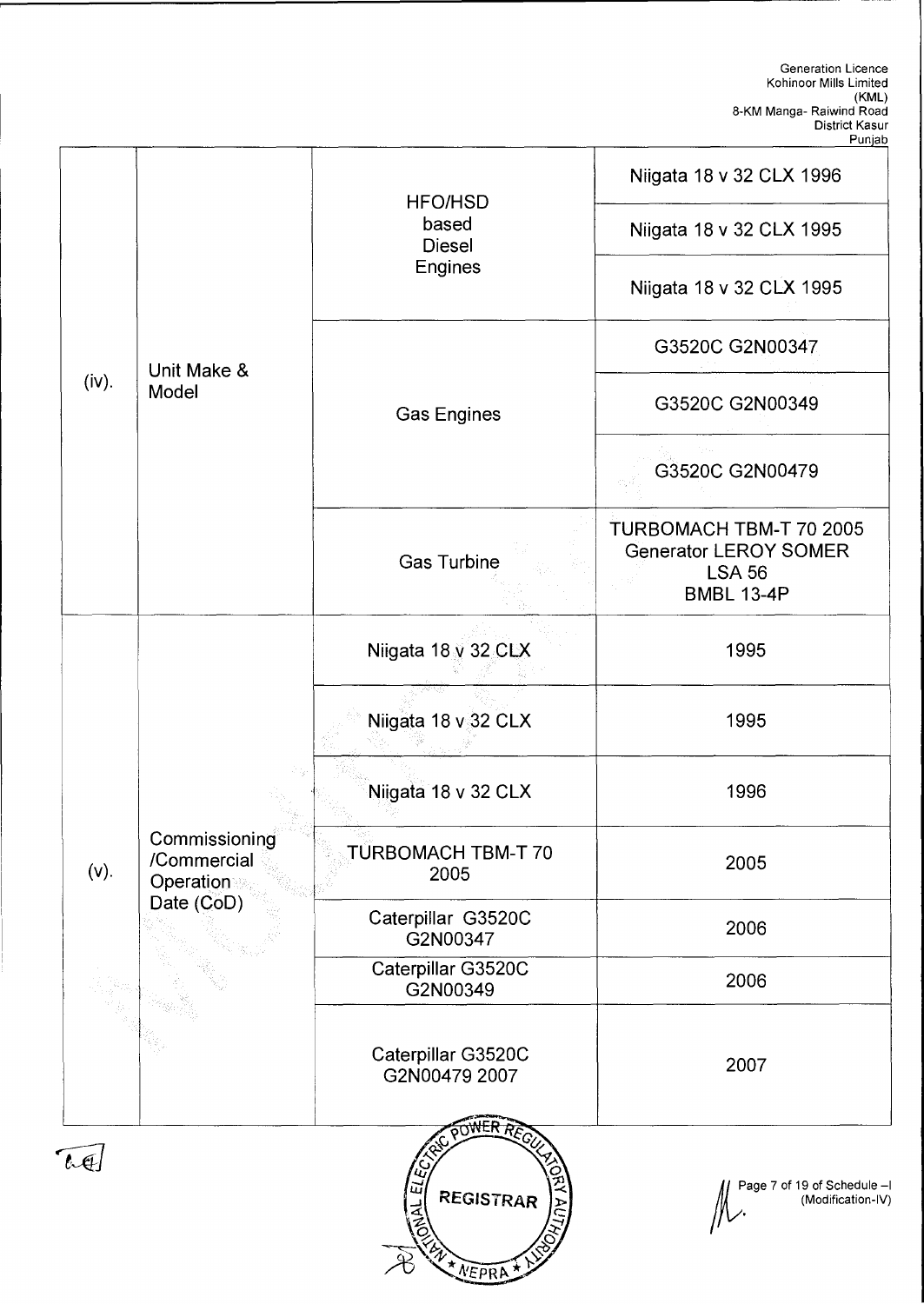| $(v)$ . | Minimum<br>Expected<br>Life of the<br>Generation<br><b>Facility from</b><br>Commissioning/<br>CoD | Niigata 18 v 32 CLX                 | 25 Years |
|---------|---------------------------------------------------------------------------------------------------|-------------------------------------|----------|
|         |                                                                                                   | Niigata 18 v 32 CLX                 | 25 Years |
|         |                                                                                                   | Niigata 18 v 32 CLX                 | 25 Years |
|         |                                                                                                   | <b>TURBOMACH TBM-T 70</b><br>2005   | 25 Years |
|         |                                                                                                   | Caterpillar G3520C<br>G2N00347      | 25 Years |
|         |                                                                                                   | Caterpillar G3520C<br>G2N00349      | 25 Years |
|         |                                                                                                   | Caterpillar G3520C<br>G2N00479 2007 | 25 Years |



NEPR

Page 8 of 19 of Schedule —I (Modification-IV)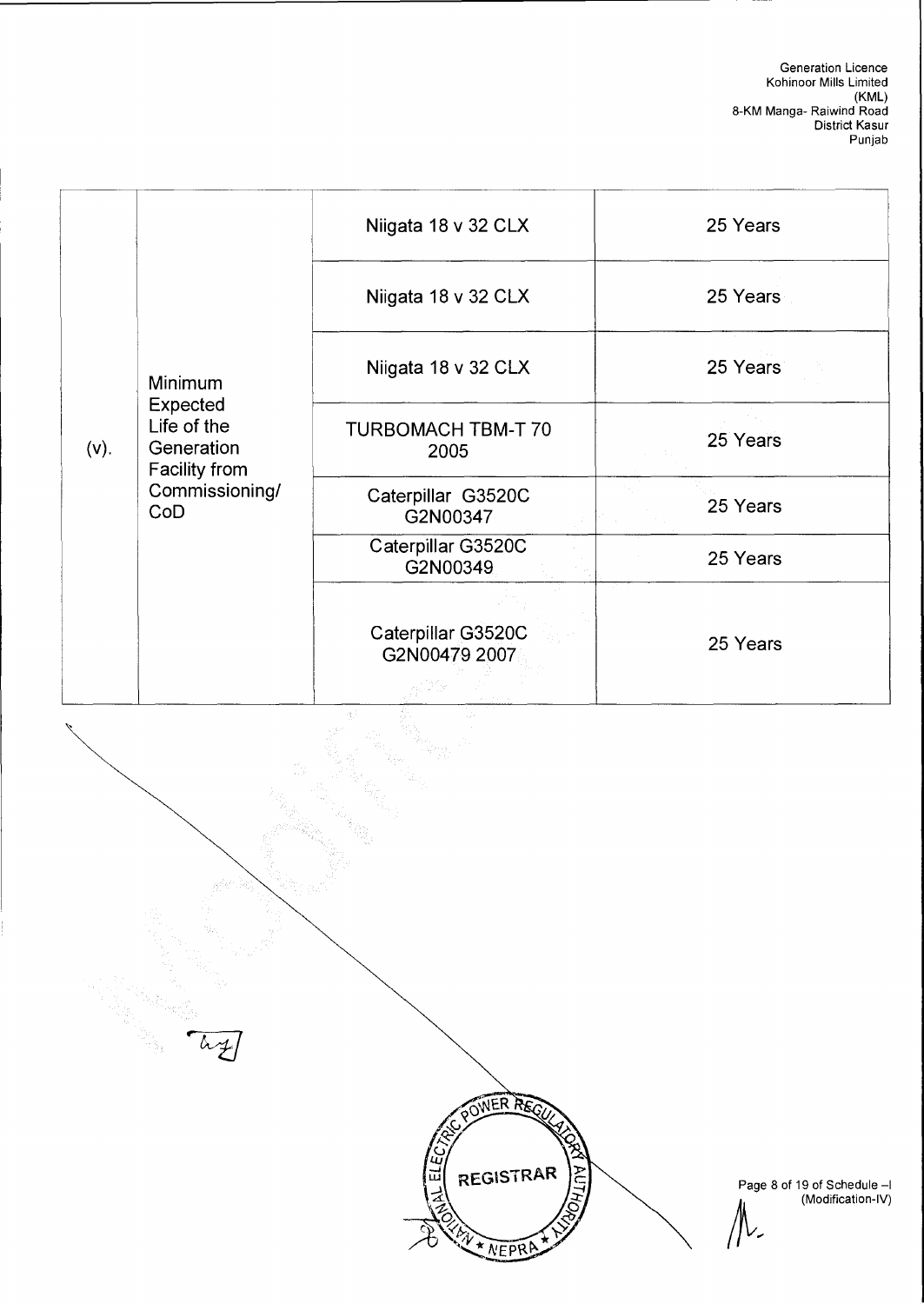|         |                                                                                                                                                                                                                                   |                                     | Punjab   |
|---------|-----------------------------------------------------------------------------------------------------------------------------------------------------------------------------------------------------------------------------------|-------------------------------------|----------|
|         |                                                                                                                                                                                                                                   | Niigata 18 v 32 CLX                 | 07 Years |
|         | Expected<br>Remaining<br>useful Life of<br>the Generation<br>Facility<br>(based on the<br>maximum<br>remaining<br>useful life of<br>the most recent<br>installed/<br>commissioned<br>unit) at the time<br>of this<br>Modification | Niigata 18 v 32 CLX                 | 07 Years |
|         |                                                                                                                                                                                                                                   | Niigata 18 v 32 CLX                 | 08 Years |
| $(v)$ . |                                                                                                                                                                                                                                   | <b>TURBOMACH TBM-T 70</b><br>2005   | 17 Years |
|         |                                                                                                                                                                                                                                   | Caterpillar G3520C<br>G2N00347      | 18 Years |
|         |                                                                                                                                                                                                                                   | Caterpillar G3520C<br>G2N00349      | 18 Years |
|         |                                                                                                                                                                                                                                   | Caterpillar G3520C<br>G2N00479 2007 | 19 Years |

# **(C). Fuel Detail**

| <b>Fuel Detail</b>                |                                  |                                                                |  |
|-----------------------------------|----------------------------------|----------------------------------------------------------------|--|
| <b>Primary Fuel</b>               | Heavy Furnace Oil (HFO)          |                                                                |  |
| <b>Alternative Fuel</b>           | Natural Gas (NG)/Diesel Oil (DO) |                                                                |  |
| Fuel<br>(imported/<br>Indigenous) | Imported as well as Indigenous   |                                                                |  |
| <b>Fuel Supplier</b>              | <b>Primary Fuel</b>              | <b>Alternative Fuel</b>                                        |  |
|                                   | PSO/Shell/Caltex                 | SNGPL/PSO/Shell/<br>Clatex                                     |  |
| Supply<br>Arrangement             | <b>Primary Fuel</b>              | <b>Alternative Fuel</b>                                        |  |
|                                   | <b>Through Oil Tankers</b>       | <b>Through Pipeline for Natural</b><br>Gas/Through Oil Tankers |  |
|                                   |                                  |                                                                |  |

**AALEL** REGISTRAR \* NEPRA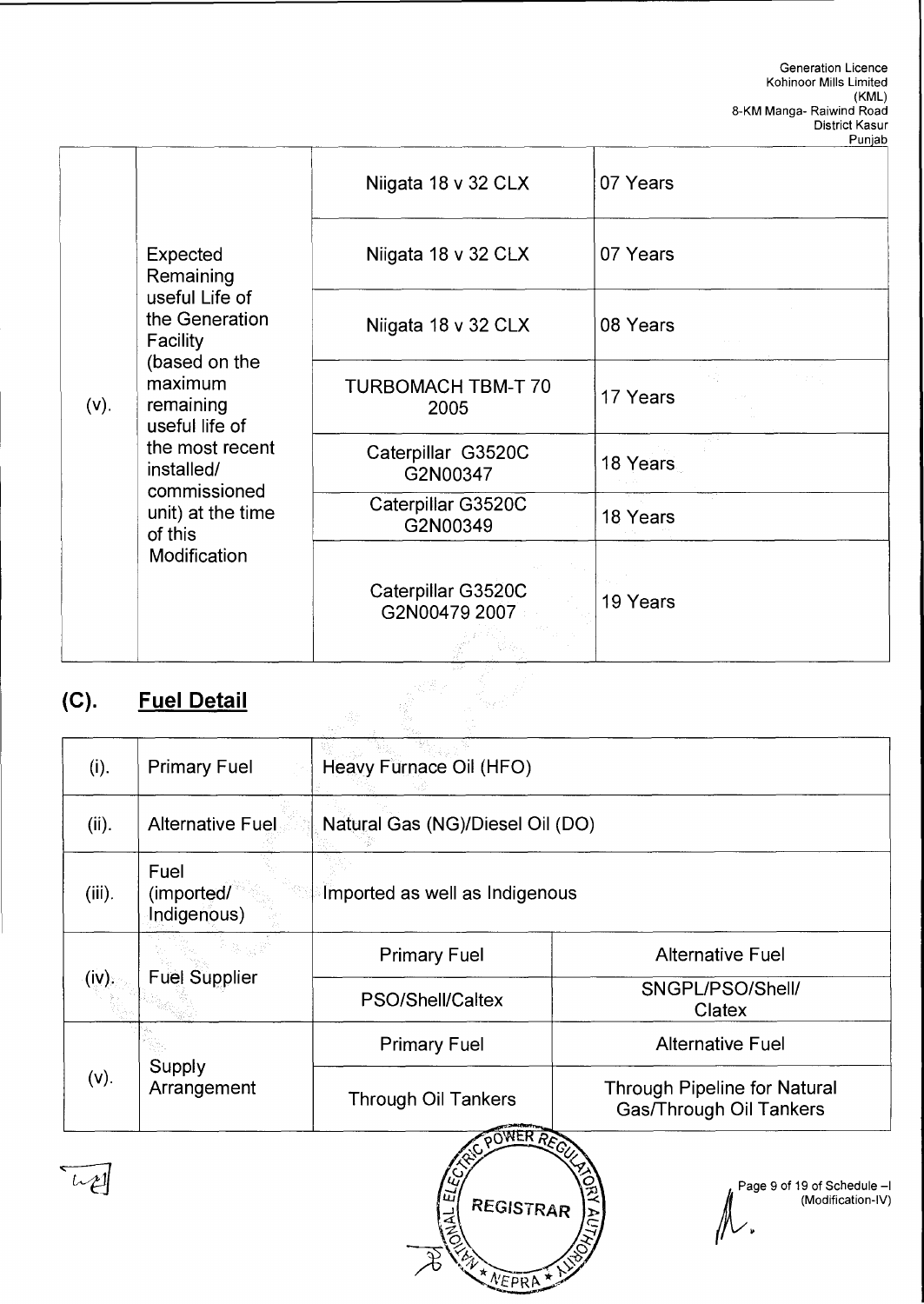| $(vi)$ .  | No of Tanks                            | <b>HFO</b>      | <b>DO</b>                 |  |
|-----------|----------------------------------------|-----------------|---------------------------|--|
|           |                                        | າ               |                           |  |
| $(vii)$ . | Storage<br>Capacity<br>of<br>each Tank | <b>HFO</b>      | DO                        |  |
|           |                                        | <b>2000 TON</b> | 275,000 LTRS              |  |
| (viii).   | Gross Storage                          | <b>HFO</b>      | <b>DO</b>                 |  |
|           |                                        | 4000 TON        | provide a<br>275,000 LTRS |  |

# **(D). Emission Values**

| (D).      | <b>Emission Values</b>    |                 |
|-----------|---------------------------|-----------------|
| (i).      | $SO_{x}$                  | 920 p.p.m       |
| (ii).     | NO <sub>x</sub>           | 1095 p.p.m.     |
| $(iii)$ . | CO <sub>2</sub>           | 6.5%            |
| (iv).     | <b>Particulate Matter</b> | $\blacksquare$  |
| (E).      | <b>Cooling System</b>     | 71 p.e.<br>Yasa |

# **(E). Cooling System**

| (i). | <b>Cooling Water</b><br>Source/Cycle | Underground water obtained from tube well is treated in the<br>Reverse Osmosis plant for supplying cooling water<br>plant/Closed Loop Cycle. | the<br>to. |
|------|--------------------------------------|----------------------------------------------------------------------------------------------------------------------------------------------|------------|
|      |                                      |                                                                                                                                              |            |

# **(F). Plant Characteristics**

| (i).       | Generation<br>Voltage (KV) | <b>11 KV</b> |                                   |                                                  |
|------------|----------------------------|--------------|-----------------------------------|--------------------------------------------------|
| (ii).      | Frequency                  | 50 Hz        |                                   |                                                  |
| $(iii)$ .  | <b>Power Factor</b>        | 0.8          | <b>COWER RECT</b>                 |                                                  |
| $l\cdot 4$ |                            |              | 冚<br>REGISTRAR<br>*** NEPRA * NST | Page 10 of 19 of Schedule -<br>(Modification-IV) |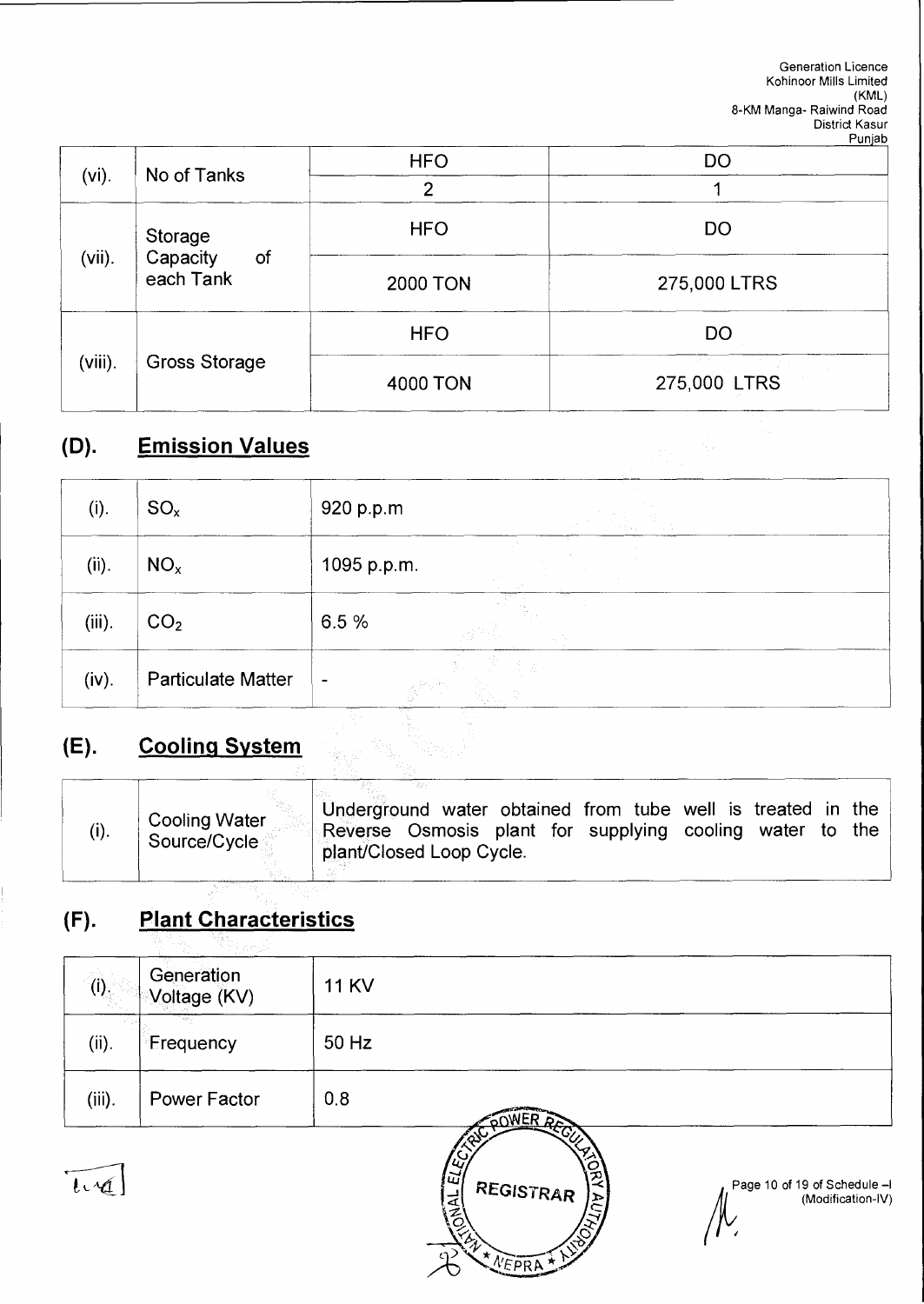| (iv).    | Automatic<br>Generation<br>Control                                                        | Yes        |                                       |
|----------|-------------------------------------------------------------------------------------------|------------|---------------------------------------|
| $(v)$ .  | <b>Ramping Rate</b>                                                                       | 9.8 KW/Sec |                                       |
| $(vi)$ . | Time required<br>to Synchronize<br>to Grid and<br>loading the<br>complex to full<br>load. | 300 Sec    | $\mathcal{G}_{\mathcal{A}}$<br>The Co |

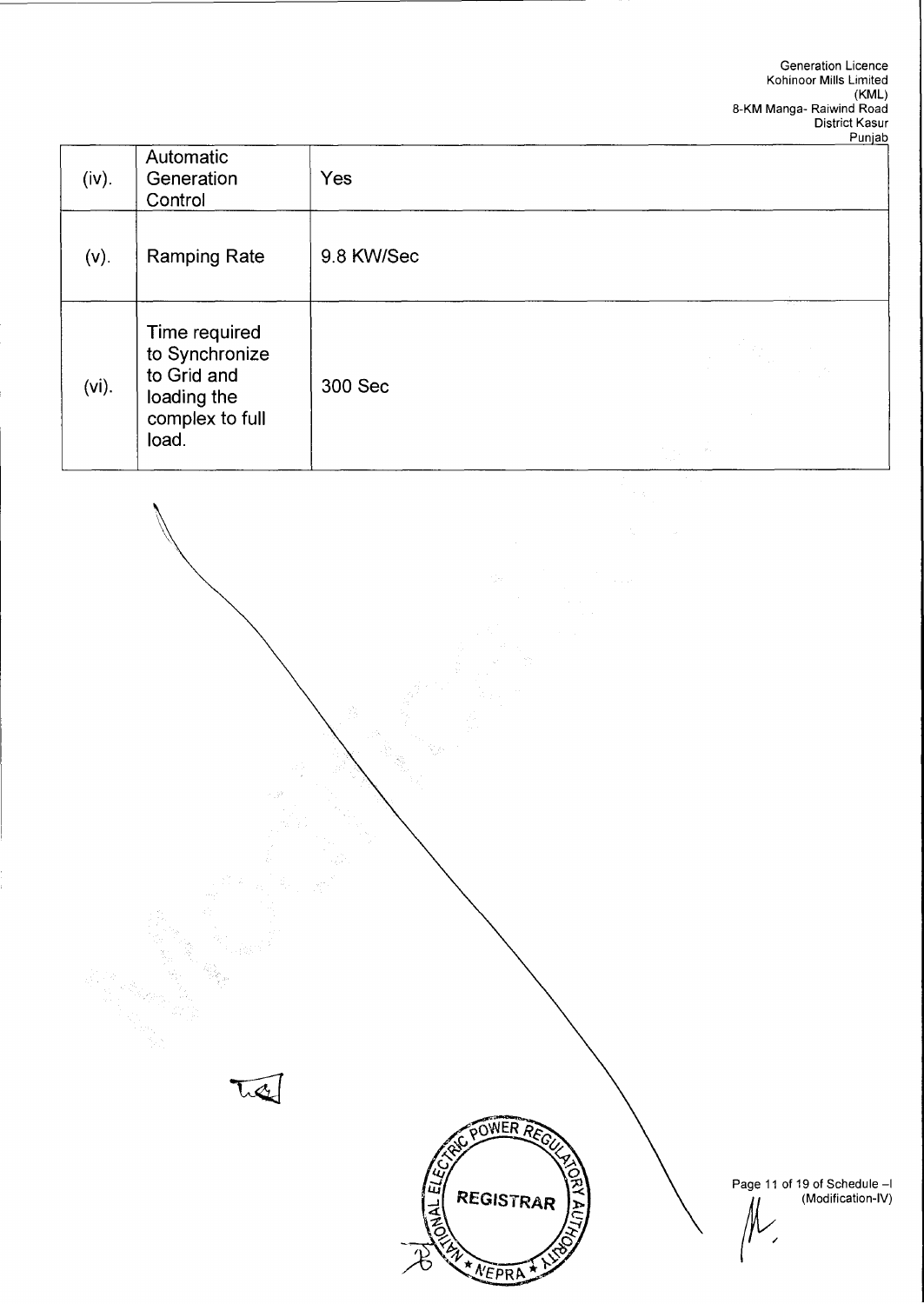## **Information Regarding Distribution Network of the Licensee for Supply of Power to Different Bulk Power Consumers**

| $(A)$ . | No. of Feeders                                                                                                                                                                                                                                                                                                 | Six (06)                                                               |                                                                             |                                                                             |                                                                                                                                                                                                |                                                                                                                                                             |                                                                                                                                                                                                      |
|---------|----------------------------------------------------------------------------------------------------------------------------------------------------------------------------------------------------------------------------------------------------------------------------------------------------------------|------------------------------------------------------------------------|-----------------------------------------------------------------------------|-----------------------------------------------------------------------------|------------------------------------------------------------------------------------------------------------------------------------------------------------------------------------------------|-------------------------------------------------------------------------------------------------------------------------------------------------------------|------------------------------------------------------------------------------------------------------------------------------------------------------------------------------------------------------|
|         |                                                                                                                                                                                                                                                                                                                | $F-1$                                                                  | $F-2$                                                                       | $F-3$                                                                       | $F-4$                                                                                                                                                                                          | $F-5$                                                                                                                                                       | $F-6$                                                                                                                                                                                                |
| (B).    | Length of Each<br>Feeder (Meter)                                                                                                                                                                                                                                                                               | 315                                                                    | 200                                                                         | 225                                                                         | 545                                                                                                                                                                                            | 380                                                                                                                                                         | 700                                                                                                                                                                                                  |
| (C).    | Length of Each<br>Feeder to each<br>Unit<br>of<br>the<br>and<br>Licensee<br>each Bulk<br>its<br>Power<br>Consumer                                                                                                                                                                                              | $-Do-$                                                                 |                                                                             |                                                                             |                                                                                                                                                                                                |                                                                                                                                                             |                                                                                                                                                                                                      |
|         |                                                                                                                                                                                                                                                                                                                | $F-1$                                                                  | $F-2$                                                                       | $F-3$                                                                       | $F-4$                                                                                                                                                                                          | $F-5$                                                                                                                                                       | $F-6$ <sup>*</sup>                                                                                                                                                                                   |
| $(D)$ . | In respect of all<br>the<br>Feeders,<br>the<br>describe<br>property<br>(streets,<br>farms,<br>Agri land, etc.)<br>under<br>through,<br>which<br>over<br>or<br>right<br>they pass<br>up to the<br>of<br>premises<br>customer,<br>whether<br>they<br>cross-<br>over or pass<br>near the DISCO<br>lines.<br>u) in | $11$ KV<br>Cable<br>passes<br>through<br>the own<br>property<br>of KML | <b>11 KV</b><br>Cable<br>passes<br>through<br>the own<br>property<br>of KML | <b>11 KV</b><br>Cable<br>passes<br>through<br>the own<br>property<br>of KML | 11 KV Cable<br>passes<br>through own<br>property of<br>KML as well<br>as that of<br>private/third<br>party in the<br>name of<br>Kohinoor<br><b>Raiwind Mills</b><br>Limited and<br>Public Road | 11 KV Cable<br>passes<br>through the<br>own property<br>of the Bulk<br>Power<br>Consumer in<br>the name of<br>Samin<br><b>Textiles</b><br>Limited<br>(SMTL) | <b>11 KV</b><br>Cable<br>passes<br>through the<br>property of<br>KML,<br>public<br>Road &<br><b>Bulk Power</b><br>Consumer<br>in the<br>name of<br>Hira Textile<br><b>Mills</b><br>Limited<br>(HTML) |

Feeder F-6 has a total length of 700 meter which passes on the property of KML (measuring around 500 meters), public Road (measuring around 30 meters) and on the property of HTML (measuring around 170 meters).



Page 12 of 19 of Schedule —I (Modification-IV)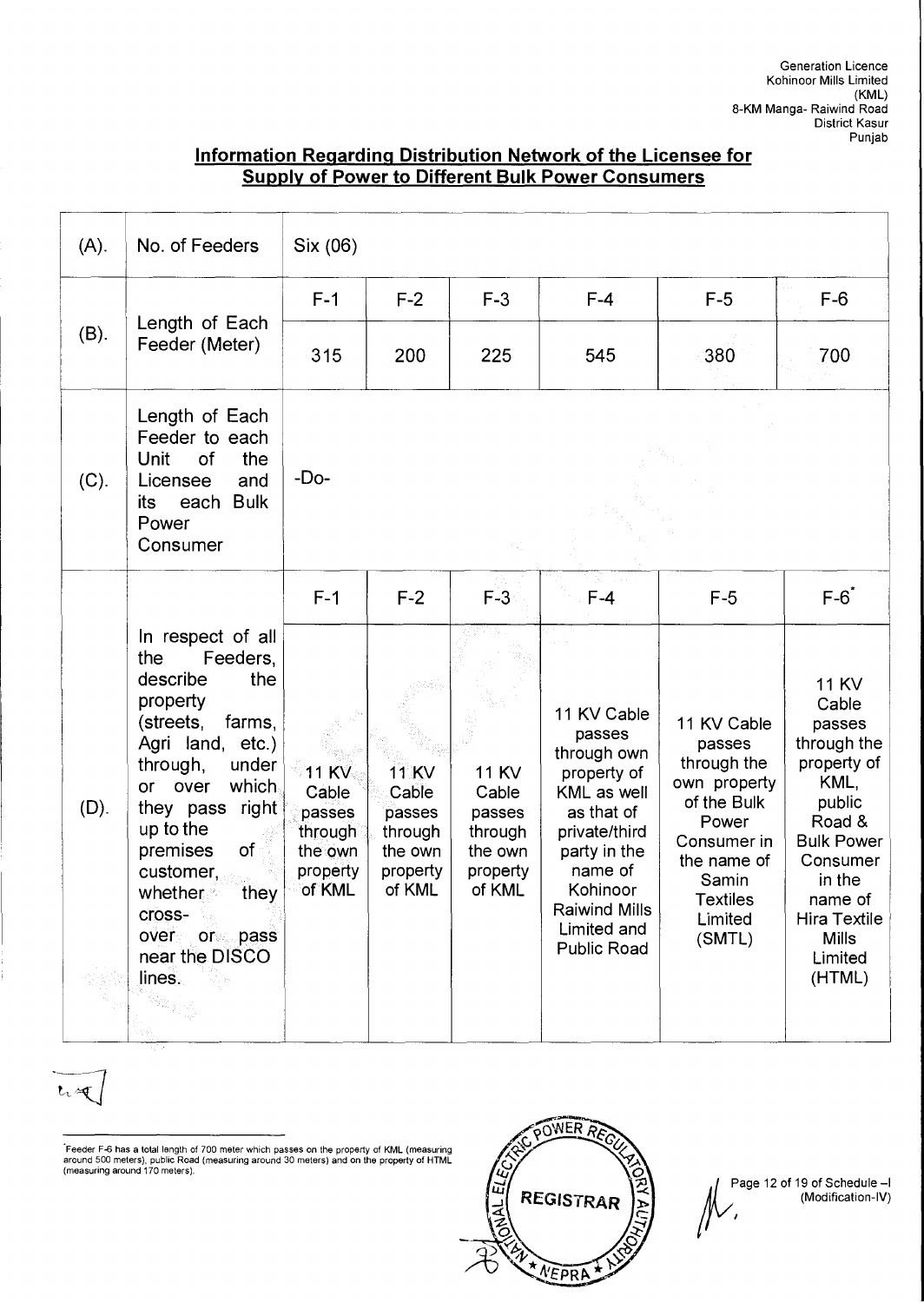|      |                                                                                                        | $F-1$              | $F-2$                     | $F-3$                     | $F-4$                     | $F-5$                      | $F-6$                                                                                                                                                                                                           |
|------|--------------------------------------------------------------------------------------------------------|--------------------|---------------------------|---------------------------|---------------------------|----------------------------|-----------------------------------------------------------------------------------------------------------------------------------------------------------------------------------------------------------------|
| (E). | Whether owned<br>KML/SPP,<br>by<br>Consumer or<br>LESCO-(deal<br>with<br>each<br>Feeder<br>Separately) | Owned<br>by<br>KML | Owned<br>by<br><b>KML</b> | Owned<br>by<br><b>KML</b> | Owned<br>by<br><b>KML</b> | Owned<br>by<br><b>SMTL</b> | The Feeder<br>will be<br>constructed<br>by HTML<br>and will be<br>handed over<br>to LESCO<br>either<br>through sale<br>or lease as<br>decided<br>mutually by<br>the parties<br>(i.e. KML,<br>HTML and<br>LESCO) |
|      | If owned by<br>LESCO,<br>please<br>(a). furnish<br>particulars of<br>contractual<br>arrangement        | N/A                | N/A                       | N/A                       | N/A                       | N/A                        | On mutually<br>agreed terms<br>and<br>conditions to<br>be decided/<br>agreed by the<br>parties                                                                                                                  |



 $\overline{u}$ 

 $\mu$ Page 13 of 19 of Schedule —I (Modification-IV)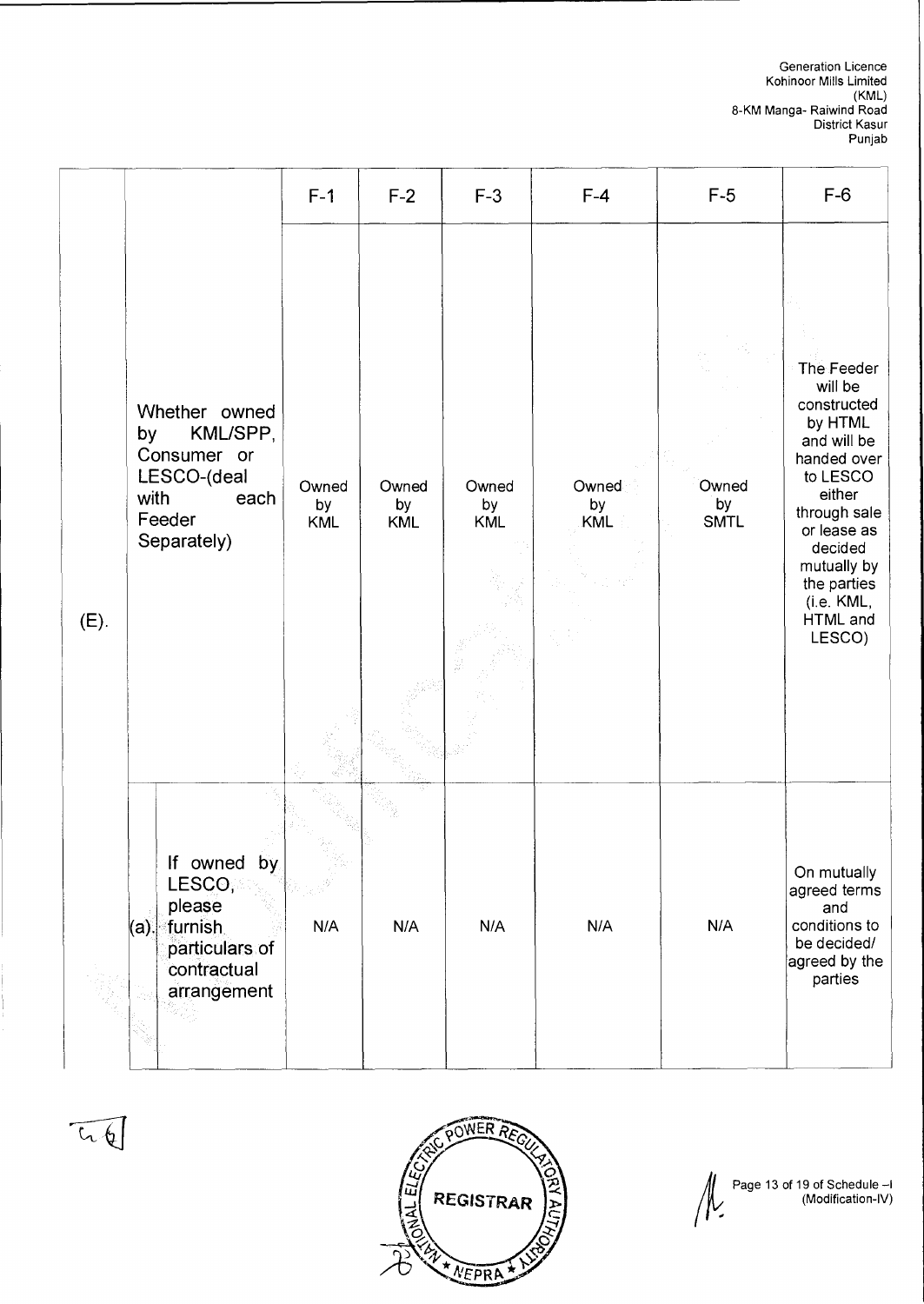Page 14 of 19 of Schedule —I (Modification-IV) WER<sup>1</sup> **/\*/** Web **-J REGISTRAR**  Generation Licence Kohinoor Mills Limited (KML) 8-KM Manga- Raiwind Road District Kasur Punjab (b). **Operation** and **Maintenance** responsibility for each Feeder KML | KML | KML | SMTL KML, HTML or LESCO to be agreed mutually (F). **Whether** connection with network of LESCO exists (whether active or not)- If yes, provide details of connection arrangements (both technical and contractual) F-1 F-2 F-3 F-4 F-5 F-6 Yes/B-3 Connection (G). Any other network information deemed relevant for disclosure to or consideration by NEPRA. N/A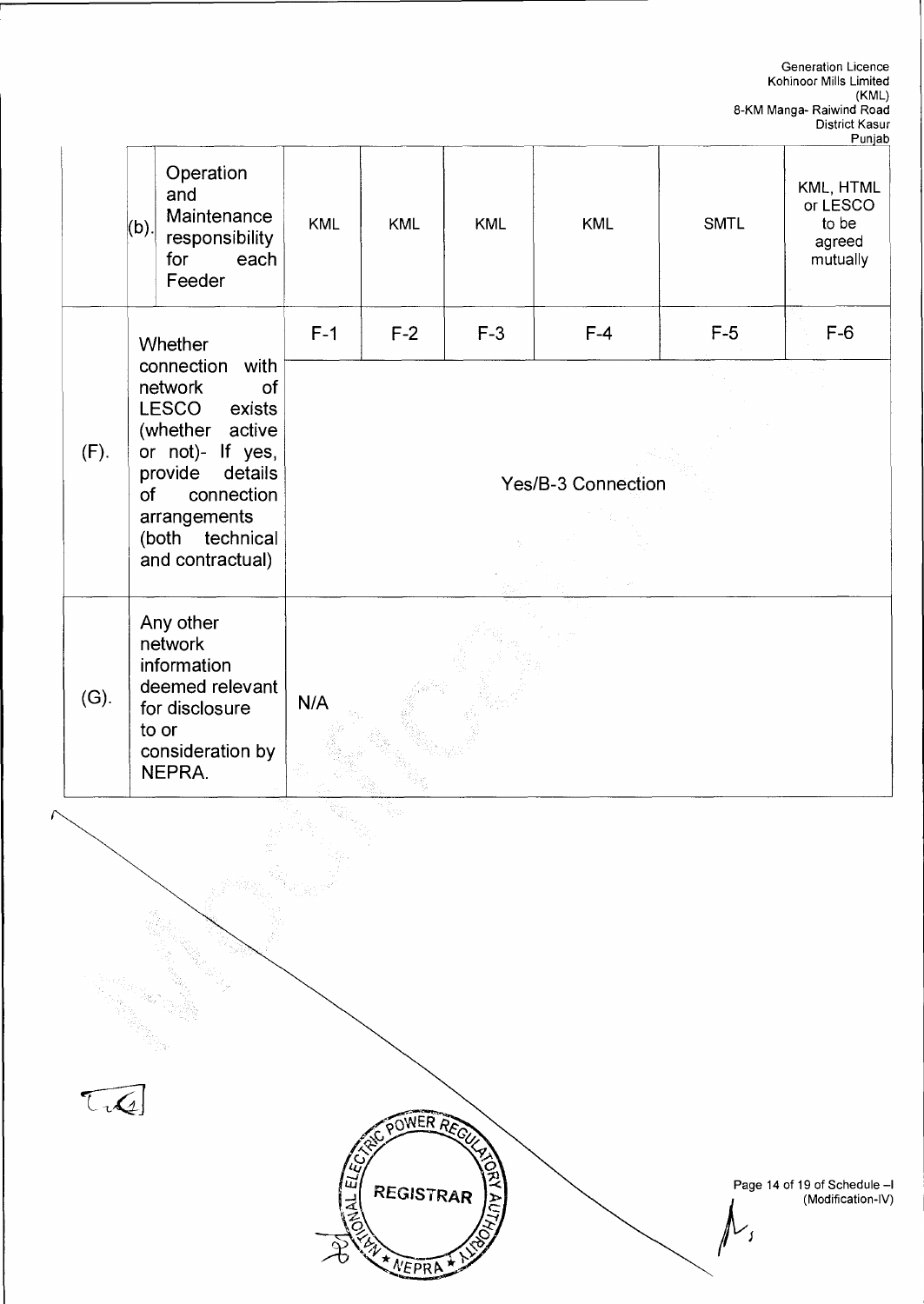# **Information Pertaining to the Bulk Power Consumer of the Licensee fi.e. Kohinoor Mills Limited (KML)**

| (A).    | Consumers                                                                                                                                                                     | No. of Bulk Power                        | Two (02)                                                       |                                                                |                                                                |                                                                   |                                                                   |
|---------|-------------------------------------------------------------------------------------------------------------------------------------------------------------------------------|------------------------------------------|----------------------------------------------------------------|----------------------------------------------------------------|----------------------------------------------------------------|-------------------------------------------------------------------|-------------------------------------------------------------------|
| (B).    | Location<br>of<br>distance<br>consumers<br>and/or<br>identity<br>of<br>premises)                                                                                              |                                          | <b>KML</b><br>(Weaving<br>Division)                            | <b>KML</b><br>(Dying<br>Division)                              | <b>KML</b><br>(Hosiery<br>Division)                            | <b>SMTL</b>                                                       | <b>HTML</b>                                                       |
|         |                                                                                                                                                                               |                                          | 8-KM Manga-<br>Raiwind Road<br><b>District Kasur</b><br>Punjab | 8-KM Manga-<br>Raiwind Road<br><b>District Kasur</b><br>Punjab | 8-KM Manga-<br>Raiwind Road<br><b>District Kasur</b><br>Punjab | 8-KM Manga-<br>Raiwind<br>Road<br><b>District Kasur</b><br>Punjab | 8-KM Manga-<br>Raiwind<br>Road<br><b>District Kasur</b><br>Punjab |
| (C).    | Contracted Capacity<br>and Load Factor for<br>each Unit<br><b>of</b><br>the<br>its<br>Licensee<br>and<br>each<br><b>Bulk</b><br>Power<br>Consumer                             |                                          | <b>KML</b><br>(Weaving<br>Division)                            | <b>KML</b><br>(Dying)<br>Division)                             | <b>KML</b><br>(Hosiery<br>Division)                            | <b>SMTL</b>                                                       | <b>HTML</b>                                                       |
|         |                                                                                                                                                                               |                                          | 4.506 MW                                                       | 1.542 MW                                                       | 2.970 MW                                                       | 3.00 MW                                                           | 4.50 MW                                                           |
|         |                                                                                                                                                                               | <b>Specify Whether</b>                   |                                                                |                                                                |                                                                |                                                                   |                                                                   |
| $(D)$ . |                                                                                                                                                                               | The consumer                             | KML<br>(Weaving<br>Division)                                   | <b>KML</b><br>(Dying<br>Division)                              | <b>KML</b><br>(Hosiery<br>Division)                            | <b>SMTL</b>                                                       | <b>HTML</b>                                                       |
|         | is<br>an<br>Associate<br>undertaking of<br>SPP-<br>lf<br>the<br>(a).<br>specify<br>yes,<br>percentage<br>ownership of<br>equity;<br>$\mathcal{P}_{\mathcal{S}_{\mathcal{Q}}}$ | Same<br>Entity                           | Same<br>Entity                                                 | Same<br>Entity                                                 | <b>Different</b><br>Legal<br>Entity/<br>N/A                    | <b>Different</b><br>Legal<br>Entity/<br>N/A                       |                                                                   |
|         | (b).                                                                                                                                                                          | Are<br>there<br>common<br>directorships? | Yes                                                            | Yes<br>POWER REGU                                              | Yes                                                            | No                                                                | No                                                                |
|         |                                                                                                                                                                               |                                          |                                                                | ELECT<br><b>REGISTRAR</b><br>NEPRA                             |                                                                |                                                                   | Page 15 of 19 of Schedule -I<br>(Modification-IV)                 |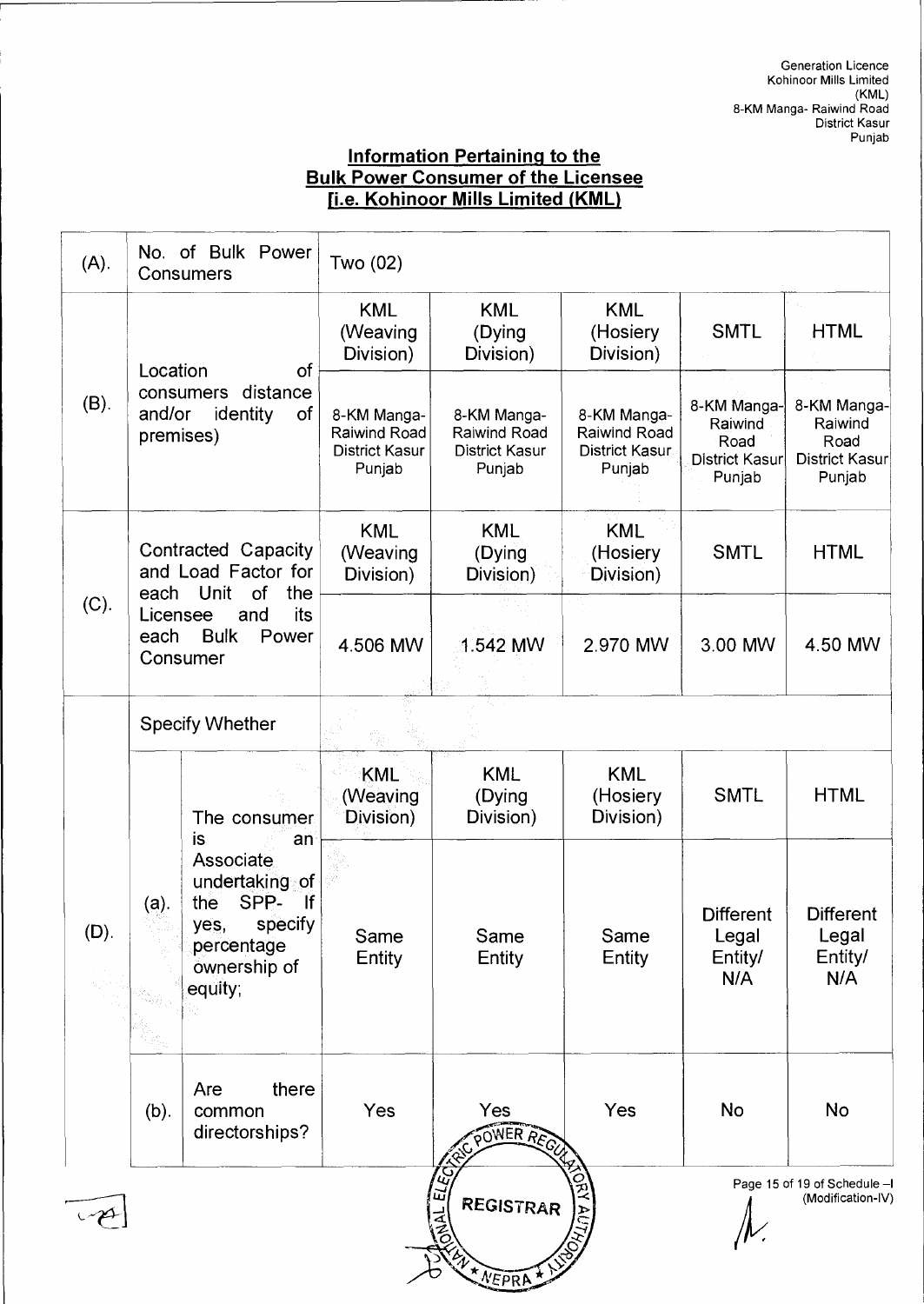T

|      | $(c)$ .                                          | Either<br>can<br>exercise<br>influence<br>or<br>control<br>over<br>the other.                                              | Yes                                 | Yes                               | Yes                                 | <b>No</b>                                                                   | <b>No</b>                                                                   |
|------|--------------------------------------------------|----------------------------------------------------------------------------------------------------------------------------|-------------------------------------|-----------------------------------|-------------------------------------|-----------------------------------------------------------------------------|-----------------------------------------------------------------------------|
|      | Specify nature of<br>contractual<br>Relationship |                                                                                                                            |                                     |                                   |                                     |                                                                             |                                                                             |
| (E). | (a).                                             | <b>Between</b><br>each<br>consumer<br>and<br><b>KML/SPP</b>                                                                | <b>KML</b><br>(Weaving<br>Division) | <b>KML</b><br>(Dying<br>Division) | <b>KML</b><br>(Hosiery<br>Division) | <b>SMTL</b>                                                                 | <b>HTML</b>                                                                 |
|      |                                                  |                                                                                                                            | Same Entity as<br><b>KML/SPP</b>    | Same Entity as<br><b>KML/SPP</b>  | Same Entity as<br><b>KML/SPP</b>    | Firm Supply<br>of Electricity<br>on<br>Continuous<br>basis when<br>required | Firm Supply<br>of Electricity<br>on<br>Continuous<br>basis when<br>required |
|      | (b).                                             | Consumer<br>and DISCO.                                                                                                     | <b>B-3 Connection/Consumer</b>      |                                   |                                     |                                                                             |                                                                             |
| (F). | Capacity<br>Provincial<br>of                     | originally<br>sanctioned<br>by<br>Government-If<br>Subsequently<br>enhanced, evidence<br>permission<br>for<br>enhancement. | N/A                                 |                                   |                                     |                                                                             |                                                                             |
| (G). |                                                  | <b>Tariff Arrangement</b><br>and particulars with<br><b>WAPDA &amp; Provincial</b><br>Government                           | N/A                                 |                                   |                                     |                                                                             |                                                                             |
|      |                                                  |                                                                                                                            |                                     | POWER REC                         |                                     |                                                                             |                                                                             |



 $\lceil$ 



age 16 of 19 of Schedule —I (Modification-IV)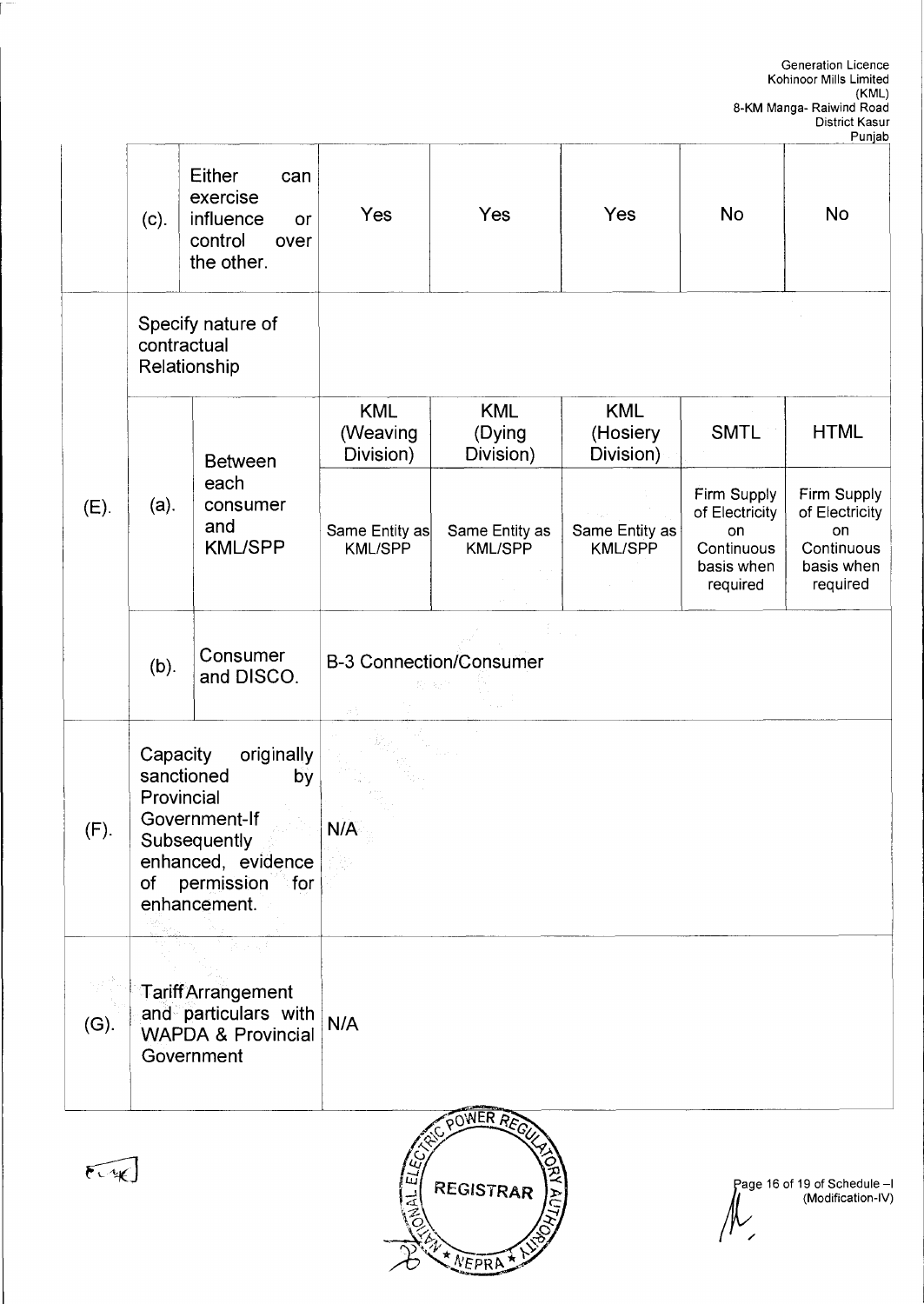



of 19 of Schedule —I (Modification-IV) Page 1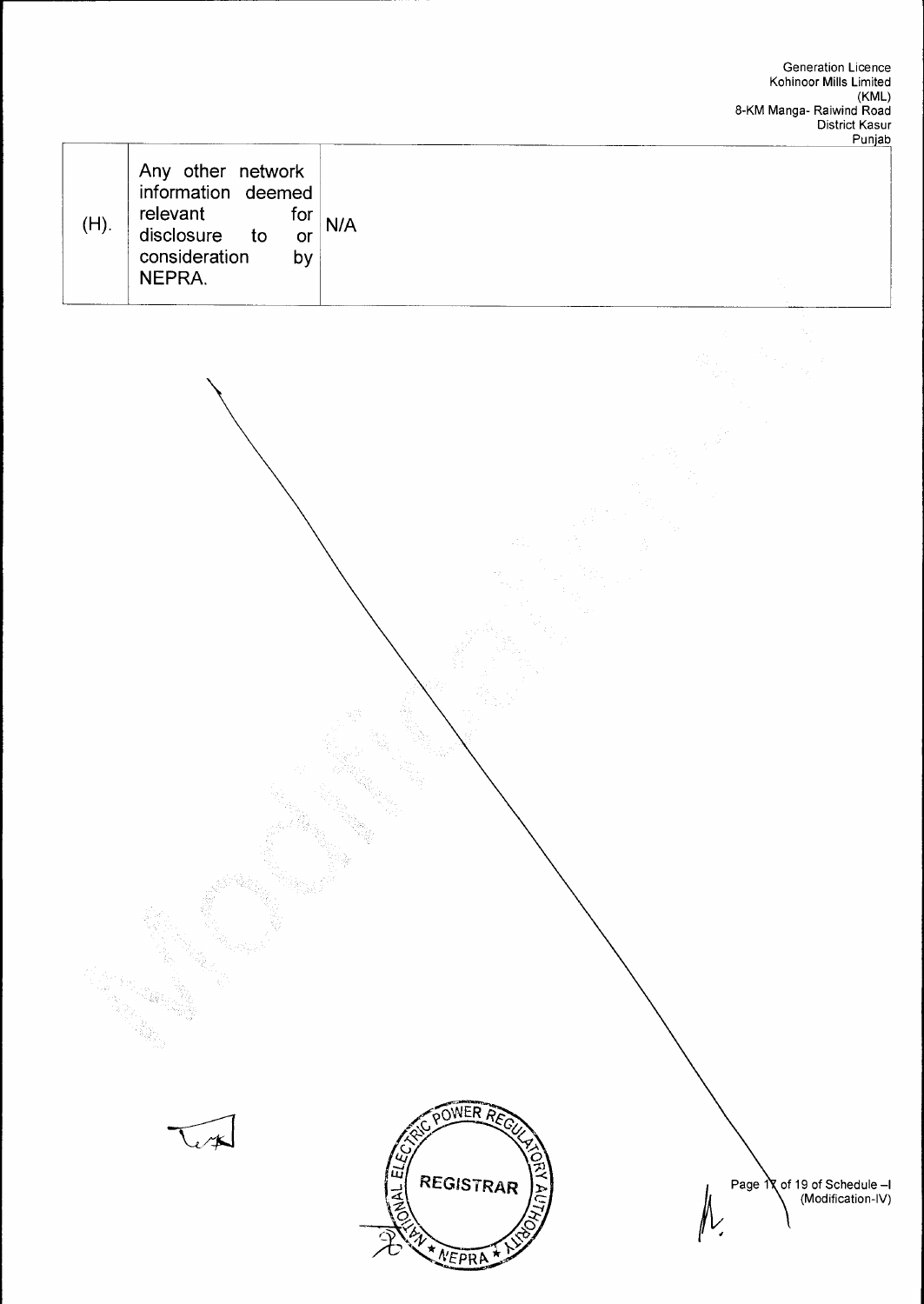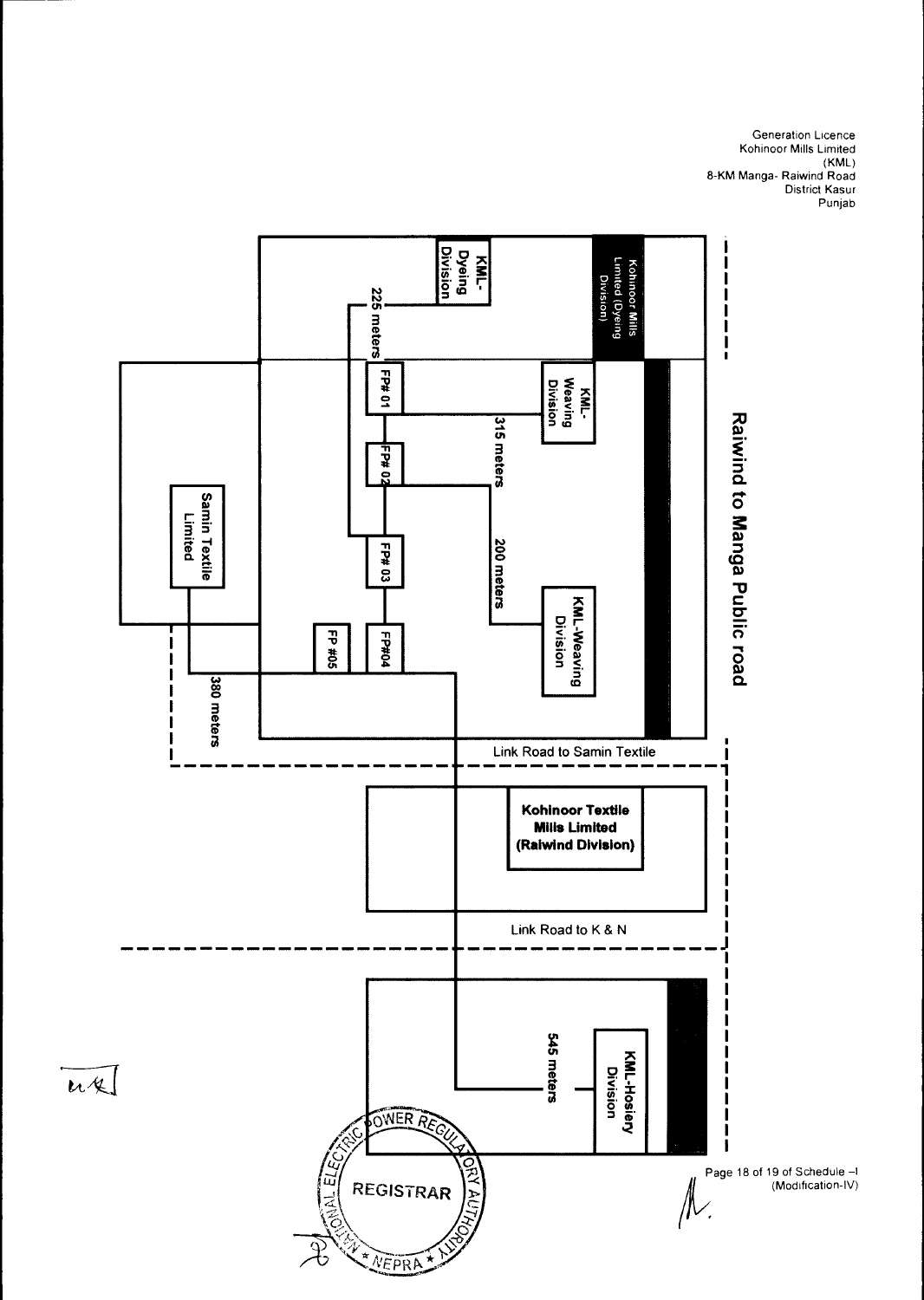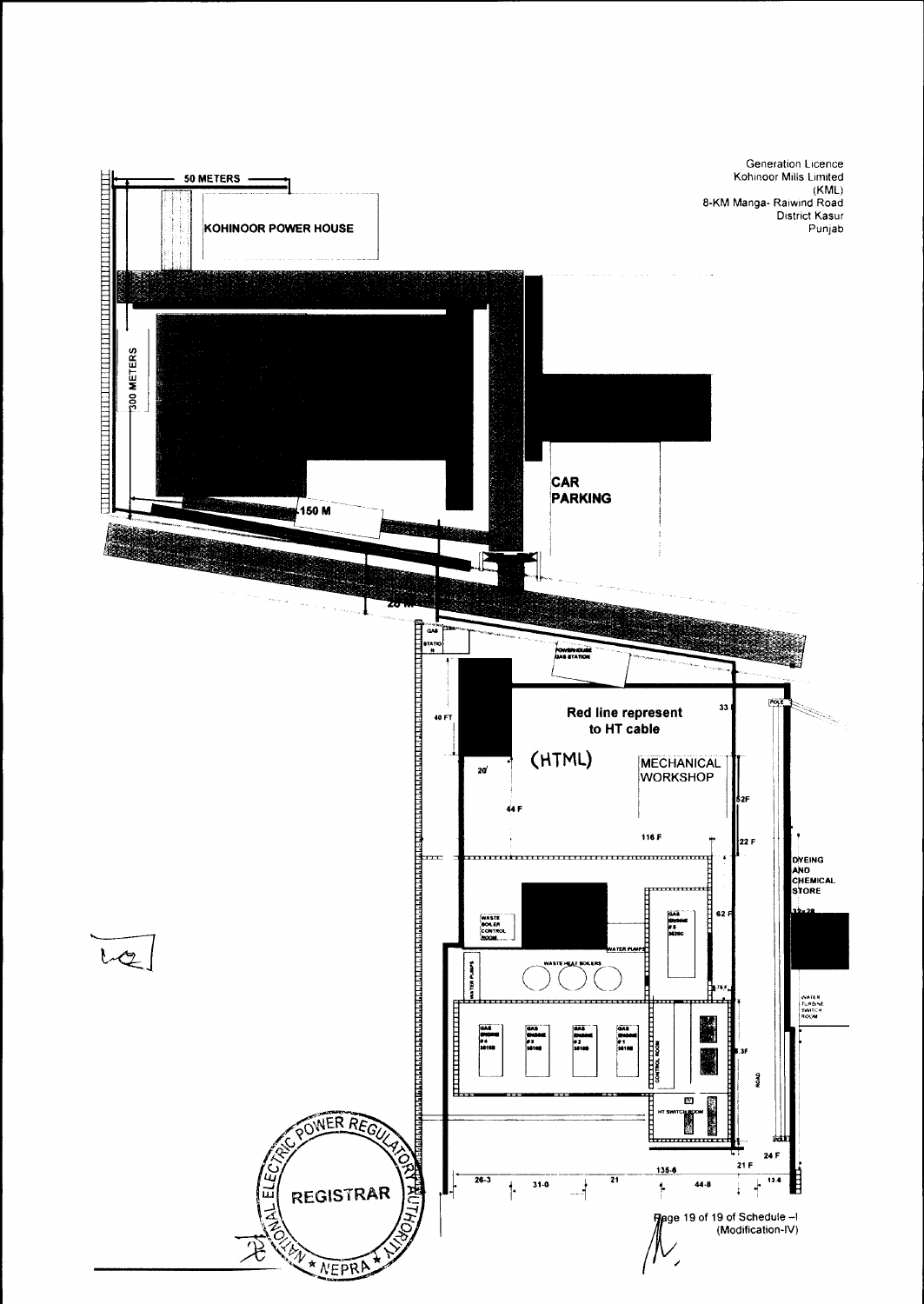# **SCHEDULE-II Revised/Modified Modification-IV**

**The Installed/ISO Capacity (MW), De-Rated Capacity At Mean Site Conditions (MW), Auxiliary Consumption (MW) and the Net Capacity At Mean Site Conditions (MW) of the Generation Facilities of Licensee is given in this Schedule** 



Page 1 of 2 of Schedule (Modification-IV)

 $/N$ .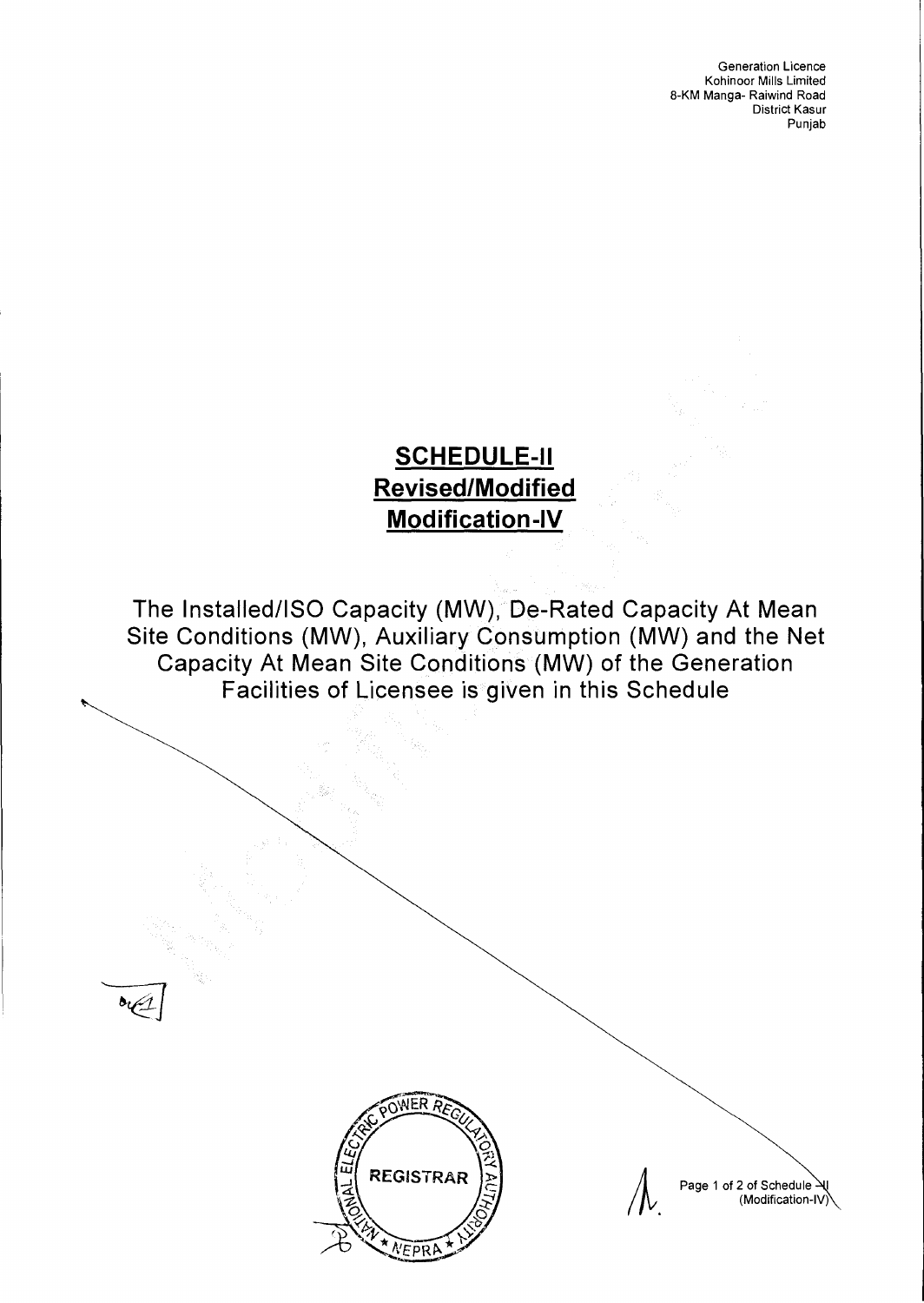# **SCHEDULE-II**

| UVIILDULL'II |                                                                                       |                                  |  |  |  |
|--------------|---------------------------------------------------------------------------------------|----------------------------------|--|--|--|
| (1).         | Total Installed<br>Capacity<br>the<br>ot of<br><b>Generation Facility (Gross ISO)</b> | 31.23 MW                         |  |  |  |
| (2).         | De-rated Capacity of the Generation<br><b>Facility at Mean Site Conditions</b>        | 31.23 MW                         |  |  |  |
| (3).         | Consumption<br>the<br>Auxiliary<br>of<br><b>Generation Facility</b>                   | $\mathcal{A}_\lambda$<br>0.48 MW |  |  |  |
| (4).         | Capacity of the Generation<br>Net<br><b>Facility at Mean Site Conditions</b>          | 30.75 MW                         |  |  |  |

# NOTE:-

 $tr\mathcal{A}$ 

All the above figures are indicative as provided by the Licensee. The Net energy available to Bulk Power Consumers (BPCs) for dispatch will be determined through procedures contained in the Bi-lateral Power Purchase Agreements.



 $\begin{matrix} \mathbb{R} \\ \mathbb{R} \\ \mathbb{R} \end{matrix}$  Page 2 of 2 of Schedule –II